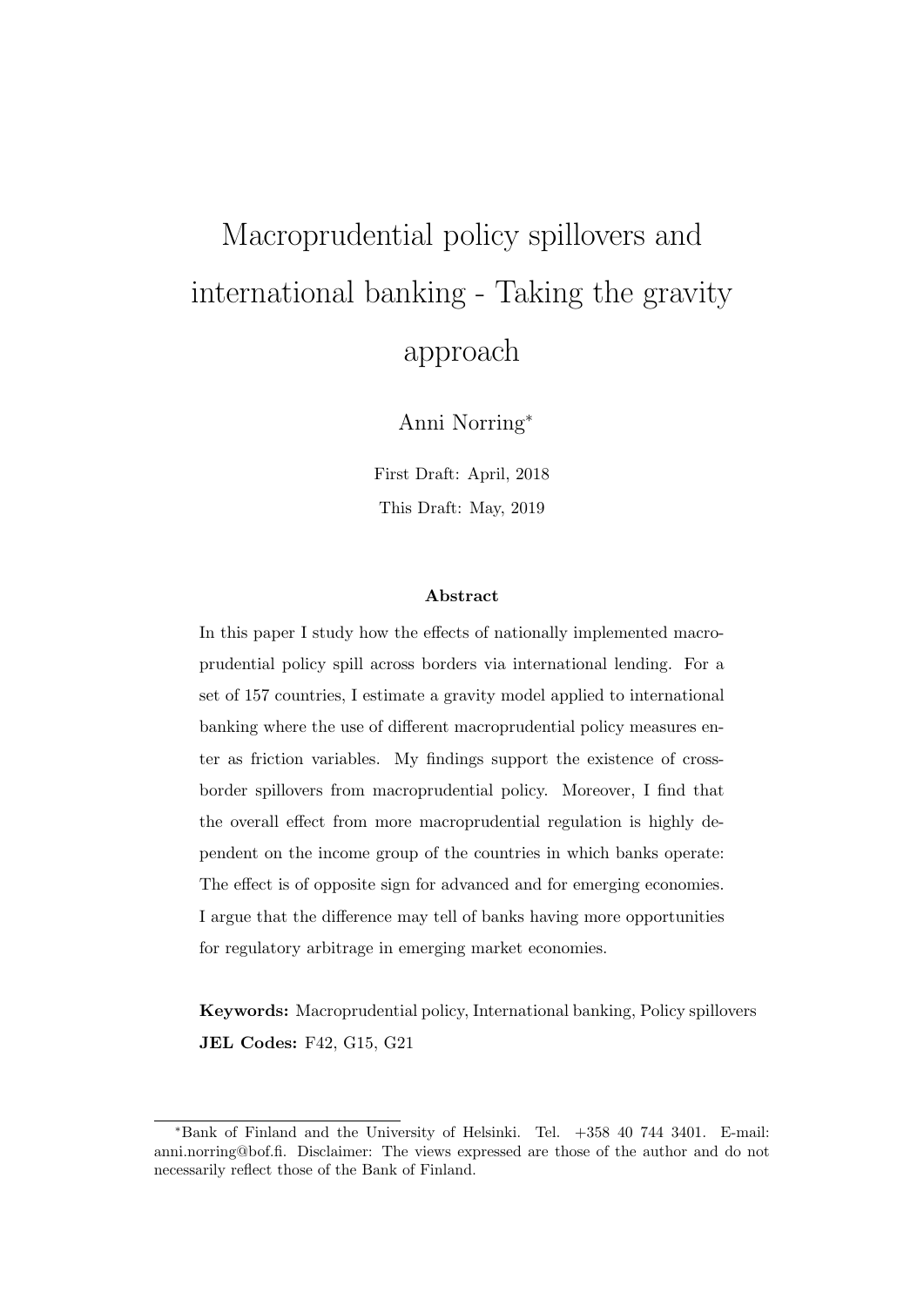## **Contents**

|             |      | 1 Introduction                                                     | 1    |  |  |  |
|-------------|------|--------------------------------------------------------------------|------|--|--|--|
| $\bf{2}$    |      | <b>Related literature</b>                                          |      |  |  |  |
|             | 2.1  | On the spillover effects of macroprudential policy $\ldots \ldots$ | $-5$ |  |  |  |
|             | 2.2  | International banking and the gravity model                        | 8    |  |  |  |
| $\bf{3}$    | Data |                                                                    | 12   |  |  |  |
|             | 3.1  | Data on the use of macroprudential tools $\ldots$ 12               |      |  |  |  |
|             | 3.2  | The dependent variable: Bilateral bank asset holdings $\ldots$ 17  |      |  |  |  |
|             | 3.3  |                                                                    | 19   |  |  |  |
| 4           |      | The model and estimation results                                   | 23   |  |  |  |
|             | 4.1  | The model: A gravity equation for cross-border banking 23          |      |  |  |  |
|             | 4.2  |                                                                    | 25   |  |  |  |
| $5^{\circ}$ |      | <b>Conclusions</b>                                                 | 36   |  |  |  |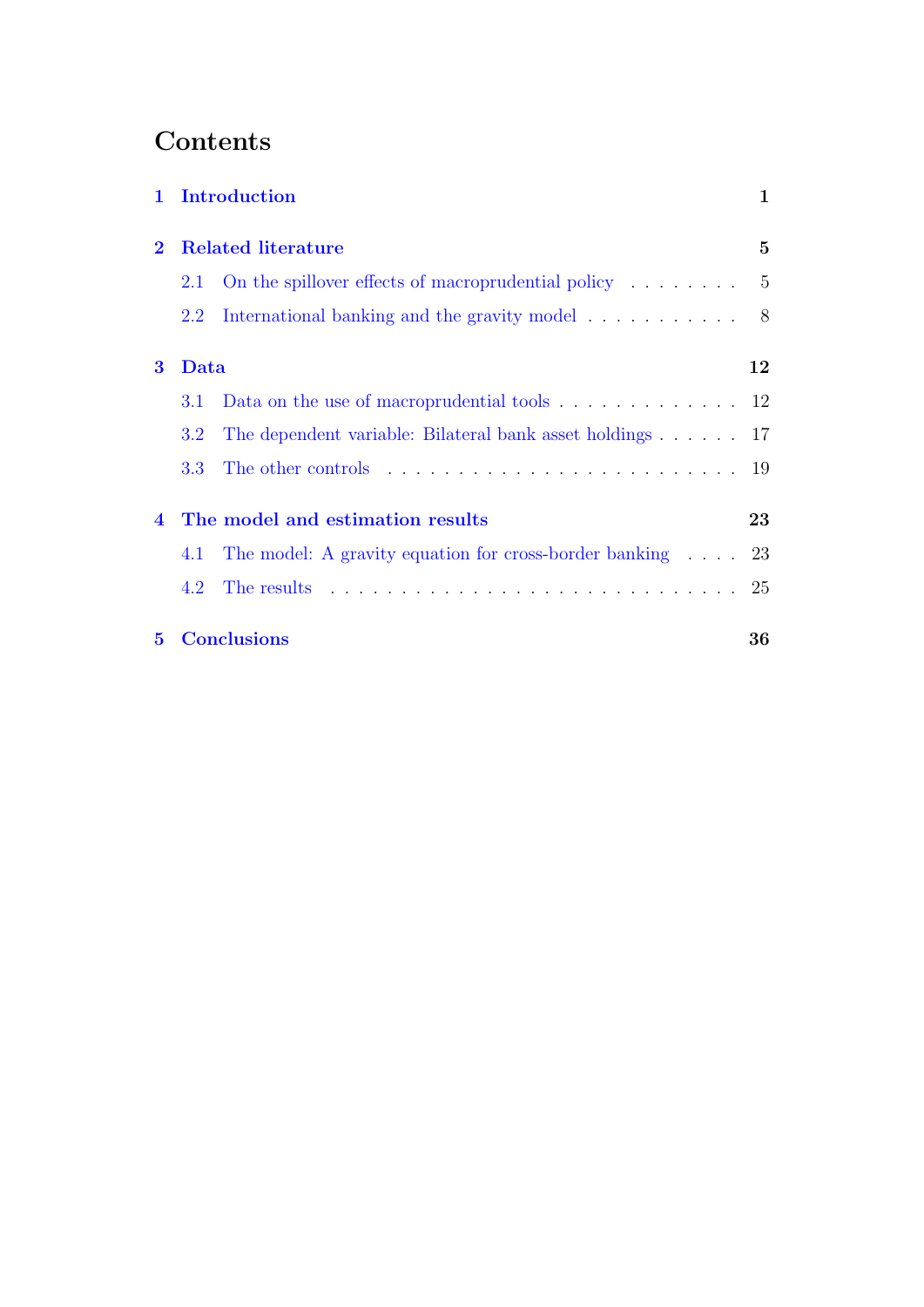## List of Figures

| 1 Average number of MPMs implemented across different country        |  |  |  |  |  |
|----------------------------------------------------------------------|--|--|--|--|--|
|                                                                      |  |  |  |  |  |
|                                                                      |  |  |  |  |  |
| 3 The effect of MPMs on bilateral cross-border bank asset holdins 23 |  |  |  |  |  |

## List of Tables

| $\mathbf{1}$   | MPMs targeting borrowers $\ldots \ldots \ldots \ldots \ldots \ldots \ldots \ldots \ldots 13$ |  |
|----------------|----------------------------------------------------------------------------------------------|--|
| $\overline{2}$ | MPMs targeting financial institutions $\ldots \ldots \ldots \ldots \ldots \ldots \ldots 14$  |  |
| 3              | The evolution of the use of MPMs targeting borrowers $\ldots$ 14                             |  |
| $\overline{4}$ | The evolution of the use of MPMs targeting financial institutions 15                         |  |
| $\overline{5}$ | Summary statistics for all observations of <i>mpif</i> and <i>mpib</i> $\ldots$ 15           |  |
| 6              | Distribution of all observations of $mpi f$ and $mpi b$ 16                                   |  |
| $\overline{7}$ | Summary statistics of the dependent variable 19                                              |  |
| 8              | Continuous independent variables 22                                                          |  |
| 9              | Dichotomous controls: $\%$ -share of observations 22                                         |  |
| <b>10</b>      | Results of the PPML estimation with full sample 25                                           |  |
| 11             | Results for different origin countries $\ldots \ldots \ldots \ldots \ldots$ 30               |  |
| 12             | Results for different country groups 32                                                      |  |
| 13             | Results for different country groups 34                                                      |  |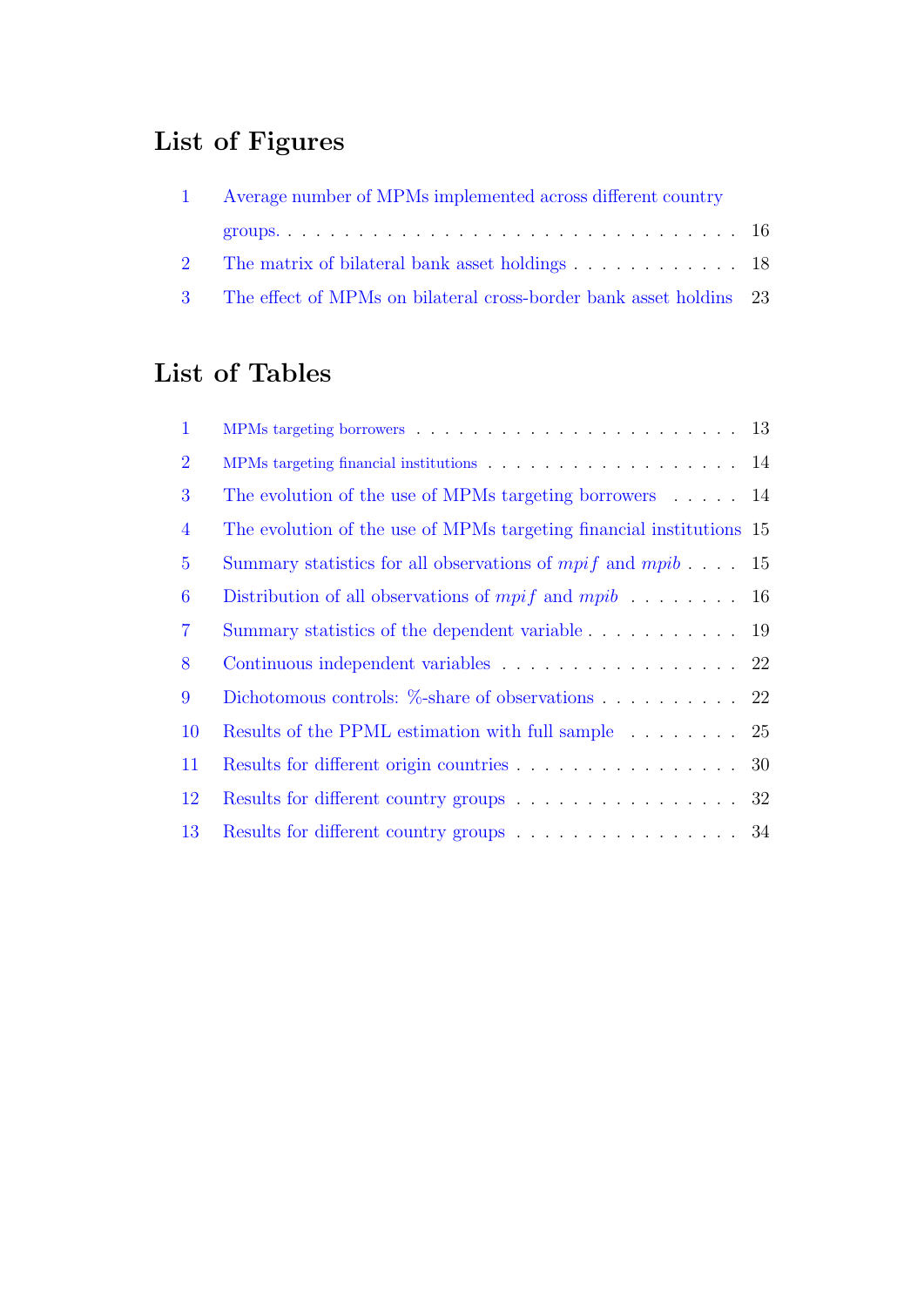## <span id="page-3-0"></span>1 Introduction

The proliferation of the use of macroprudential policy measures<sup>[1](#page-3-1)</sup> (MPMs) af-ter the financial crisis has been rapid and widespread<sup>[2](#page-3-2)</sup>. Even though the field has expanded rapidly, there remains substantial gaps in knowledge about the use of MPMs, their effectiveness and transmission mechanisms. To gain fuller understanding on the effectiveness of MPMs, one should not restrict considerations to the ability of MPMs to deliver the desired outcomes inside the country implementing the policies. There is evidence showing that the effects of MPMs spill across borders via international bank lending<sup>[3](#page-3-3)</sup> and that this may reduce the effectiveness of nationally implemented  $MPMs<sup>4</sup>$  $MPMs<sup>4</sup>$  $MPMs<sup>4</sup>$ . My findings support the existence of spillovers<sup>[5](#page-3-5)</sup>, but in addition, I find that the spillover effects differ substantially across different country groups.

This paper sets out to add to the knowledge on cross-border spillovers from nationally implemented MPMs occurring via international bank lending. I ar-gue that the gravity model<sup>[6](#page-3-6)</sup> of international financial asset trade applied to cross-border banking can give insight into the spillover effects. I demonstrate this by employing a standard gravity setup with the usual gravity controls, such as distance, a shared border and a common language, included. After including measures for MPMs implemented in the origin and the destination countries to such a setup, I use the Poisson pseudo-maximum-likelihood  $(PPML)^7$  $(PPML)^7$  procedure to estimate the thus specified gravity model. I find a sta-

<span id="page-3-1"></span><sup>&</sup>lt;sup>1</sup> IMF has defined MPMs broadly as instruments that are either designed to or modified to target systemic risk explicitly and specifically. Thus MPMs should be distinguished from other macroeconomic instruments that might also support financial stability. The overarching objective of MPMs is to enhance financial stability by engaging in crisis prevention and crisis management. See IMF, 2013 and 2014.

<span id="page-3-3"></span><span id="page-3-2"></span><sup>&</sup>lt;sup>2</sup>See e.g. Cerutti et al. 2017a, 2017b.

<sup>&</sup>lt;sup>3</sup>See e.g. a meta study of Buch and Goldberg and the research cited therein, 2017, Agénor et al., 2017, and Cerutti and Zhou, 2018b.

<span id="page-3-5"></span><span id="page-3-4"></span><sup>4</sup>See e.g. Reinhardt and Sowerbutts, 2015.

<sup>&</sup>lt;sup>5</sup>Following Buch and Goldberg, 2017, policy spillovers are defined here broadly as effects stemming from both potential regulatory arbitrage and responses to changes in supply and demand of credit.

<span id="page-3-6"></span><sup>&</sup>lt;sup>6</sup>The gravity model, a workhorse model of trade literature, has been shown to emerge from many different theoretical settings considering a bilateral interaction between two countries and empirically to fit many different data. See Head and Mayer (2014) for a relatively recent survey.

<span id="page-3-7"></span><sup>7</sup>Proposed by Santos Silva and Tenreyro, 2006.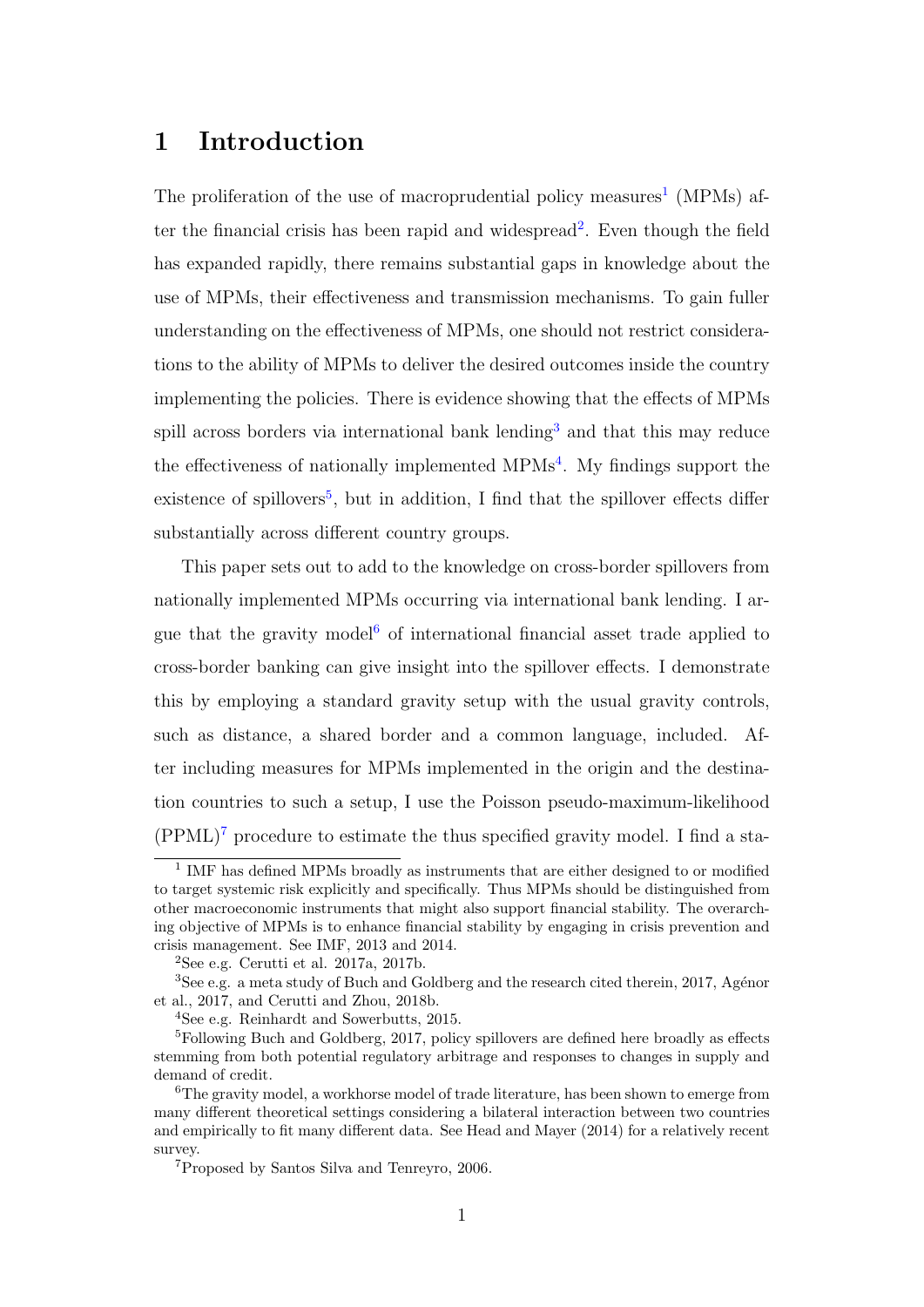tistically significant effect from MPMs on cross-border lending and argue that this is an indication of the existence of cross-border spillovers from MPMs via international bank lending. Thus, my findings confirm previous results<sup>[8](#page-4-0)</sup> on the existence of such spillovers.

In addition to what has been found in previous studies, I find that the overall effect from more macroprudential regulation implemented is highly dependent on the income group of the countries in which the banks operate. For banks operating in advanced economies (AEs), the spillover effect from more MPMs implemented is always negative. This means that banks appear to reduce foreign lending when more MPMs are implemented in either the origin or the destination country. On the contrary, for banks operating in emerging and developing market economies (EMDEs), the spillover effect is always positive. Thus it seems that these banks increase foreign lending when more MPMs are implemented in either the origin or the destination country. I argue that this difference could be related to there being more opportunities for regulatory arbitrage for banks operating in EMDEs.

Up-to-date, comprehensive and consistent data on the use of MPMs around the globe has not been available for a large set of countries until very recently. This is a natural consequence of macroprudential policy as an independent policy framework taking shape only after the global financial crisis. For its part, the lack of data has impeded research into the effects of MPMs. The International Monetary Fund (IMF) in 2013 stepped up to fill in the gap by initiating an annual survey on the use of MPMs<sup>[9](#page-4-1)</sup>. Based on the responses, IMF published first in 2015 the Global Macroprudential Policy Index (GMPI)  $-\text{data}^{10}$  $-\text{data}^{10}$  $-\text{data}^{10}$ , which was the first attempt to stand up to the task of consistently

<span id="page-4-0"></span><sup>8</sup>Such as the meta study of Buch and Goldberg and the research cited therein, 2017, Agénor et al., 2017, and Cerutti and Zhou, 2018b.

<span id="page-4-1"></span><sup>9</sup>For more information on the survey, see [https://www.elibrary-areaer.imf.org/](https://www.elibrary-areaer.imf.org/Macroprudential/Pages/Home.aspx) [Macroprudential/Pages/Home.aspx](https://www.elibrary-areaer.imf.org/Macroprudential/Pages/Home.aspx).

<span id="page-4-2"></span><sup>&</sup>lt;sup>10</sup>This data provides the most extensive database to date on the use of MPMs by documenting the various MPMs implemented in a sample of 160 countries over the years 2000-2017. Most of this data comes from the Macroprudential Policy Instruments survey carried out by the IMF. Cerutti et al. (2017a) complement this data with different smaller sources. The data set is compiled by and described in Cerutti et al., 2017a, and updated in 2018. Available via Eugenio Cerutti's homepage: [https://www.imf.org/~/media/](https://www.imf.org/~/media/Websites/IMF/imported-datasets/external/pubs/ft/wp/2015/Data/_wp1561.ashx)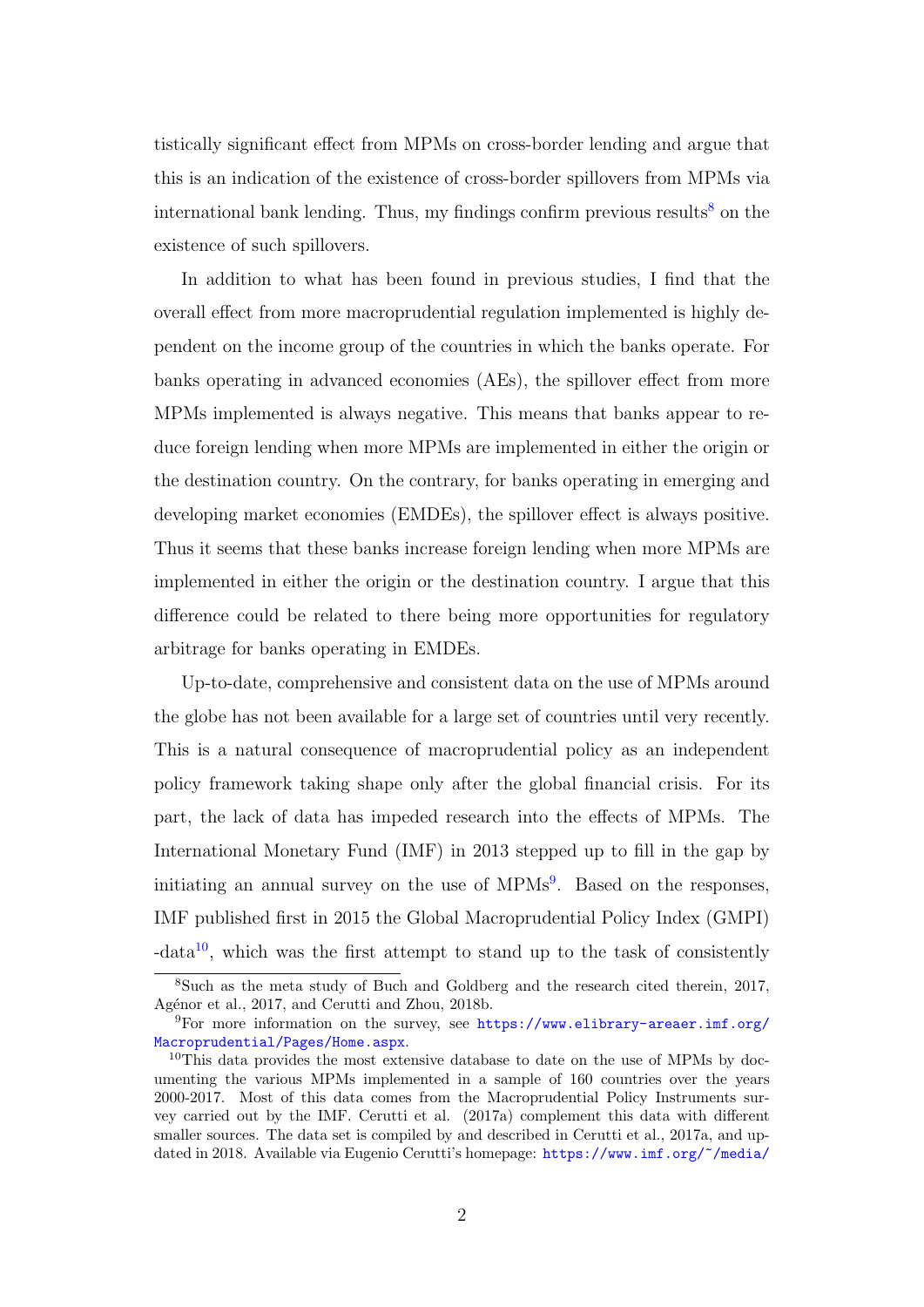[documenting the use of these tools across a very large set of countries](https://www.imf.org/~/media/Websites/IMF/imported-datasets/external/pubs/ft/wp/2015/Data/_wp1561.ashx)<sup>[11](#page-5-0)</sup>. I [combine this data with a network of bilateral bank asset holdings, which I build](https://www.imf.org/~/media/Websites/IMF/imported-datasets/external/pubs/ft/wp/2015/Data/_wp1561.ashx) [using the locational banking statistics compiled by the Bank of International](https://www.imf.org/~/media/Websites/IMF/imported-datasets/external/pubs/ft/wp/2015/Data/_wp1561.ashx) [Settlements \(BIS\). To my knowledge, my paper is the first one to consider](https://www.imf.org/~/media/Websites/IMF/imported-datasets/external/pubs/ft/wp/2015/Data/_wp1561.ashx) these data together<sup>[12](#page-5-1)</sup>[. In addition, as the coverage of the GMPI-data is very](https://www.imf.org/~/media/Websites/IMF/imported-datasets/external/pubs/ft/wp/2015/Data/_wp1561.ashx) [good compared to previously available data sets, I can provide a multi-country](https://www.imf.org/~/media/Websites/IMF/imported-datasets/external/pubs/ft/wp/2015/Data/_wp1561.ashx) [look at spillovers from MPMs that is substantially more extensive in terms of](https://www.imf.org/~/media/Websites/IMF/imported-datasets/external/pubs/ft/wp/2015/Data/_wp1561.ashx) [country coverage than that of previous work](https://www.imf.org/~/media/Websites/IMF/imported-datasets/external/pubs/ft/wp/2015/Data/_wp1561.ashx) $^{13}$  $^{13}$  $^{13}$ .

[I use the gravity model to confirm the existence of cross-border spillovers](https://www.imf.org/~/media/Websites/IMF/imported-datasets/external/pubs/ft/wp/2015/Data/_wp1561.ashx) [from MPMs. The gravity model applied to international banking allows for](https://www.imf.org/~/media/Websites/IMF/imported-datasets/external/pubs/ft/wp/2015/Data/_wp1561.ashx) [controlling for the classic "gravity result", i.e. the stylized fact of distance af](https://www.imf.org/~/media/Websites/IMF/imported-datasets/external/pubs/ft/wp/2015/Data/_wp1561.ashx)[fecting negatively in principle any bilateral relationship. This has been found](https://www.imf.org/~/media/Websites/IMF/imported-datasets/external/pubs/ft/wp/2015/Data/_wp1561.ashx) to hold also in international banking<sup>[14](#page-5-3)</sup>[. I am aware of only two papers that](https://www.imf.org/~/media/Websites/IMF/imported-datasets/external/pubs/ft/wp/2015/Data/_wp1561.ashx) [explicitly consider the effects of regulation on international bank activity in the](https://www.imf.org/~/media/Websites/IMF/imported-datasets/external/pubs/ft/wp/2015/Data/_wp1561.ashx) [gravity framework. In both these papers, Houston et al. \(2012\) and Cerutti](https://www.imf.org/~/media/Websites/IMF/imported-datasets/external/pubs/ft/wp/2015/Data/_wp1561.ashx) [and Zhou \(2018b\), the data, set-up and estimation methods are however dif](https://www.imf.org/~/media/Websites/IMF/imported-datasets/external/pubs/ft/wp/2015/Data/_wp1561.ashx)[ferent from my approach.](https://www.imf.org/~/media/Websites/IMF/imported-datasets/external/pubs/ft/wp/2015/Data/_wp1561.ashx)

[Building a gravity-type model is relatively straightforward, but the choice](https://www.imf.org/~/media/Websites/IMF/imported-datasets/external/pubs/ft/wp/2015/Data/_wp1561.ashx) [of estimation method is restricted by the type of data one is dealing with. The](https://www.imf.org/~/media/Websites/IMF/imported-datasets/external/pubs/ft/wp/2015/Data/_wp1561.ashx) [nature of the bilateral data required by a gravity type set-up is usually charac](https://www.imf.org/~/media/Websites/IMF/imported-datasets/external/pubs/ft/wp/2015/Data/_wp1561.ashx)[terized by an at least non-negligible, and often large share of zero observations,](https://www.imf.org/~/media/Websites/IMF/imported-datasets/external/pubs/ft/wp/2015/Data/_wp1561.ashx) [heteroskedasticity and clustering. The traditional approach of log-linearizing](https://www.imf.org/~/media/Websites/IMF/imported-datasets/external/pubs/ft/wp/2015/Data/_wp1561.ashx) [the gravity equation, considering only the positive observations and estimat](https://www.imf.org/~/media/Websites/IMF/imported-datasets/external/pubs/ft/wp/2015/Data/_wp1561.ashx)[ing the determinants of the gravity equation using an OLS method have been](https://www.imf.org/~/media/Websites/IMF/imported-datasets/external/pubs/ft/wp/2015/Data/_wp1561.ashx)

[Websites/IMF/imported-datasets/external/pubs/ft/wp/2015/Data/\\_wp1561.ashx](https://www.imf.org/~/media/Websites/IMF/imported-datasets/external/pubs/ft/wp/2015/Data/_wp1561.ashx).

<span id="page-5-0"></span><sup>11</sup>In March 2019, IMF published another data set based on the same survey data. The integrated Macroprudential Policy Database (iMaPP), alas not available while this paper was being written, is available at [https://www.imf.org/~/media/Files/Publications/](https://www.imf.org/~/media/Files/Publications/WP/2019/datasets/wp1966.ashx) [WP/2019/datasets/wp1966.ashx](https://www.imf.org/~/media/Files/Publications/WP/2019/datasets/wp1966.ashx).

<span id="page-5-1"></span><sup>&</sup>lt;sup>12</sup>In a recent paper by Cerutti and Zhou (2018b), the GMPI-data is considered parallel to international banking flows from the BIS consolidated banking statistics.

<span id="page-5-2"></span> $^{13}$ E.g. the papers by Reinhardt and Sowerbutts, 2015, and by Avdilev et al., 2017, cover 60 and 53 countries respectively. I cover 157 countries.

<span id="page-5-3"></span><sup>&</sup>lt;sup>14</sup>See e.g. Buch (2005), Blank and Buch (2007), Müller and Uhde (2012), Houston et al. (2012), Sander et al. (2013), Buch et al. (2013), Brei and von Peter (2018), and Cerutti and Zhou (2018a, 2018b).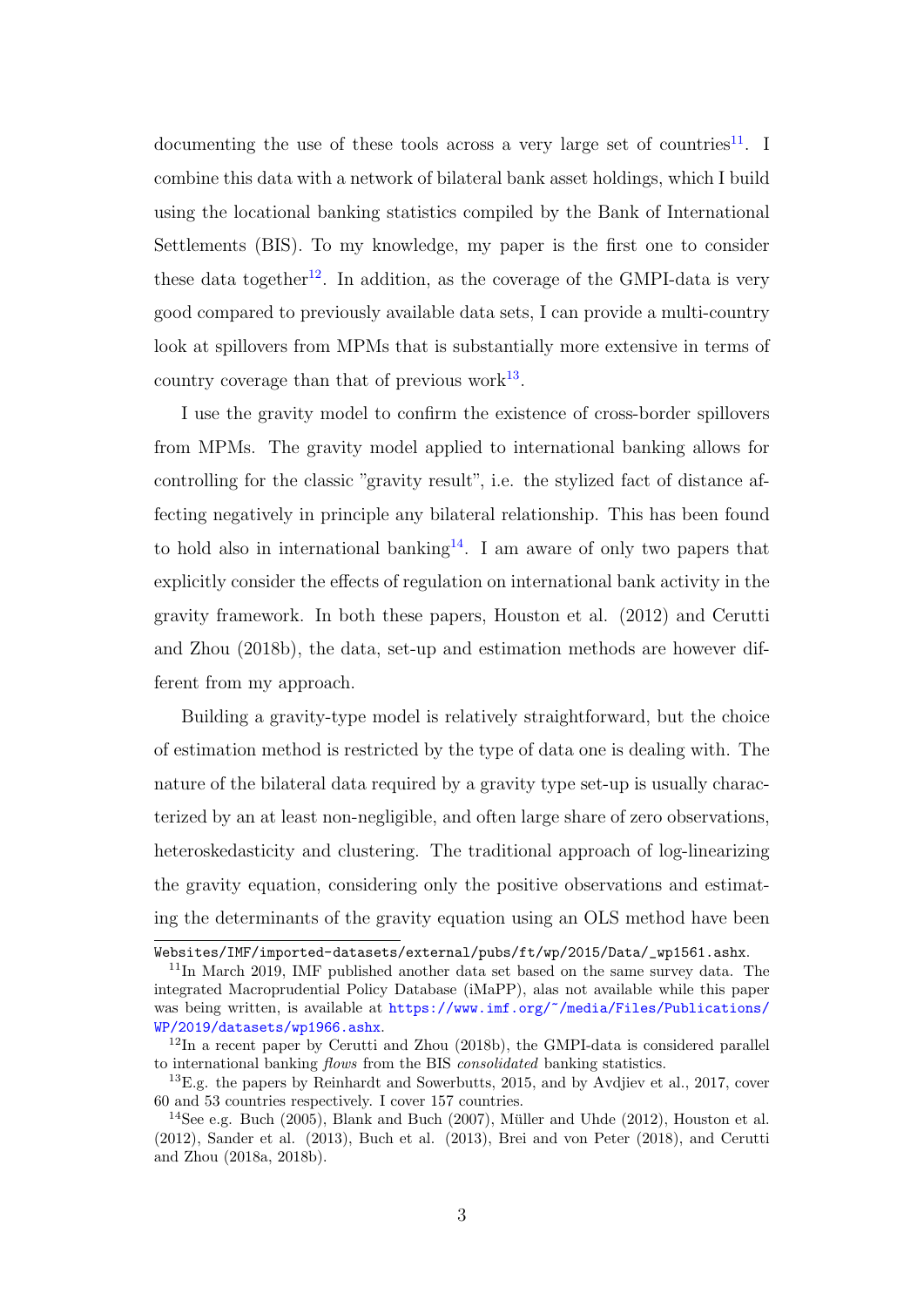shown to lead to biased estimates (e.g. Santos Silva and Tenreyro, 2006, Brei and von Peter, 2018). In this paper I use the theory-consistent Poisson pseudomaximum-likelihood (PPML) method proposed by Santos Silva and Tenreyro (2006), that is robust in terms of heteroskedasticity, clustering and zero observations.

The rest of the paper is organized as follows. The related literature is reviewed by strands in section [2](#page-7-0) and data presented in section [3.](#page-14-0) The research questions, the model, the methodology and results are discussed in section [4.](#page-25-0) Section [5](#page-38-0) concludes.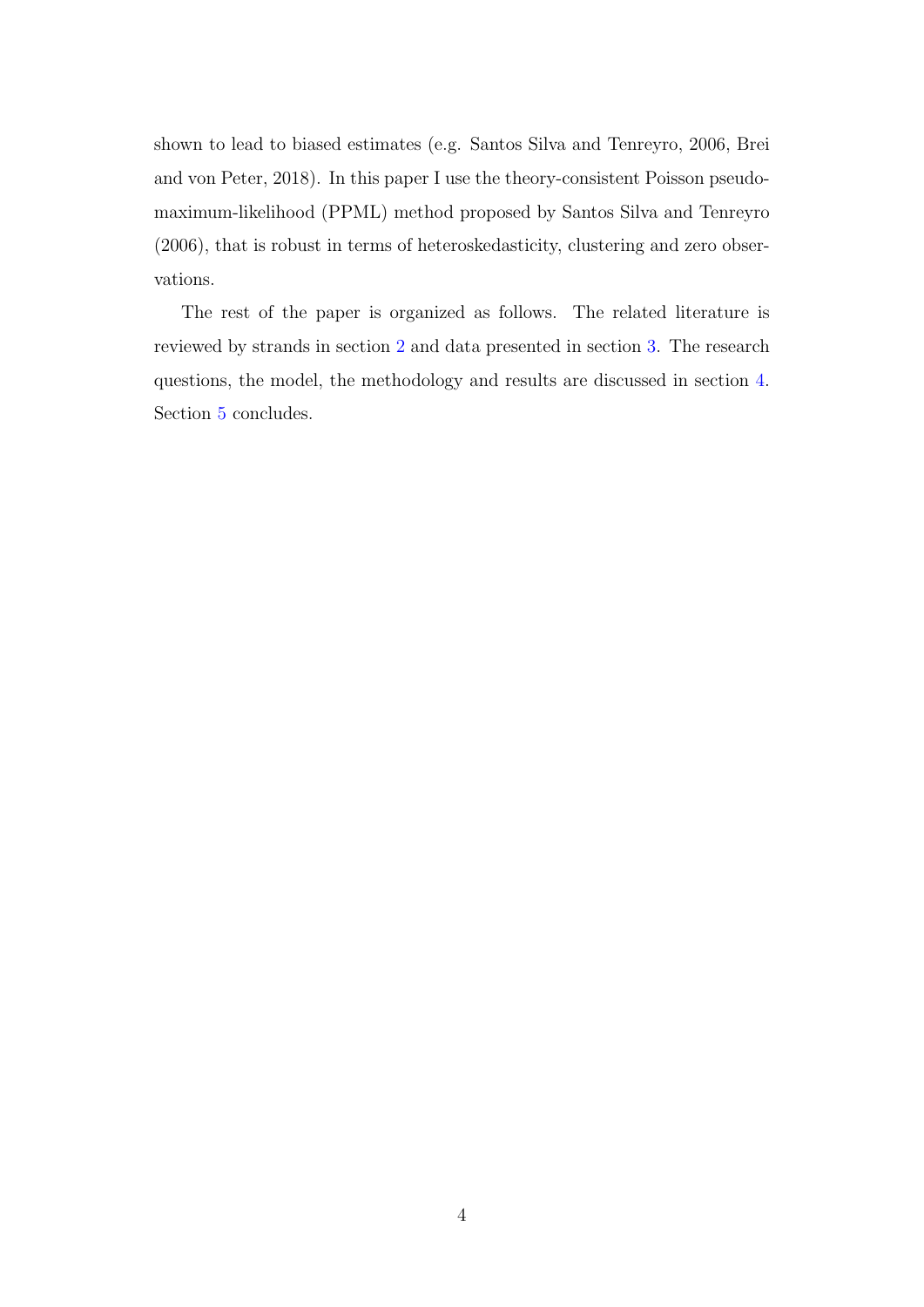### <span id="page-7-0"></span>2 Related literature

This paper contributes to two strands of literature. First, my results add to the knowledge on the cross-border effects of macroprudential policy, i.e. regulatory spillovers and leakages associated with MPMs. Second, my results help in filling in the gaps in understanding of what affects international banking flows by providing an application of the gravity model for bilateral cross-border bank holdings and estimating the model with a theory-consistent method.

#### <span id="page-7-1"></span>2.1 On the spillover effects of macroprudential policy

The history of financial crises makes it evident that financial instability has little respect for national borders (see e.g. Reinhart and Rogoff, 2009). The global financial crisis and the subsequent Euro area sovereign debt crisis showed that as the global financial markets have become ever more closely intertwined and economies ever more open, financial calamity can spread with a speed difficult to match by policy makers. In the presence of large and fast-moving capital flows and extensive cross-border activities of large international banks, the effects of MPMs may not be confined to the country that implements them. Cross-border spillovers of macroprudential policy may arise e.g. when banks exploit differences in the standards of national regulation by placing their activities in countries with the least imposing regulatory requirements. This regulatory arbitrage can to some extent be mitigated by mutual recognition, often referred to as reciprocity, of MPMs by the national authorities of different countries. Even though the leakages have so far been found to be rather small, they may increase as national MPMs become more widespread (Buch and Goldberg, 2017).

The effectiveness of macroprudential instruments can be compromised if banks can take their lending activities outside the scope of regulation or if domestic agents can freely borrow abroad. As Engel (2016) points out, if the domestic supervisor has different regulatory oversight on domestic banks and foreign branches or subsidiaries, macroprudential policy leakages and spillovers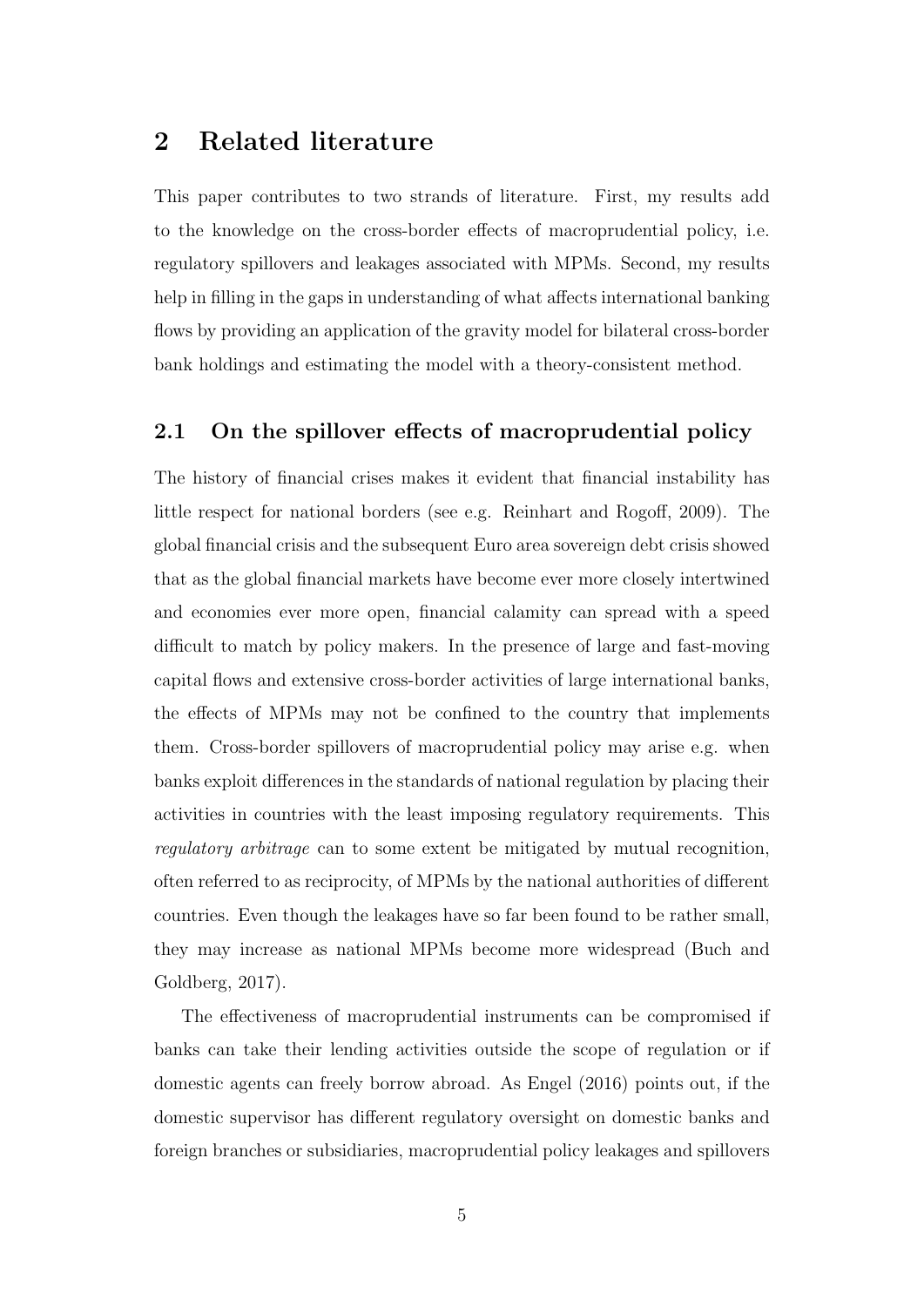arise quite naturally. This has two consequences. First, the domestic economy remains exposed to systemic risk even after regulatory tightening. Second, the domestic financial intermediaries are left at a disadvantage as a funding cost advantage is created for foreign banks outside the scope of national regulation. This provides the motivation for reciprocity, i.e. mutual recognition of MPMs by different countries. The gains from policy coordination can potentially be sizable, as shown by Agénor et al. (2017) who develop a core-periphery model of coordinated and non-coordinated MPMs.

However, reciprocity can also lead to foreign financial institutions simply shifting their activities to other countries. In a sense, this can be a desirable outcome, insofar as it may reduce the fragility of the financial system and thus the risks to the domestic economy, but it can also have undesirable consequences. First, this may lessen the options for domestic households and companies. Second, it may diminish the availability of expertise that may not be available locally and thus make also the domestic financial sector less competitive (Engel 2009). Third, and perhaps most importantly, if increased regulation encourages foreign financial institutions to relocate, the possibly adverse effects of the resulting thinner financial markets may last a lot longer than the financial cycle. This is why some economists, e.g. Korinek (2011a,b) and Jeanne (2012), favour counter-cyclical capital controls instead of more stringent prudential regulation. The problem of regulatory arbitrage would naturally disappear if regulation was completely harmonized across all countries. However, optimal macroprudential policy is highly unlikely to be identical across different economies, i.e. there is a trade-off between national customization and global harmonization of policy measures.

Because of the reasons discussed above, it is paramount to consider also the sometimes unexpected effects that nationally implemented MPMs can have on the cross-border activities of banks. A relatively early comprehensive look into how international lending might be affected by regulatory arbitrage, i.e. spillovers from regulation, is by Houston et al. (2012). They consider the effect of regulation on international bank flows in a gravity framework and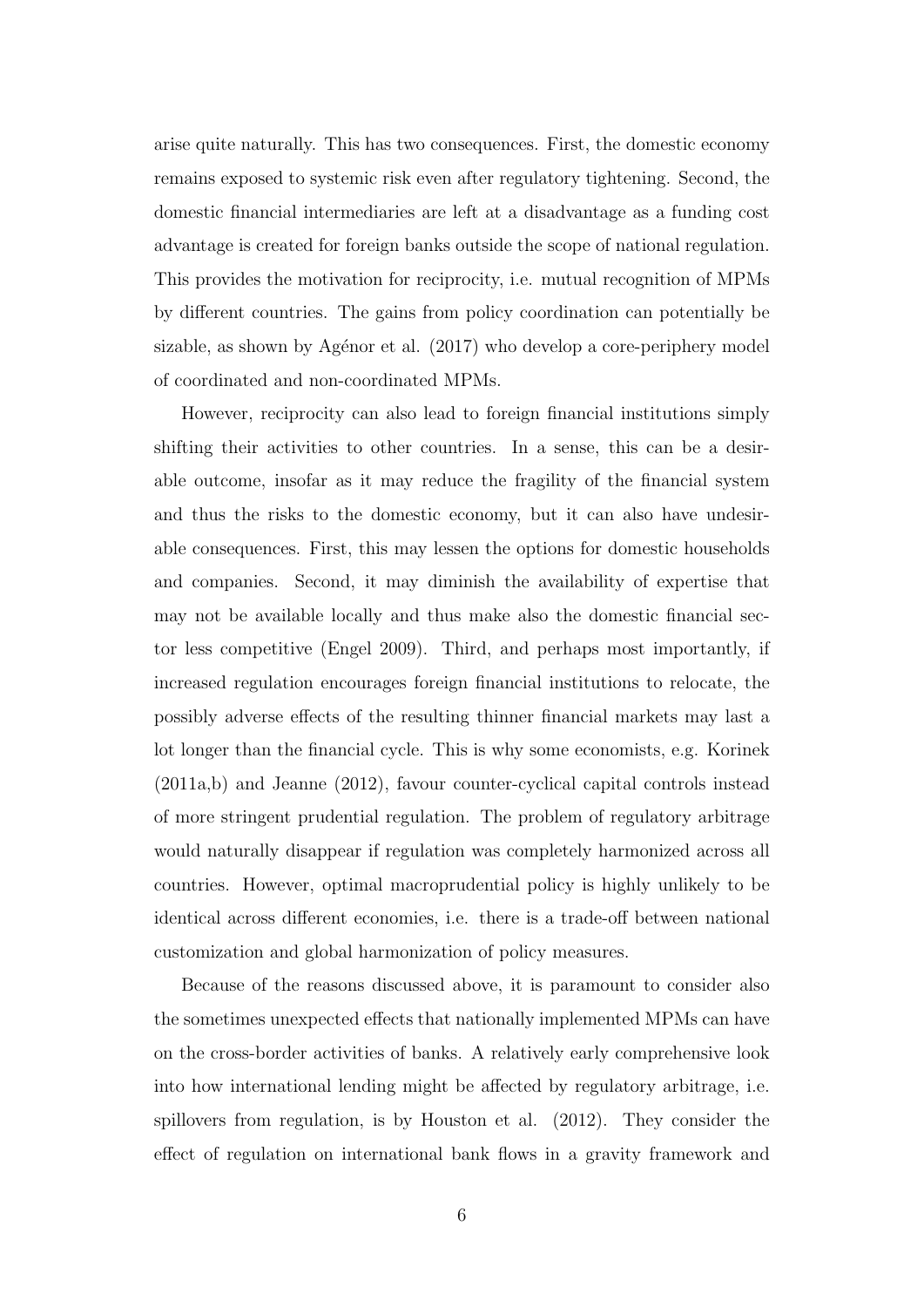find strong evidence of banks transferring funds to markets with less imposing regulation. Early implementation of MPMs has made UK an interesting case for researchers. Aiyar et al. (2014a) and Aiyar et al. (2014b) both look at whether the effects of MPMs spill across borders and find this effect to be substantial for UK banks. Danisewicz et al. (2015) and Reinhardt and Sowerbutts (2015) look at spillovers from MPMs implemented in the UK and find that the spillovers reduce the effectiveness of macroprudential regulation. Reinhardt and Sowerbutts (2015) argue that the sign of spillover effects should depend on the nature and the scope of the regulation. Regulation that is applicable to only domestic banks and the subsidiaries of foreign banks, should lead to more cross-border lending by foreign banks. According to the reasoning of Reinhardt and Sowerbutts, this happens because of a funding advantage available to the banks outside the regulatory oversight. The authors argue that regulation directed to financial institutions typically has this types of gaps in coverage. On the other hand, if regulation can be applied to all domestic borrowers, in the way a maximum loan-to-value ratio is typically thought to be, there is no advantage for foreign banks and thus no increase in crossborder borrowing. In a multi-study initiative by the International Banking Research Network (documented in a meta-study by Buch and Goldberg, 2017) the main findings were that the effects of MPMs indeed occasionally spill across borders via bank lending, but that the effects have been of small scale and heterogeneous across banks, countries and policy instruments.

The most pressing issue for studying the effectiveness and spillovers from MPMs across a large set of countries has been the lack of consistent data. This has been recently alleviated by the data collected at the IMF. Cerutti et al. (2017a) build and describe an annual data set of MPMs for a much larger set of countries than previously available in the literature. In addition to compiling and describing the data, they use the data to conclude that usage of MPMs is generally associated with lower credit growth in the domestic economy and greater cross-border borrowing (i.e. cross-border spillover of macroprudential policy). With the help of a smaller, but quarterly data set on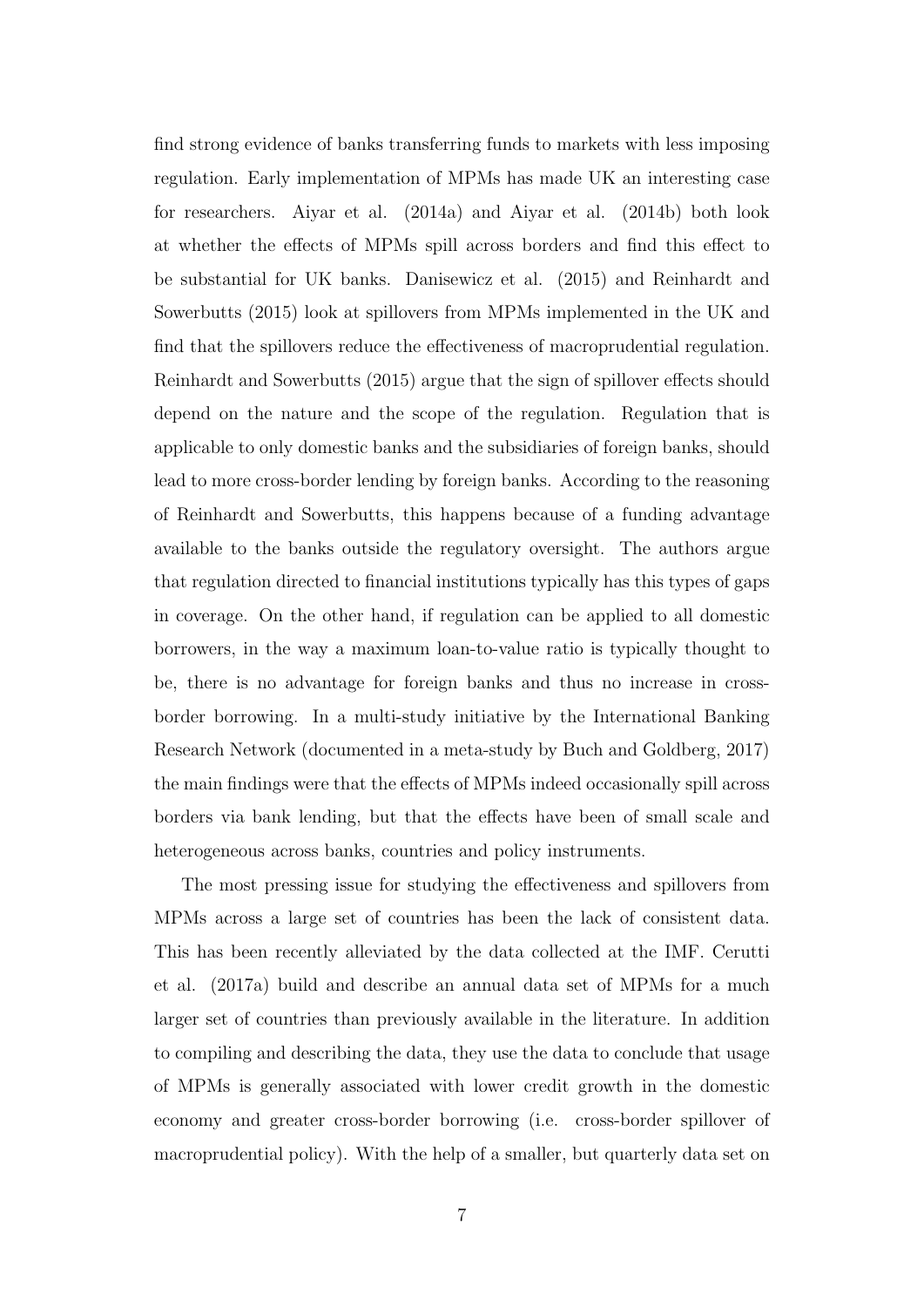MPMs described in Cerutti et al. (2017b), Avdjiev et al. (2017) find evidence that the implementation of MPMs has a significant impact on international bank lending that also results in cross-border spillovers. They find that most of the spillovers from tightening of macroprudential regulation lead to expansions in cross-border bank activity.

#### <span id="page-10-0"></span>2.2 International banking and the gravity model

The gravity model has been very successful in studying the determinants of many different financial linkages: portfolio investments<sup>[15](#page-10-1)</sup>, foreign direct invest-ments<sup>[16](#page-10-2)</sup>, M&A's<sup>[17](#page-10-3)</sup>, sovereign lending<sup>[18](#page-10-4)</sup> and also international banking. Perhaps because of not as easily available data, papers considering gravity in international banking have not been as frequent as studies of gravity in portfolio investments. In an early example Choi et al. (1986) proposed fitting a gravity equation to data on the interconnectedness of financial centres. Cross-border bank asset holdings have been considered by Buch (2005), Blank and Buch (2007), Sander et al. (2013) and Buch et al. (2013) with an emphasis on European banks and their reactions to the introduction of the EMU, the Euro and the effects of the financial crisis. Expanding the set-up to a larger set of countries, Müller and Uhde  $(2012)$  consider the determinants of banking flows from OECD countries to emerging markets, and Houston et al. (2012) the effects of regulatory arbitrage on international banking flows. Taking an emphatically global perspective, Brei and von Peter (2018) take a long-run look at the distance puzzle in banking, Cerutti and Zhou (2018a) investigate the trend of regionalization seen after the financial crisis, and most recently Cerutti and Zhou (2018b) consider the circumvention of macroprudential and capital control measures. These papers broadly confirm that the classic gravity result applies also to international banking. Bilateral bank asset holdings or

<span id="page-10-1"></span><sup>15</sup>See e.g. Portes et al., 2001, Portes and Rey, 2005, Martin and Rey, 2004, Coeurdacier and Martin, 2009, Okawa and van Wincoop, 2012, <a couple of more recent papers also.

<span id="page-10-2"></span><sup>16</sup>See e.g. Head and Ries, 2008, Bergstrand and Egger, 2010, and de Sousa and Lochard, 2011.

<span id="page-10-3"></span><sup>17</sup>See e.g. di Giovanni, 2005, and Hyun and Kim, 2010.

<span id="page-10-4"></span><sup>18</sup>Rose and Spiegel, 2004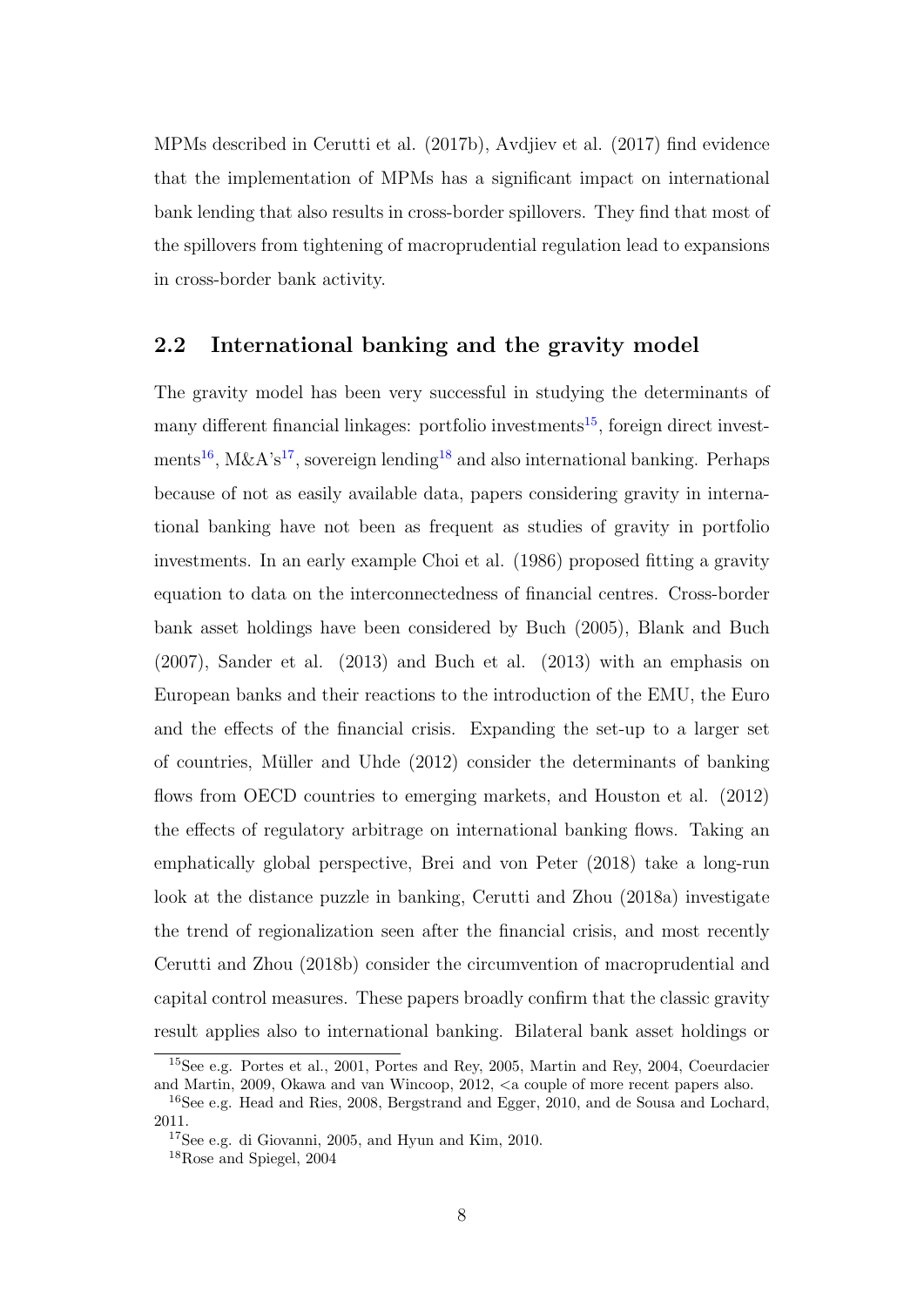flows decrease as the distance between the origin and destination countries increases. As in portfolio investments, the gravity result has been shown to hold even within countries<sup>[19](#page-11-0)</sup> and banking groups<sup>[20](#page-11-1)</sup>. The general rationale behind bilateral banking being affected by distance is that assessing risks is less costly when borrowers are located closer to the bank (Brei and von Peter, 2018).

The theory underpinning gravity in international banking is mostly based on the micro-founded models of cross-border portfolio investments formulated by Martin and Rey (2004) and Coeurdacier and Martin (2009) or the structural gravity formulation in international trade developed by Anderson and van Wincoop  $(2003)$ . Exceptions to this rule are Brüggermann et al.  $(2012)$ , who model international banking as a search model, and Fillat et al. (2017) and Cerutti and Zhou (2018a, 2018b), who both develop a model of heterogeneous bank internalization in a similar vein as Helpman et al. (2008) have done for heterogeneous exporter firms.

As Head and Mayer (2014) point out, the different micro-founded models all give rise to a gravity equation that can be applied to many different bilateral interactions. The equations always include variables for "mass", economic or other, that arise from the different constraints of the micro-founded problem, and variables for bilateral and multilateral "resistance" or "friction" terms. When the gravity framework is applied to international finance in general and also international banking in particular, the relative frictions limiting the volume of transactions are thought to be made up of different transaction and information costs instead of transport costs, as the assets are not physically shipped around the globe. The gravity equation for bilateral financial transactions to be estimated is similar in its general structure to the one estimated for international trade:

$$
A_{ij,t} = \alpha Y_{i,t} Y_{j,t} O_i D_j d_{ij}^{\theta} e^{\lambda' z_{ij,t}}
$$
\n
$$
\tag{1}
$$

<span id="page-11-0"></span><sup>&</sup>lt;sup>19</sup>Petersen and Rajan, 2002, for small business lending in the US, and Degryse and Ongena, 2005, in Belgium.

<span id="page-11-1"></span> $20$ Mian,  $2006$ .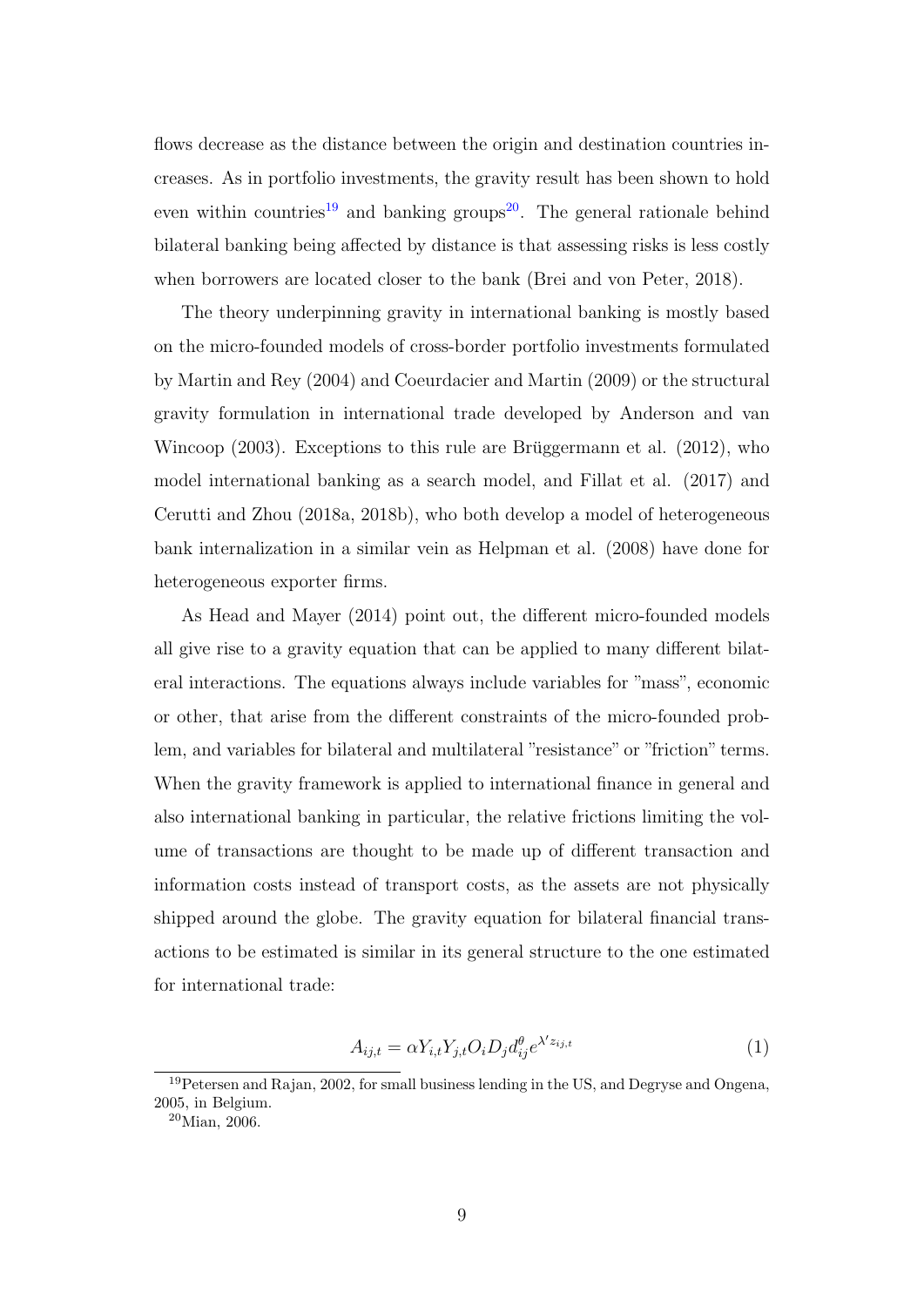where  $A_{ij,t}$  is the assets held by the origin country i in the destination country j,  $Y_{i,t}$  and  $Y_{j,t}$  are the economic masses, usually GDPs,  $O_i$  and  $D_j$  the time-invariant fixed effects,  $d_{ij}$  the bilateral distance, and  $z_{ij,t}$  is a vector containing controls for trade or information frictions between the country pair, such as a shared language, border or currency. The coefficient  $\theta$  measures the distance effect and the composite coefficient  $\lambda$  arises from the theoretical microfoundations of the gravity equation.

My paper is closest to the papers by Houston et al. (2012) and Cerutti and Zhou (2018b), as they also consider an application of the gravity model for studying the spillovers from prudential regulation to cross-border lending. The differences between their approaches and mine are however notable. First, the variables measuring the implemented MPMs is different. Houston et al. (2012) include many different regulatory variables in their specification, but these are not explicitly macroprudential in nature. Cerutti and Zhou (2018b) use the total GMPI index of macroprudential regulation from Cerutti et al. (2017a). I use the same data as Cerutti and Zhou (2018b), but separate between the subindices that measure MPMs aimed at financial institutions and at borrowers. This I do because the effect of measures directed at financial institutions is likely to be different than the effect of measures directed at borrowers<sup>[21](#page-12-0)</sup>.

Second, the dependent variable I have chosen is different from the dependent variable chosen by both Houston et al. (2012) and Cerutti and Zhou (2018b). I use the BIS Locational Banking Statistics as the source for crossborder bank asset holdings, following e.g. Brei and von Peter (2018). This data is compiled according to the residence principle, which is used in e.g. the balance of payments and external debt methodology. This aspect makes the data very compatible with the geographical dimension of the gravity model. Houston et al. (2012) and Cerutti and Zhou (2018b) both use the BIS Consolidated Banking Statistics as a source for their dependent variable. This data is collected on a "ultimate risk" basis, which means that the locational dimension of the bank asset holdings is lost. In addition, Houston et al. (2012) and

<span id="page-12-0"></span><sup>&</sup>lt;sup>21</sup>See the discussion in Reinhardt and Sowerbutts  $(2015)$ .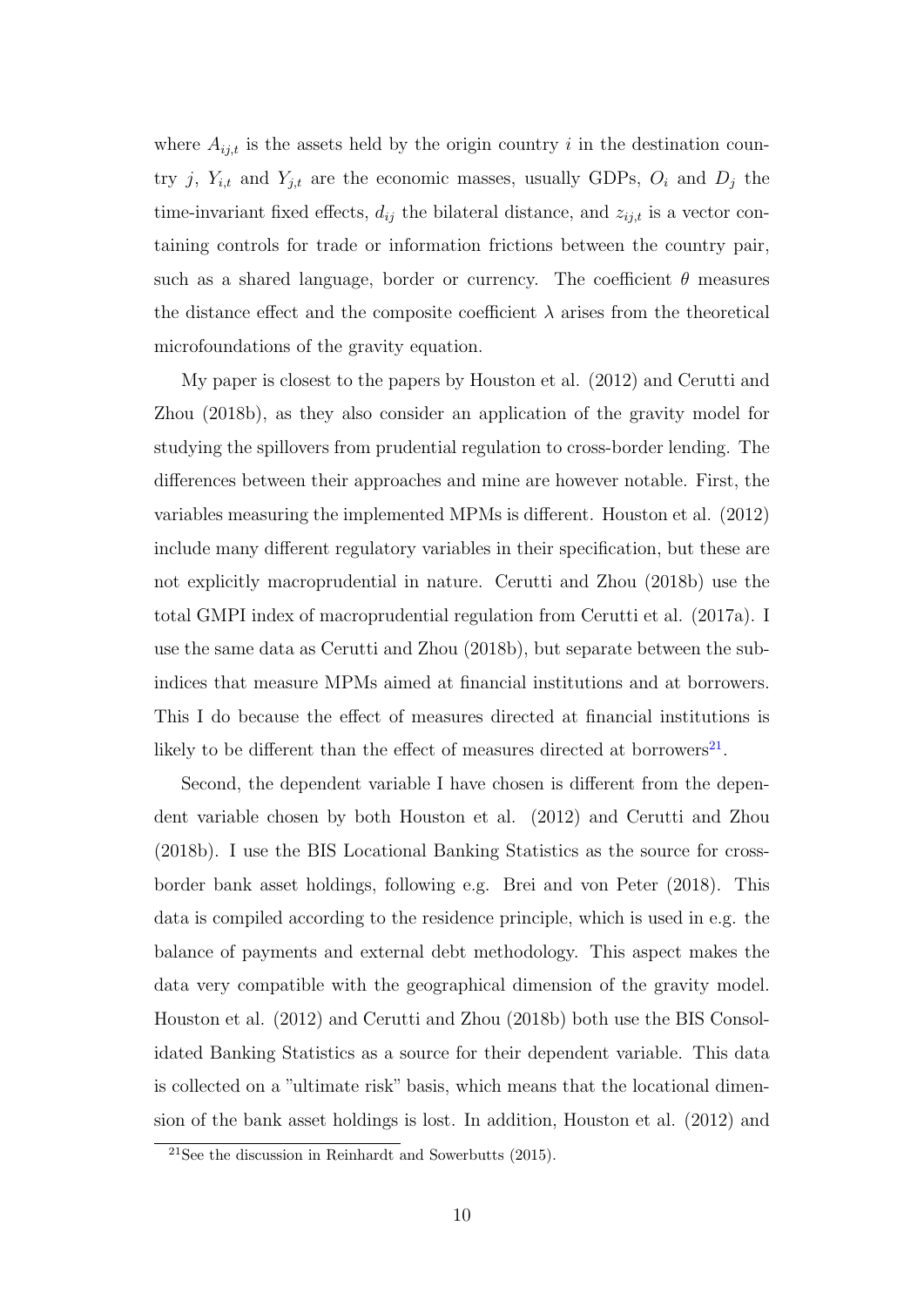Cerutti and Zhou (2018b) use cross-border banking asset flows, whereas I use the holdings of banking assets. As Brei and von Peter (2018) point out, the structural gravity framework from the international trade literature applied to international finance determines the bilateral stocks of asset holdings. In contrast Cerutti and Zhou (2018b) employ Cerutti and Zhou (2018a) as their theoretical base, which yields a gravity equation for flows.

Third, the estimation strategy of all three papers is completely different. Houston et al. (2012) estimate a log-linearized model using OLS, which results in omission of the zero observations and potential bias due to this. Cerutti and Zhou (2018b) employ a two-stage estimation procedure to a log-linearized model. This method allows for separating the intensive and extensive marging of cross-border lending, thus ensuring an appropriate treatment of the limited dependent variable. I use the PPML method, proposed by Santos Silva and Tenreyro (2006), on a gravity equation in its multiplicative form. In trade literature, this procedure is currently considered to be the most theory-consistent method of estimating a gravity equation, as it is able to handle appropriately all the peculiarities usually present in bilateral data: zeros, heteroskedasticity and clustering.[22](#page-13-0)

<span id="page-13-0"></span><sup>22</sup>See e.g. Brei and von Peter for an application to cross-border banking and UNCTAD, WTO, 2016, for a textbook example for trade policy analysis.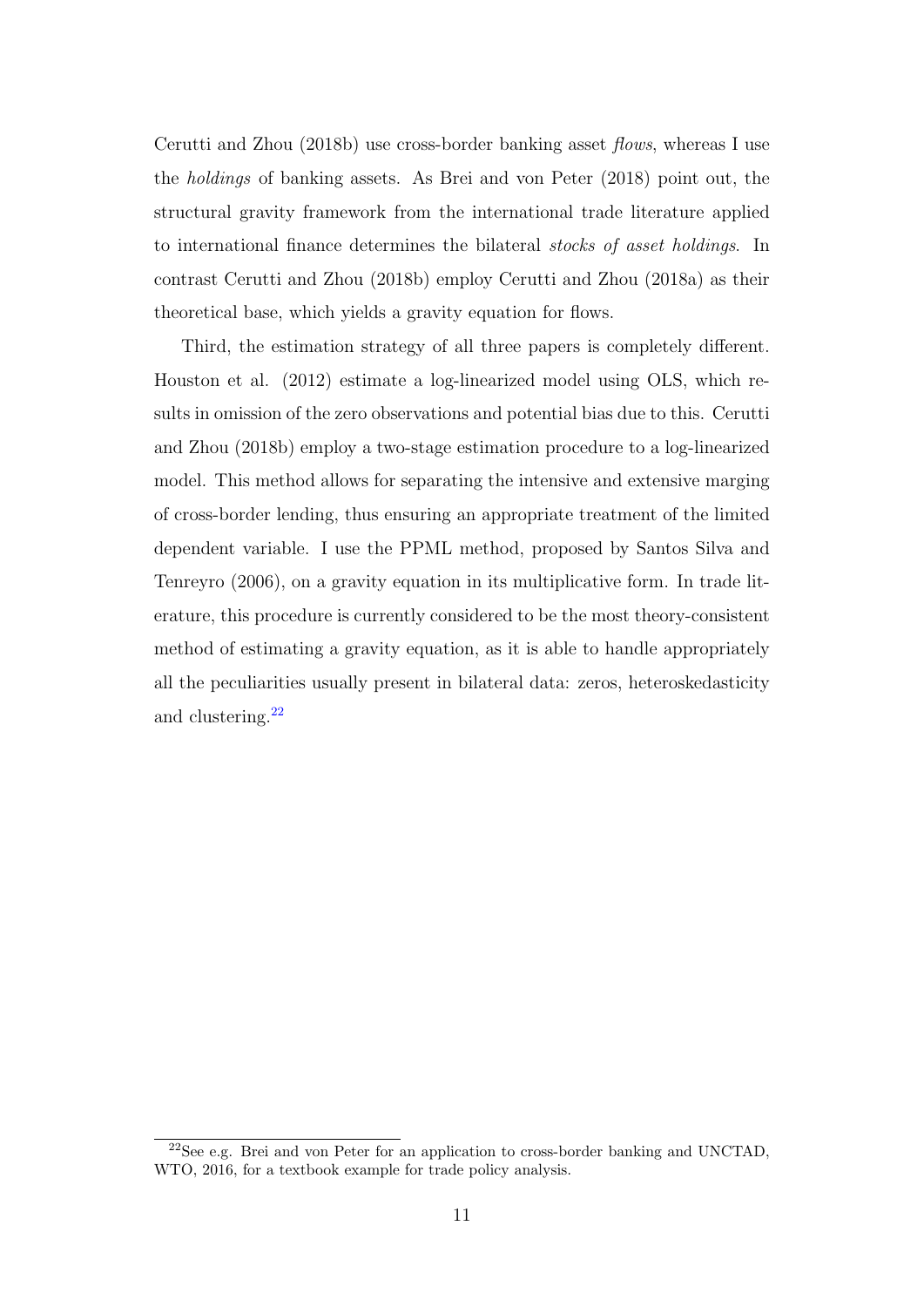### <span id="page-14-0"></span>3 Data

For the purpose of the gravity model, all data is considered in a bilateral framework with multiple origin and destination countries. Here a country of origin refers to the country where the bank operates as a bank with a domestic headquarter or a subsidiary of a bank with a foreign headquarter. Thus the origin country is the lender country. The destination country is the country to which the banks from the country of origin extend credit. Thus the destination country is the borrower country. Variables related to the origin country and the destination country are denoted by subscripts  $i$  and  $j$  respectively. A variable related to a country pair is denoted by subscript  $ij$ .

#### <span id="page-14-1"></span>3.1 Data on the use of macroprudential tools

As stated before, the major limitation to studying the effectiveness of MPMs has been the lack of data. Consistent, up-to-date data with a good coverage across a large set of countries and a reasonable time span have not been available until quite recently. The IMF initiated already in 2013 an annual survey on the use of MPMs, the Macroprudential Policy survey.<sup>[23](#page-14-2)</sup> Cerutti et al. (2017a) make use of this data and previous studies to build a database that gives rise to an annual index on the use of MPMs, the Global Macroprudential Policy Index  $(GMPI)$ .<sup>[24](#page-14-3)</sup> This data set is the most ambitious take on documenting the use of MPMs to date.[25](#page-14-4)

<span id="page-14-2"></span>The GMPI-data has a coverage that is substantially larger than any of the

<sup>&</sup>lt;sup>23</sup>For more information on the survey, see [https://www.elibrary-areaer.imf.org/](https://www.elibrary-areaer.imf.org/Macroprudential/Pages/Home.aspx) [Macroprudential/Pages/Home.aspx](https://www.elibrary-areaer.imf.org/Macroprudential/Pages/Home.aspx).

<span id="page-14-3"></span> $^{24}$ First published in 2015, the index is updated and available at Eugenio Cerutti's home page: [https://www.imf.org/~/media/Websites/IMF/imported-datasets/external/](https://www.imf.org/~/media/Websites/IMF/imported-datasets/external/pubs/ft/wp/2015/Data/_wp1561.ashx) [pubs/ft/wp/2015/Data/\\_wp1561.ashx](https://www.imf.org/~/media/Websites/IMF/imported-datasets/external/pubs/ft/wp/2015/Data/_wp1561.ashx).

<span id="page-14-4"></span> $25$ The MP survey has given rise to two other data sets also: In Cerutti et al. (2017b) the data is used to build an index for a much smaller set countries, that is quarterly and takes into account the intensity of the tool. In March 2019, IMF published yet another data set based on the same survey data. The Integrated Macroprudential Policy Database (iMaPP) covers an almost as large set of countries as the GMPI while also taking the changes in tools into account. This data alas was not available while this paper was being written. The data is available at [https://www.imf.org/~/media/Files/Publications/WP/2019/datasets/](https://www.imf.org/~/media/Files/Publications/WP/2019/datasets/wp1966.ashx) [wp1966.ashx](https://www.imf.org/~/media/Files/Publications/WP/2019/datasets/wp1966.ashx).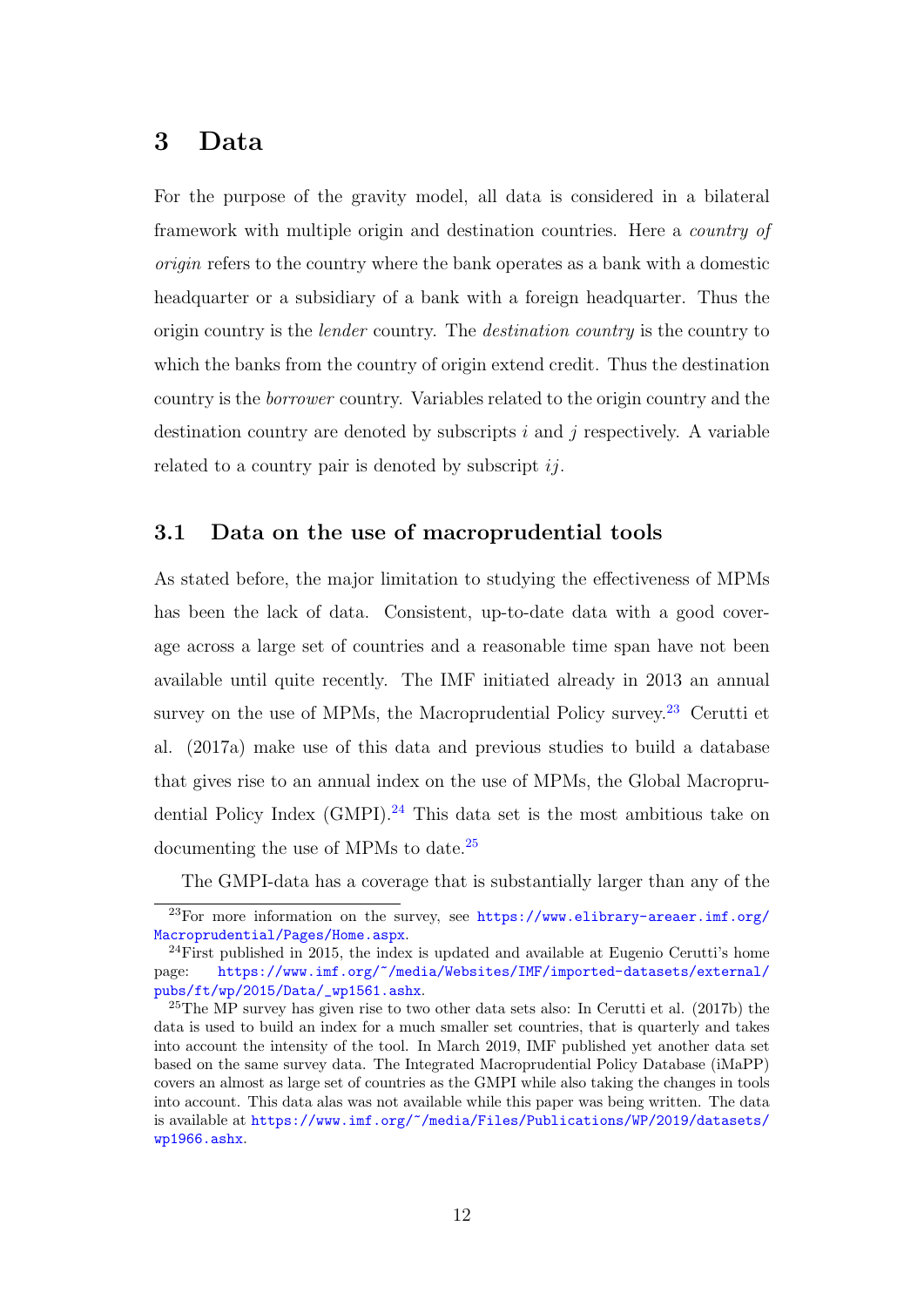data sets previously available:  $160^{26}$  $160^{26}$  $160^{26}$  countries have responded to the survey and reported their use of MPMs over the period  $2000-2017<sup>27</sup>$  $2000-2017<sup>27</sup>$  $2000-2017<sup>27</sup>$  To match the sample with the coverage of my other data sources, I drop three countries<sup>[28](#page-15-3)</sup> from the sample and make do with 157 countries. The IMF survey covers all in all 18 macroprudential tools, but for the data set 12 instruments are included. The instruments are divided into two categories following the classifications used by e.g. the IMF and European Systemic Risk Board (ESRB), and thus two aggregate indices are formed. First index comprises ten instruments that target financial institutions, while the second index is formed of the two instruments that are aimed at borrowers' leverage. These two indices aggregated give a composite index comprising all tools and thus capturing total use of MPMs.

In this paper, I separate between the two sub-indices, denoted by *mpib* and  $mpif$ , because there is a rather clear cut difference between MPMs targeting the supply of credit, i.e. financial institutions, and those targeting demand of credit, i.e. borrowers. As the two classes of MPMs target different agents, their channels of effect are potentially different. Moreover, the regulatory coverage of these different types of MPMs might differ, further differentiating between the channels of effect. (Reinhardt and Sowerbutts, 2015) The different policy instruments are listed in Table [1](#page-15-0) and Table [2](#page-16-0) for MPMs targeting borrowers and financial institutions respectively.[29](#page-15-4)

Table 1: MPMs targeting borrowers

<span id="page-15-0"></span>

| Measure                  | Abbreviation |
|--------------------------|--------------|
| Debt-to-income ratio cap | <b>DTI</b>   |
| Loan-to-value ratio cap  | LTV          |
| Index: $DTI + LTV$       | mpib         |

The indices are built in such a way that implementing any of the ten or two tools results in an increase of the index by one integer. Thus if a country at a given year implements one more MPM in addition to the one it already

<span id="page-15-1"></span><sup>&</sup>lt;sup>26</sup>The only notable omissions are mostly small financial centers such as Bermuda, Cayman Islands and Macao.

<span id="page-15-2"></span> $^{27}$ When first published in 2015, the index covered 119 countries and years 2000-2013. An update published in 2018 extended the coverage to 160 countries and years 2000-2017.

<span id="page-15-3"></span><sup>28</sup>Curacao, Kosovo, and St. Kitts and Nevis.

<span id="page-15-4"></span> $^{29}$ For more detailed definitions, see Table 1 in Cerutti et al. (2017a).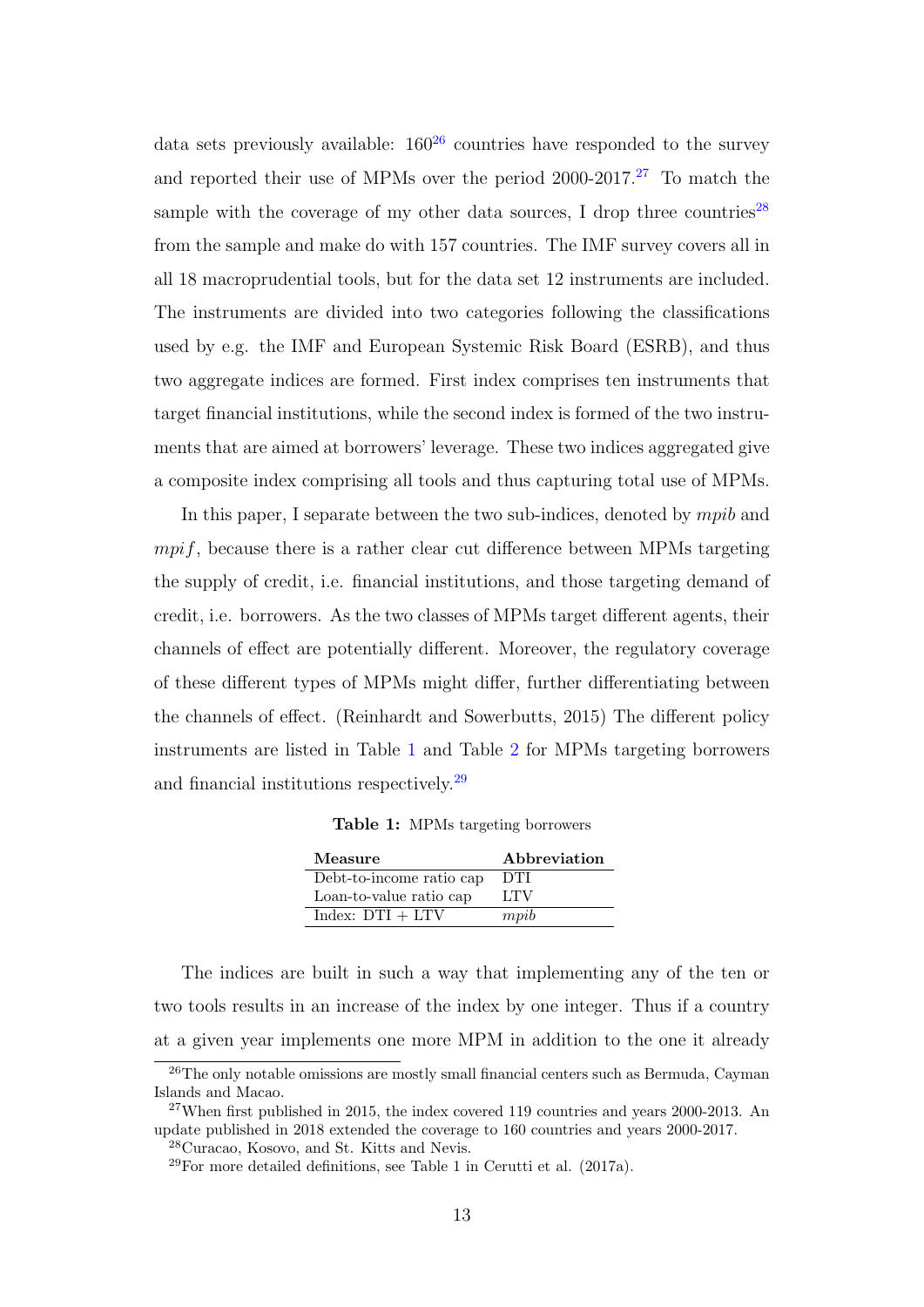<span id="page-16-0"></span>

| Measure                                            | Abbreviation |
|----------------------------------------------------|--------------|
| Time-varying/dynamic loan-loss provisioning        | DP           |
| General countercyclical capital buffer/requirement | <b>CTC</b>   |
| Leverage ratio                                     | LEV          |
| Capital surcharges on SIFIs                        | SIFI         |
| Limits on interbank exposures                      | <b>INTER</b> |
| Concentration limits                               | CONC         |
| Limits on foreign currency loans                   | FC           |
| FX and/or countercyclical reserve requirements     | <b>RRREV</b> |
| Limits on domestic currency loans                  | CG           |
| Levy/tax on financial institutions                 | TAX          |
| Index: DP+CTC+LEV+SIFI+INTER+CONC                  |              |
| $+FC+RRREV+CG+TAX$                                 | mpi          |

Table 2: MPMs targeting financial institutions

has, the value of the index becomes 2. The maximum value for  $mpif$  is 10 and for mpib 2 as there are ten different MPMs targeting financial institutions and borrowers respectively.

<span id="page-16-1"></span>Table 3: The evolution of the use of MPMs targeting borrowers

|                                                | 2000             | 2008   | 2017                                         |  |  |  |
|------------------------------------------------|------------------|--------|----------------------------------------------|--|--|--|
| Instrument                                     |                  |        | % of countries implementing                  |  |  |  |
| <b>DTI</b>                                     | $\overline{3}\%$ | 13\%   | 29%                                          |  |  |  |
| <b>LTV</b>                                     | $6\%$            | 14\%   | 36%                                          |  |  |  |
|                                                |                  |        |                                              |  |  |  |
| Mean value for $mpib$ for the sample countries |                  |        |                                              |  |  |  |
| Mean <i>mpib</i>                               | 0.09             | 0.26   | 0.65                                         |  |  |  |
|                                                |                  |        |                                              |  |  |  |
|                                                |                  |        | $%$ of countries implementing <i>n</i> tools |  |  |  |
| 0                                              | 92\%             | $80\%$ | $56\%$                                       |  |  |  |
|                                                | 6%               | 14\%   | 23\%                                         |  |  |  |
| 2                                              | $2\%$            | 6%     | 21%                                          |  |  |  |

According to the GMPI-data, there has been a clear upward trend in the average number of MPMs implemented throughout the 2000's (see Figure [1\)](#page-18-0). From Figure [1](#page-18-0) the very pronounced difference in the use MPMs between the different country groups is also very evident: The major EMEs  $^{30}$  $^{30}$  $^{30}$  have implemented substantially more MPMs than any of the other country groups. The share of countries in the 157-country sample that have implemented the different instruments has crept up steadily over the sample period and consis-

<span id="page-16-2"></span><sup>30</sup>Here major EMEs are defined as the 19 largest emerging market economies: Argentina, Brazil, Bulgaria, Chile, China, Colombia, Hungary, India, Indonesia, Malaysia, Mexico, Peru, Philippines, Poland, Romania, Russia, South Africa, Thailand, and Turkey. These countries are often considered separately from all EMDEs. See e.g. the World Economic Outlooks of the IMF.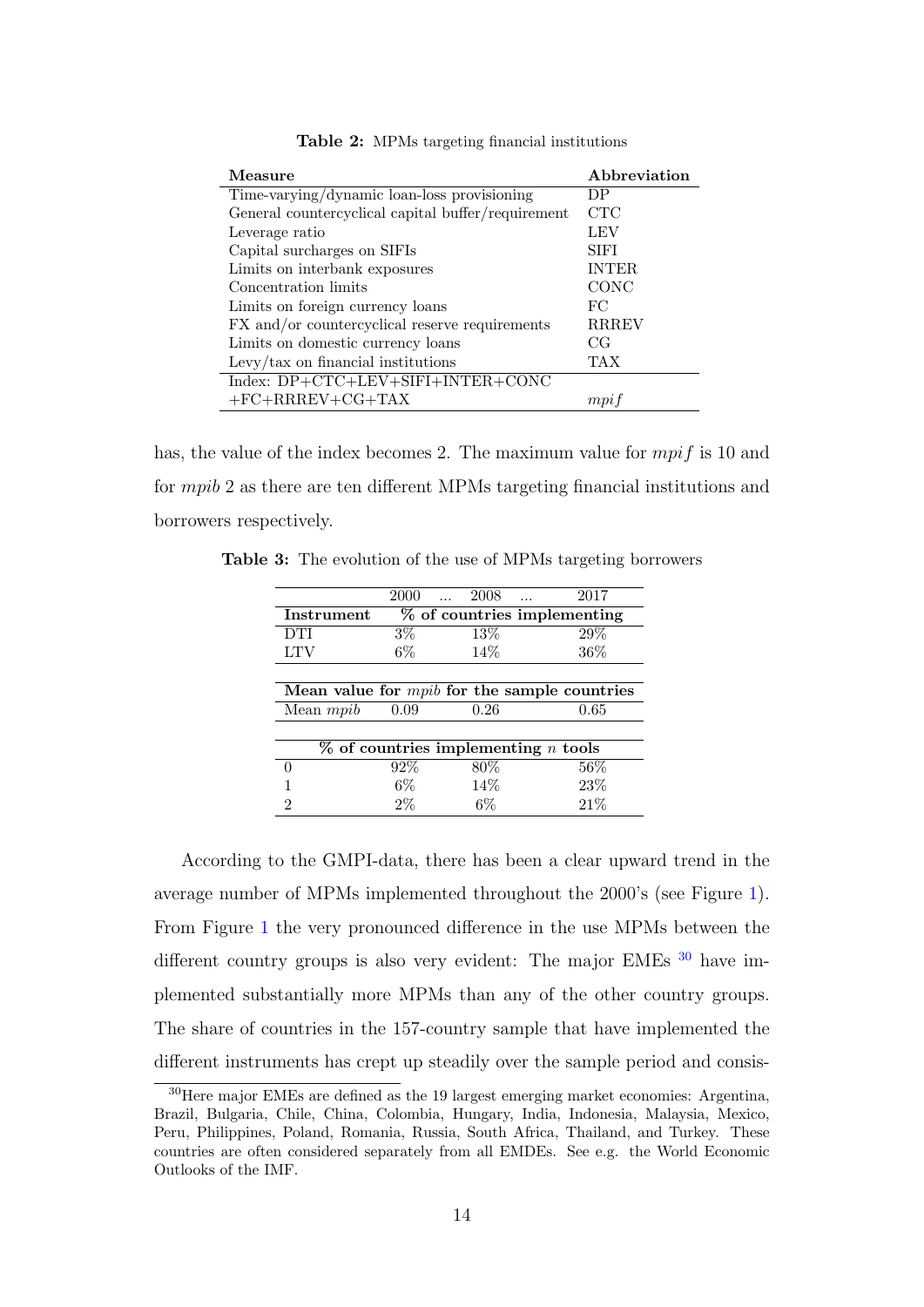|                   | 2000             | 2008  | 2017                        |
|-------------------|------------------|-------|-----------------------------|
| <b>Instrument</b> |                  |       | % of countries implementing |
| <b>DTI</b>        | $\overline{3\%}$ | 13%   | 29%                         |
| LTV               | 6%               | 14%   | 36%                         |
| DP                | $3\%$            | 8%    | 15%                         |
| <b>CTC</b>        | $0\%$            | $1\%$ | $5\%$                       |
| LEV               | $5\%$            | 10%   | 23%                         |
| <b>SIFI</b>       | $0\%$            | $0\%$ | 39%                         |
| <b>INTER</b>      | 11\%             | 18%   | 31%                         |
| CONC              | 39%              | 63%   | 82\%                        |
| FC                | $6\%$            | 11\%  | 26%                         |
| <b>RRREV</b>      | 13%              | 16%   | 18%                         |
| CG                | $3\%$            | $7\%$ | 12%                         |
| TAX               | $4\%$            | 8%    | 23\%                        |

<span id="page-17-0"></span>Table 4: The evolution of the use of MPMs targeting financial institutions

|                   |        | Mean value for $mpi$ for the sample countries |
|-------------------|--------|-----------------------------------------------|
| Mean $mpi f$ 0.84 | - 1.41 | 2.72                                          |

|                | $\%$ of countries implementing <i>n</i> tools |        |       |
|----------------|-----------------------------------------------|--------|-------|
| 0              | 47%                                           | $27\%$ | $9\%$ |
| 1              | 33%                                           | 34\%   | 14%   |
| 2              | 13%                                           | 21%    | 18%   |
| 3              | $4\%$                                         | 12\%   | 34\%  |
| $\overline{4}$ | $3\%$                                         | $5\%$  | 13%   |
| 5              | $0\%$                                         | $1\%$  | 8%    |
| 6              | $0\%$                                         | $0\%$  | 4%    |
| 7              | $0\%$                                         | $1\%$  | $0\%$ |
| 8              | $0\%$                                         | $0\%$  | $1\%$ |
| $9-10$         | $0\%$                                         | $0\%$  | $0\%$ |

tently across the different tools (see Tables [3](#page-16-1) and [4\)](#page-17-0). The mean value for  $mpi$ for the sample countries has also more than tripled over the sample period, and for mpib the increase has been even more pronounced. Still, the mean values for either type of MPMs is not very high. That is, most countries have implemented two or three, perhaps four MPMs, and very few countries have used more than five tools.

<span id="page-17-1"></span>Table 5: Summary statistics for all observations of *mpif* and *mpib* 

|      |      | Variable Mean Std.dev. Min Max Range Obs. |  |          |         |
|------|------|-------------------------------------------|--|----------|---------|
| mpi  | 1.63 | 1.40                                      |  | $0 - 10$ | 2 8 2 6 |
| mpib | 0.43 | 0.70                                      |  | $0 - 2$  | 2 8 2 6 |

The most important thing to note and keep in mind about the indices is that they simply document the number of MPMs implemented by the countries during a given year. The intensity of the measures is ignored as well as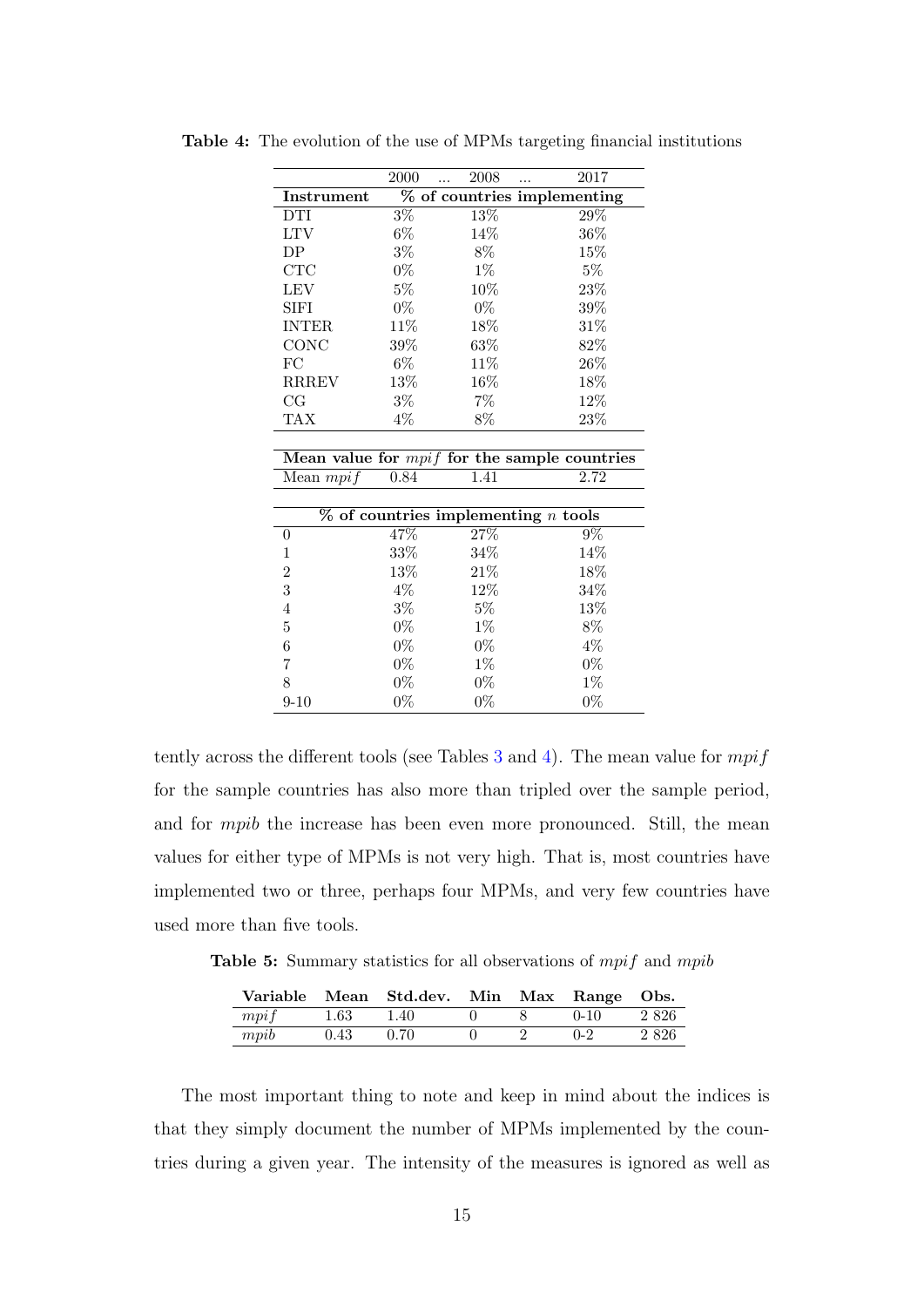

<span id="page-18-0"></span>Figure 1: Average number of MPMs implemented across different country groups.

<span id="page-18-1"></span>Table 6: Distribution of all observations of *mpif* and *mpib* 

|                                    |  | $0 \t 1 \t 2 \t 3 \t 4 \t 5 \t 6 \t 7-10$ |  |  |
|------------------------------------|--|-------------------------------------------|--|--|
| $mpif$ 27% 29% 21% 15% 6% 2% 1% 0% |  |                                           |  |  |
| $mpib$ 69\% 19\% 12\% - - - - - -  |  |                                           |  |  |

changes in the stance of the different policies. That is, the index changes by the same amount for countries that implement a  $0.1\%$  countercyclical capital buffer and a country that implements a 5 % one. Also, the indices do not distinguish between a binding regulation and a recommendation. This allows for the broadest possible coverage of countries and instruments, but arguably gives a very simplified view of the policy field.

In other aspects also, the data is not without caveats. First of all the data is based on survey data, and thus all the usual challenges of survey data should be kept in mind. Second, the years covered coincide also with a period during which the specific macroprudential framework was non-existent or just beginning to take shape. These facts considered together with the myriad of ways the details of MPMs vary across countries means that consistency is most probably somewhat compromised. Still, it is easy to see that the data provides a valuable stepping stone for research on the effects of MPMs.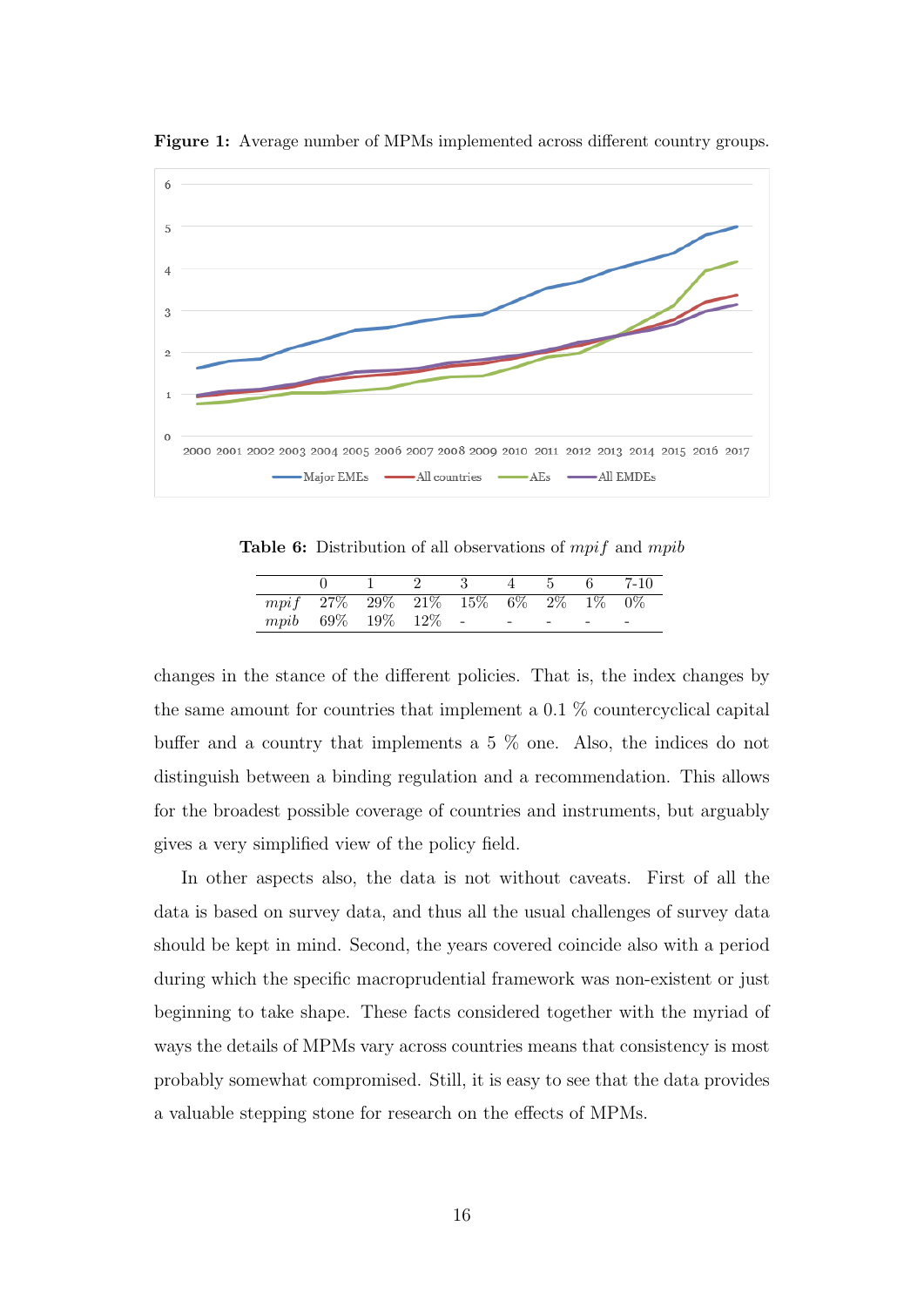## <span id="page-19-0"></span>3.2 The dependent variable: Bilateral bank asset holdings

As the purpose of most MPMs is to address excess growth of debt and leverage, it is natural to assume that the spillovers from MPMs should affect lending also. Further, the theoretical gravity framework applied to trade in financial assets explains the determination of holdings of financial assets, as previously discussed (see section [2.2\)](#page-10-0). Thus the appropriate dependent variable for the purpose of this paper is the bilateral cross-border bank asset holdings. The data comes from the BIS Locational Banking Statistics<sup>[31](#page-19-1)</sup> database, which provides the most extensive source of bilateral cross-border positions. This data is drawn from the balance sheets of banks that operate internationally and it allows for a geographical breakdown of their counterparties, which can belong to any sector. This data is then aggregated to a country-to-country framework. In the full LBS data set there are 44 reporting countries and 216 counterpart countries with quarterly observations from 1977 onwards. For the purpose of this paper I use annual data and choose 38 of the reporting countries and 119 counterpart countries to match the countries for which I have data on the use of macroprudential tools.

To extend the coverage of the data on bilateral asset holdings, I overlay the data on assets held by origin countries in the destination countries onto data on liabilities of origin countries held by destination countries. This procedure, following Brei and von Peter  $(2018)^{32}$  $(2018)^{32}$  $(2018)^{32}$ , leads to a network of bilateral holdings for pairs of countries where both are BIS reporting countries or where either the origin country or the destination country is a BIS reporting country. Assets give the observations for pairs where the origin country reports and the destination country does not. The vice versa cases are obtained from the liabilities. When both origin and destination country are BIS reporters, the

<span id="page-19-1"></span><sup>31</sup>Following Brei and von Peter (2018). See discussion in Brei and von Peter (2018) for a more detailed case for using the locational banking statistics instead of the consolidated banking statistics.

<span id="page-19-2"></span><sup>32</sup>A detailed description of the procedure can be found in appendix A of Brei and von Peter (2018).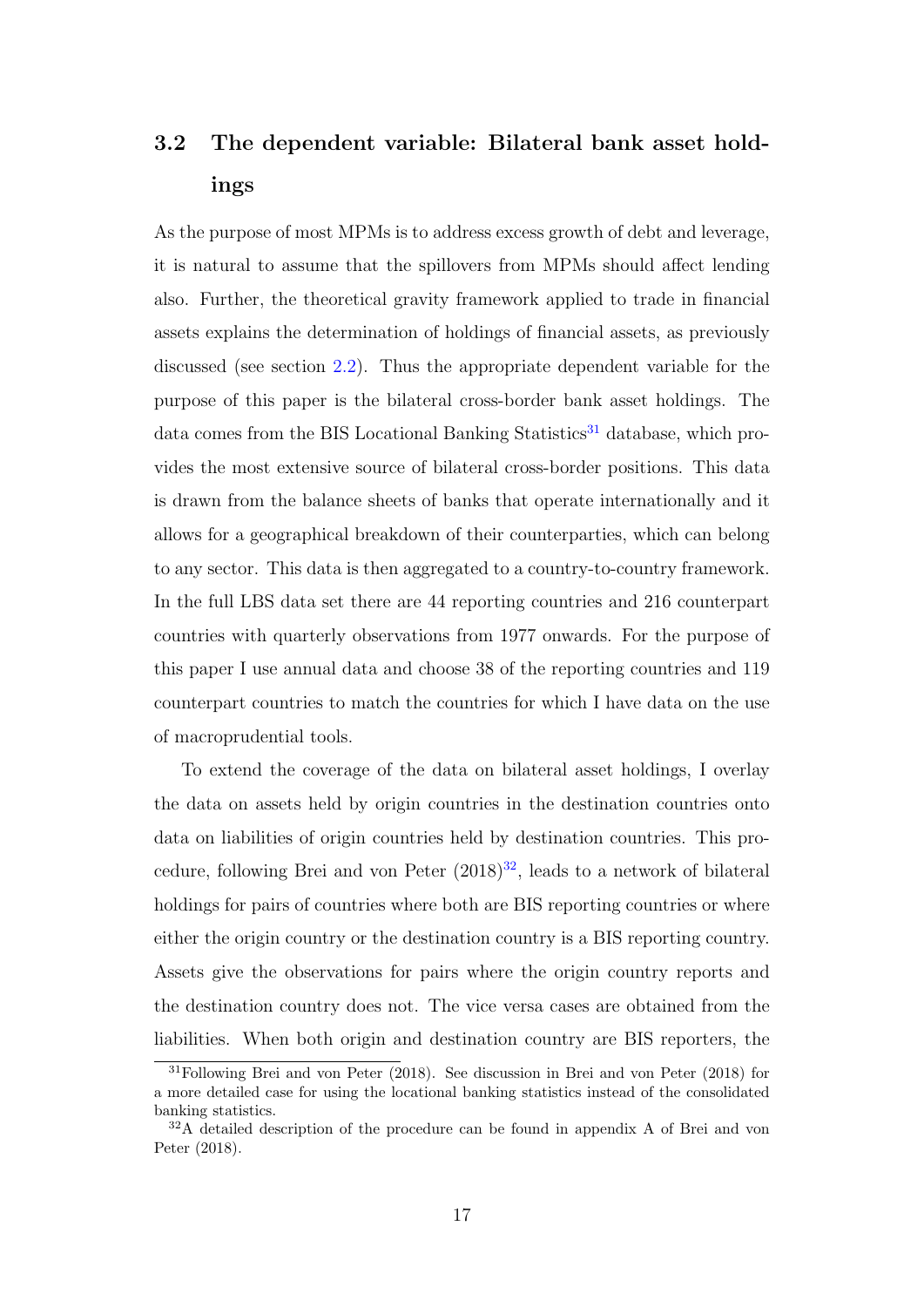bilateral positions are reported twice, once as assets and once as liabilities. Following Brei and von Peter (2018), the larger of the two is chosen to counteract under-reporting. By following this procedure it is ensured that the observations equalling zero can be considered "true" zeros, as only observations for pairs where both countries are not BIS reporting countries are missing. This is noteworthy, as it affects the choice of estimation strategy.

 $j$  non-reporter  $j$  reporter Origin Both report $i$  reporter reports choose larger assets Neither Destination  $reports$  $i$  non-reporter reports missing liabilities observation

<span id="page-20-0"></span>Figure 2: The matrix of bilateral bank asset holdings

Origin country  $i$ , destination country  $j$ 

The dependent variable is thus banking assets held by banks in the origin country that are the liabilities of borrowers in the destination country, denoted by  $ba_{ij}$ , where i is the identifier of the origin country and j of the destination country. In Table [7](#page-21-1) I report summary statistics for the whole sample and for the positive observations. There are 157 countries in the sample, of which 38 are BIS reporting countries and 119 are counterpart countries in the LBS data. After dropping some observations for which the data on controls is incomplete, 10 146 country pairs and 182 035 observations enter the sample. The data are in thousands of dollars, i.e. the mean of all observations is 2.3 billion dollars and of the positive observations is 4.8 billion dollars.<sup>[33](#page-20-1)</sup> It is also noteworthy that median is zero for the unrestricted sample and only 65 000 dollars for the non-zero part of the sample. This means that the sample is very skewed towards not only zero observations, but also observations that are extremely

<span id="page-20-1"></span><sup>33</sup>Note that the position of banks in origin country vis-a-vis the destination country can be negative due to short selling. In the full sample of 188 100 observations there are 23 negative observations of  $ba_{ij}$ . The PPML should be able to handle few minor negative values, as the only crucial assumption is that the conditional mean is always positive. Even so, I have excluded those observations, due to their insignificance and to be certain that they will not cause any peculiarities.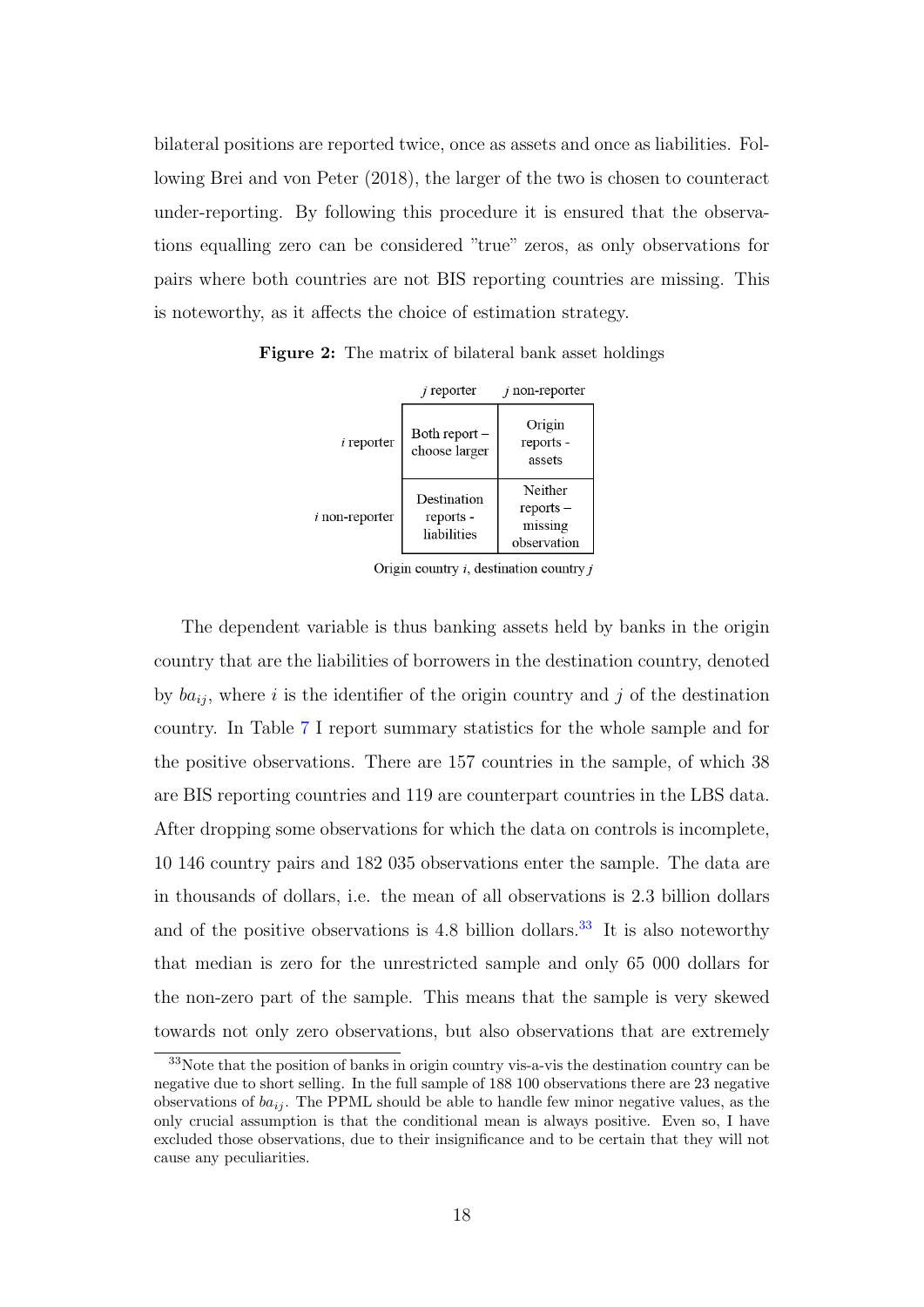|                     | $ba_{ij}$ | $ba_{ij} > 0$ |
|---------------------|-----------|---------------|
| N of pairs          | 10 146    | 6847          |
| N of periods        | 18        | 18            |
| N of observations   | 182 035   | 87 627        |
| $Mean*$             | 2 300     | 4 7 7 9       |
| Standard deviation* | 23 223    | 33 294        |
| $Min*$              |           |               |
| $Max^*$             | 1481374   | 1481374       |
| Share of 0s         | $52\%$    |               |
| $Median*$           |           | 65            |

<span id="page-21-1"></span>Table 7: Summary statistics of the dependent variable

\*In millions of dollars.

small compared to the maximum values.

Indeed, an important feature of the data is the share of zero observations. This share is very large: 52 % of all observed bilateral cross-border bank asset holdings are equal to zero. This is a common feature in all bilateral data, be it data on international goods trade flows, cross-border portfolio asset holdings, foreign direct investments or banking data. That is, at any given time, a country trades with or invests in or extends credit to only a handful of other countries. Because of how the data is constructed, the zero observations can be considered "true zeros" stemming from an implicit selection process, instead of missing observations due to insufficient data. That is, the zero observations contain important information about barriers to international lending and banks' decisions not to extend credit to a certain destination country. Thus the probability of a positive observation between two countries is correlated with some, perhaps unobserved, characteristics of that country pair. The non-negligible share of zero observations calls for the use of estimation methods that are suitable for limited dependent variables, such as the PPML or a selection model. Failing to do so will inevitably result in biased estimates.<sup>[34](#page-21-2)</sup>

#### <span id="page-21-0"></span>3.3 The other controls

In order to estimate a gravity type equation, two types of independent variables are required. First, one should include variables that account for the "masses" of the two countries, such as the GDP, GDP per capita or market

<span id="page-21-2"></span><sup>34</sup>See e.g. UNCTAD and WTO, 2016.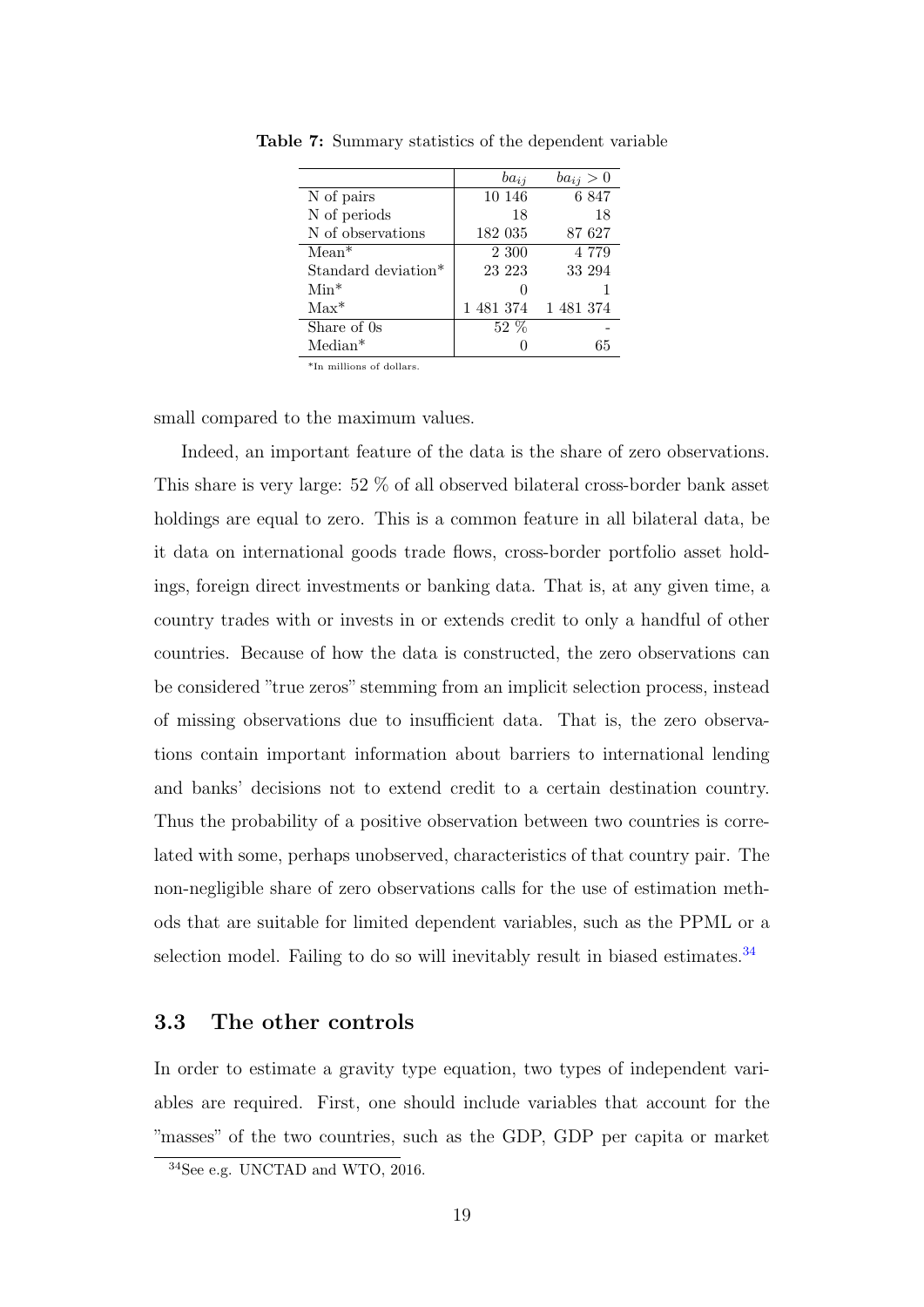capitalization. In order to account for the "mass" of the gravity equation, I use annual GDP as a measure of the economic masses of both the origin country and the destination country. All GDP data is annual data from the IMF World Economic Outlook database. GDP is in logged millions of 2010 dollars, whereas GDP per capita data is logged 2010 dollars.

Second, one should include variables that account for the different bilateral and multilateral "resistance" terms. The bilateral terms measure the frictions and facilitators of the bilateral interactions. Distance is usually included as a proxy for broadly defined transaction costs and/or home bias. Besides distance, one can include myriad variables indicating outright barriers, frictions or facilitators of exchange between the two countries. Variables indicating similarities that facilitate the flow of information between the two countries are common examples of controls: shared official language, border, currency, legal origins and colonial history are just a few often used variables. Here, distance is measured as logged population-weighted distance between the largest cities of the two countries. The data for distance comes from the gravity database of CEPII, as does data for four of the most common gravity dummies: contiguity, common language, common colonial history and common currency. Distance is expected to increase the frictions of trade, but the other controls are all expected to reflect less frictions in bilateral trade. There is an almost countless number of other possible controls used in the literature, such as time zone difference or internet traffic. However, the chosen four are the most commonly used and the ones most often found to have a statistically significant effect on bilateral asset holdings (see e.g. Brei and von Peter, 2018).

When a gravity model is applied to trade in financial assets, the role of variables measuring financial sophistication become important. Many of the variables used in previous literature to account for financial sophistication, such as a measure for income group or an indicator for financial openness, are timeinvariant over the relatively short sample period, so their effect is captured by the country-fixed effects. As a time-variant control for financial sophistication, I include GDP per capita. This is acknowledged to be a simplification done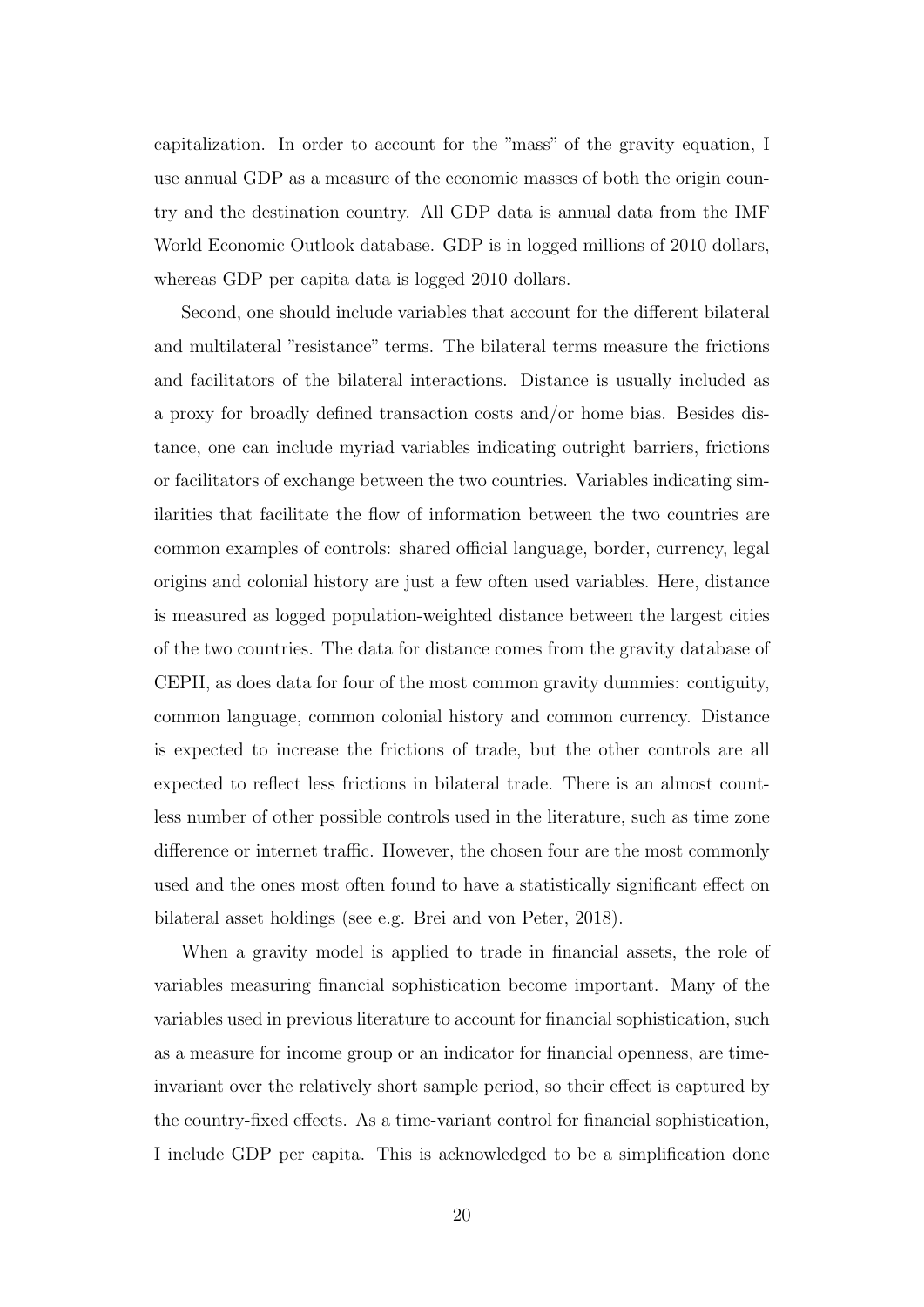in order to preserve the broadest possible coverage. The underlying reasoning here is that wealthy countries tend to have well-functioning financial markets and a well-developed banking sector.

In the gravity literature, the need to control for a so called multilateral resistance term has been emphasized since the influential papers by Anderson and van Wincoop (2003) and Redding and Venables (2004). In the context of trade in financial assets, this is meant to capture the fact that the assets of any given country must "compete" with the assets of all the other countries. The multilateral resistance can be captured by adding fixed effects for both origin and destination countries. One can use time-variant fixed effects if the interest of the research is on the coefficient of a country-pair variable, but if the interest is on the coefficient of a country-specific variable, one has to use time-invariant fixed effects. (UNCTAD and WTO, 2016) The additional benefit of including country fixed effects is that it should account for the systematic tendency of some countries with large banking sectors to import and export more banking assets relative to GDP. This is because fixed effects should account for any unobservable effects that changes the level bank asset holdings of a given country<sup>[35](#page-23-0)</sup>.

There are 36 advanced and 121 emerging or developing countries in my sample, but in the observations the share of advanced economies is much higher than a quarter: 41% of all observations have an advanced economy either as the country of origin or the destination country. Almost all advanced economies are BIS reporting countries, thus observations where at least one of the pair is an advanced economy is highly unlikely to be missing. On the other hand none of the BIS reporting countries is a developing country. Thus observations where at least one of the countries is a developing country are much more likely to be missing.

The summary statistics for the continuous independent variables are documented in Table [8](#page-24-0) and for the dichotomous controls in Table [9.](#page-24-1)

<span id="page-23-0"></span><sup>35</sup>See the discussion related to trade in Head and Mayer (2014).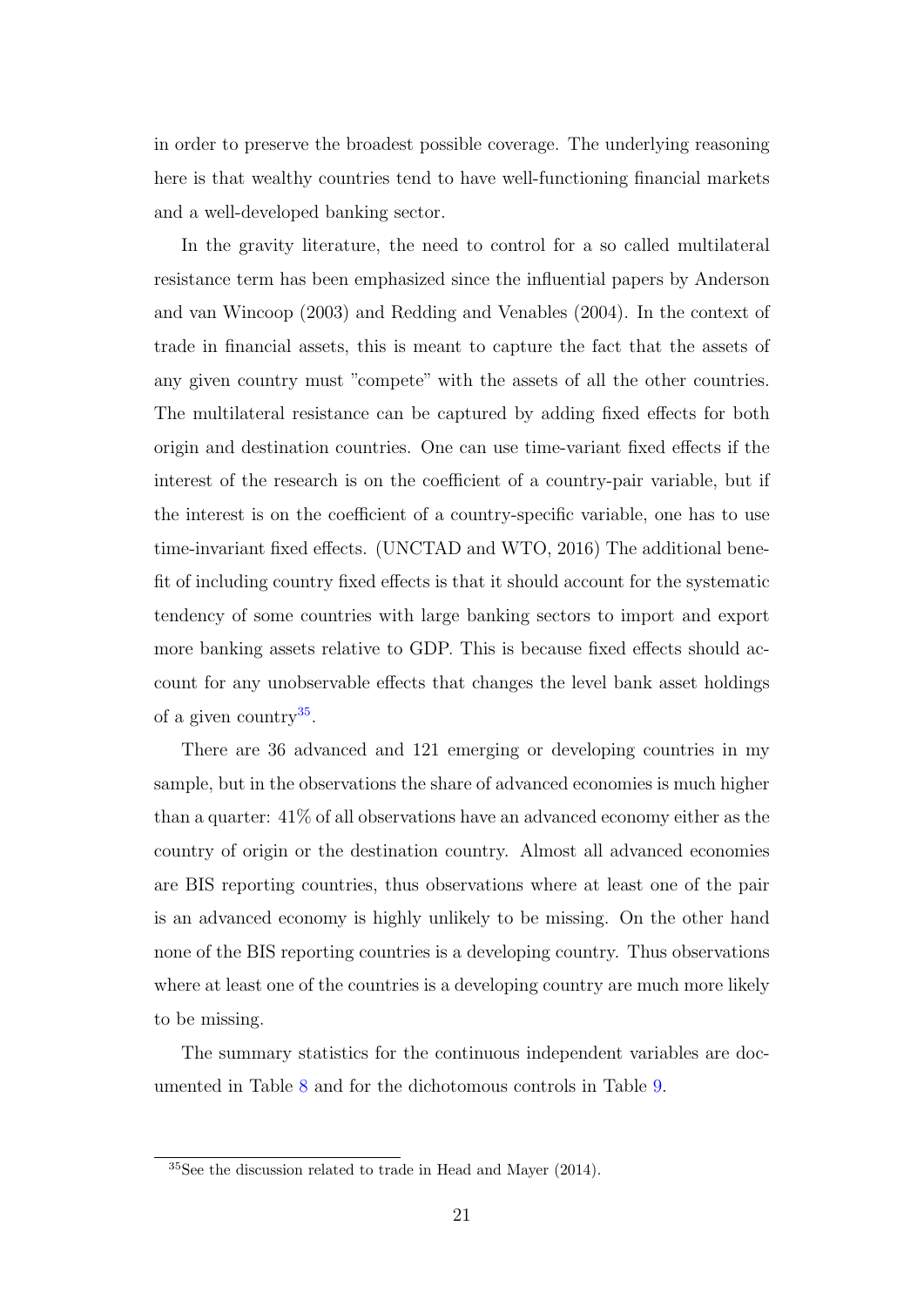<span id="page-24-0"></span>

| Variable          | Mean | Standard deviation | Observations |
|-------------------|------|--------------------|--------------|
| $log(gdp_i)$      | 4.66 | 2.40               | 182 035      |
| $log(gdp_i)$      | 4.66 | 2.40               | 182 035      |
| $log(distw_{ij})$ | 8.73 | 0.78               | 182 035      |
| $log(gdpcap_i)$   | 9.05 | 1.59               | 182 035      |
| $log(gdpcap_j)$   | 9.05 | 1.59               | 182 035      |

Table 8: Continuous independent variables

Log of GDP in millions of dollars, of distance in km's and of GDP per capita in dollars. NB: The sample is symmetrical, thus statistics for  $i$  and  $j$  similar.

<span id="page-24-1"></span>Table 9: Dichotomous controls: %-share of observations

| Variable        |            |          | Observations |
|-----------------|------------|----------|--------------|
| $\text{contig}$ | 98.09 %    | $1.91\%$ | 182 035      |
| comlang of      | 88.80 %    | 11.20 %  | 182 035      |
| col45           | $98.36~\%$ | 1.64 $%$ | 182 035      |
| comcur          | 97.01 %    | $2.99\%$ | 182 035      |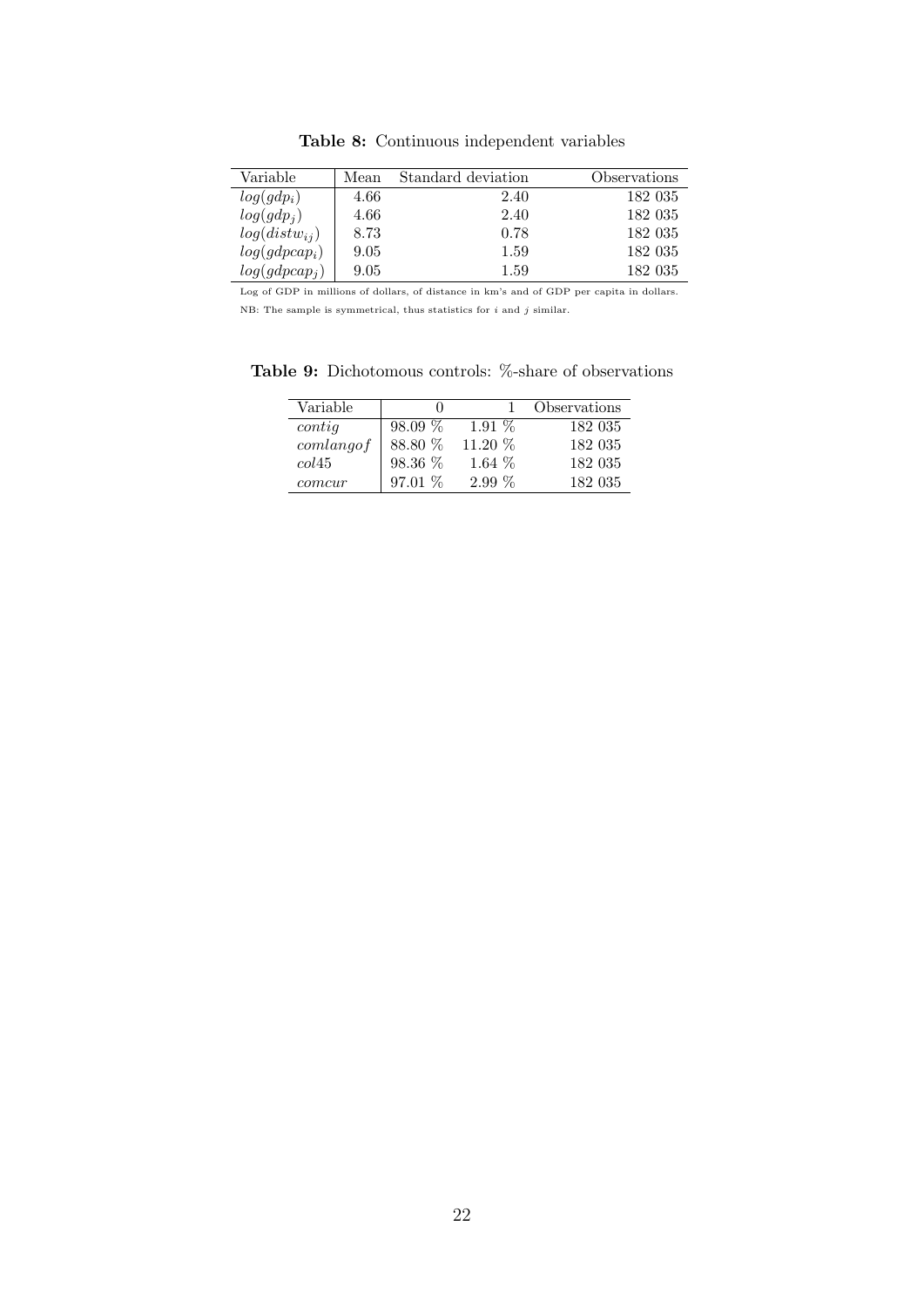### <span id="page-25-0"></span>4 The model and estimation results

## <span id="page-25-1"></span>4.1 The model: A gravity equation for cross-border banking

The key hypothesis in my chosen set-up is that if MPMs have an effect on crossborder banking, then that is an indication of the existence of spillovers from nationally implemented MPMs. That is, if the variables measuring macroprudential regulation in the origin and the destination country have a statistically significant effect on cross-border bank asset holdings after controlling for the usual variables found to be of statistically significant in previous studies on gravity in banking, spillovers are confirmed.

<span id="page-25-2"></span>Figure 3: The effect of MPMs on bilateral cross-border bank asset holdins



I specify a gravity equation with four independent variables controlling for the use of MPMs targeting financial institutions in the origin country and the destination country as Equation [\(2\)](#page-25-3) below:

<span id="page-25-3"></span>
$$
ba_{ij,t} = \alpha_t * log(gdp_{i,t})^{\beta_1} * log(gdp_{j,t})^{\beta_2} * log(distw_{ij})^{\theta}
$$
  
\n
$$
* e^{\lambda'z_{ij}} * log(gdpcap_{i,t})^{\beta_3} * log(gdpcap_{j,t})^{\beta_4}
$$
  
\n
$$
* mpif_{i,t}^{\gamma_1} * mpif_{j,t}^{\gamma_2} * mpib_{i,t}^{\gamma_3} * mpib_{j,t}^{\gamma_4}
$$
  
\n
$$
* O_i * D_j * T_t,
$$
  
\n
$$
i, j = 1, ..., 157 \text{ and } t = 1, ..., 18,
$$
  
\n(2)

where the origin and destination country fixed effects are included in  $O_i$  and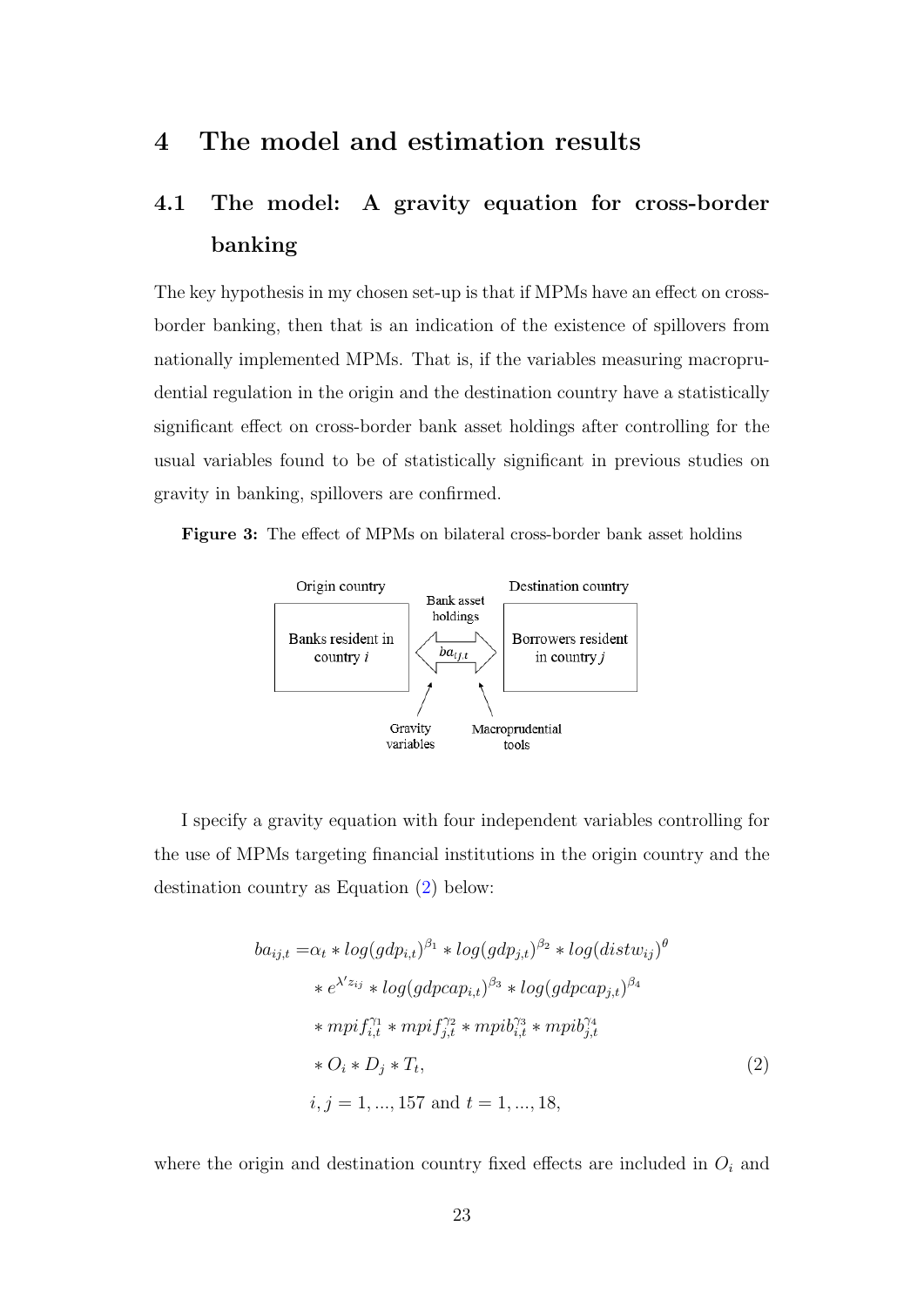$D_j$  respectively, and the gravity controls are included in the term  $z_{ij}$ . The coefficients  $\gamma_1$  and  $\gamma_2$  measure the effect of implemented MPMs targeting financial institutions and  $\gamma_3$  and  $\gamma_4$  measure the effect of implemented MPMs targeting borrowers. The coefficient  $\theta$  measures the distance effect and  $\lambda$  is a composite coefficient arising from the theoretical microfoundations of the gravity equation.

The dependent variable is bilateral bank asset holdings, held by banks in origin country with destination country as the counterpart. The economic masses of the origin and destination countries are represented by annual GDP in logs. The population-weighted distance between the two countries is also in logs. I include the four most common gravity controls: contiguity, common official language, common colonial history and common currency. Financial sophistication is proxied by GDP per capita in logs.

The variables measuring the use of MPMs in the origin and the destination country enter Equation [\(2\)](#page-25-3) after the standard gravity variables. The value of the index for MPMs targeting financial institutions in the origin and destination country are given by  $mpi_{i,t}$  and  $mpi_{j,t}$  respectively. The value of the index for MPMs targeting borrowers in the origin and destination country are given by  $mpi_{i,t}$  and  $mpi_{j,t}$  respectively.

I account for multilateral resistance and time-invariant characteristics by including a full set of country fixed effects. I include time dummies to account for macroeconomic conditions. There are 157 countries that can both be origin or destination countries. After discarding missing values, i.e. the observations where neither of the countries is a BIS reporting country or where data on controls is missing, the sample consists of 10 146 country pairs and 182 035 observations. Time runs from 1 to 18, i.e. from 2000 to 2017. Note that the potentially overlapping clustering in the observations is accounted for by the chosen estimation method. Thus there is no need to control for it explicitly.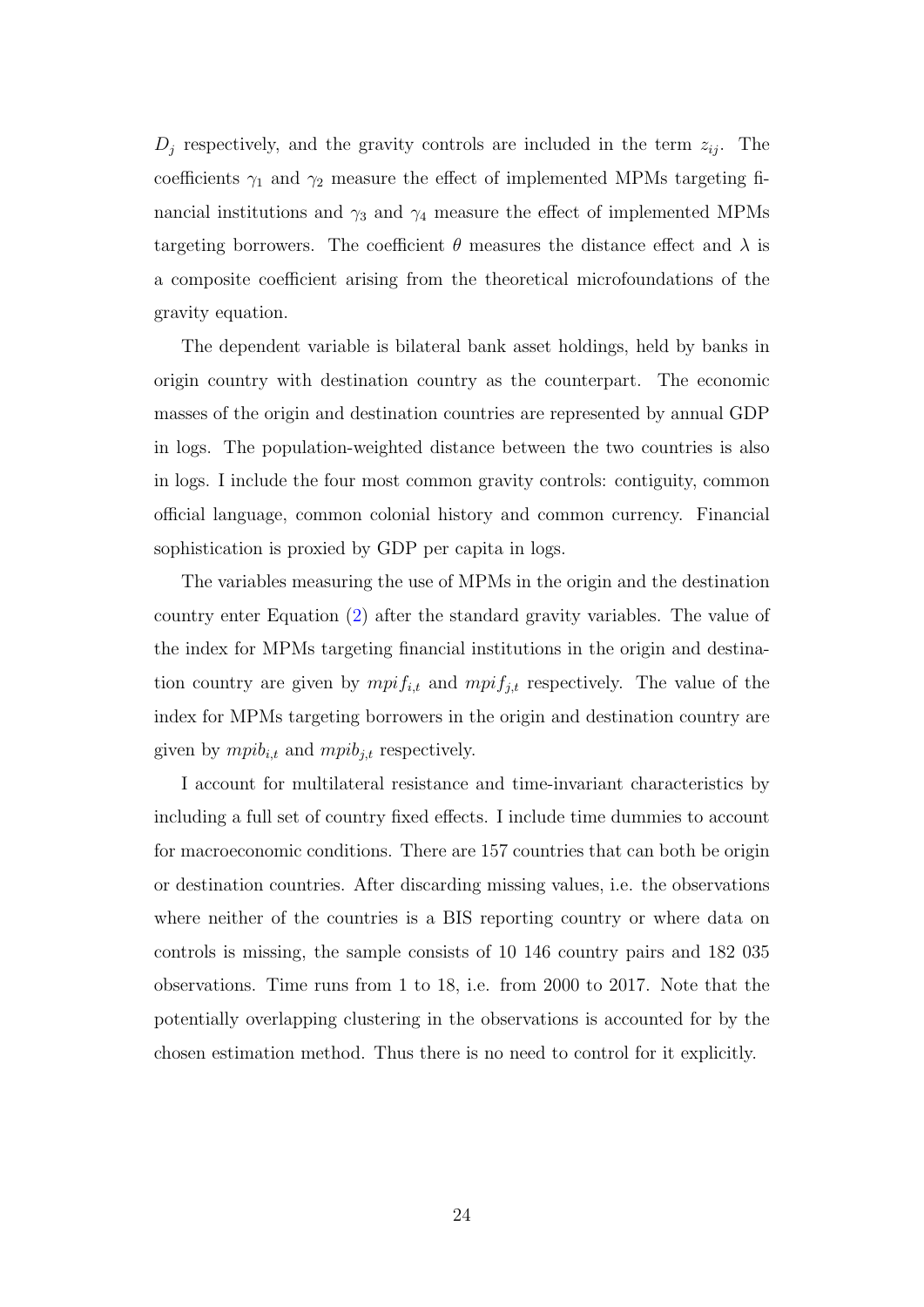#### <span id="page-27-0"></span>4.2 The results

The full model to be estimated is given by Equation [\(2\)](#page-25-3) formulated in section [4.1.](#page-25-1) In the first specification I include only variables traditionally found in a gravity equation. To the second specification I add my variables of interest: The macroprudential policy indices for both destination and origin countries. Country fixed effects for origin and destination countries, time dummies and a constant are included in all specifications. The results of the PPML estimation for the three first specifications are given in Table [10.](#page-27-1)

<span id="page-27-1"></span>

| Specification:      | (1)                 |                    | (2)                   |         | (3)                 |         |
|---------------------|---------------------|--------------------|-----------------------|---------|---------------------|---------|
|                     | Standard gravity    |                    | Add $mpi$ and $mpi$   |         | No offshore centers |         |
| $mpi_i$             |                     | ( – )              | $0.1\overline{17***}$ | (0.034) | $0.111***$          | (0.033) |
| $mpi_i$             |                     | $(\textnormal{-})$ | 0.011                 | (0.029) | 0.010               | (0.030) |
| $mpi f_i$           |                     | $(\textnormal{-})$ | $-0.056**$            | (0.025) | $-0.088***$         | (0.024) |
| $mpi f_i$           |                     | $(\textnormal{-})$ | $-0.015$              | (0.026) | $-0.058***$         | (0.019) |
| $log(gdp_i)$        | 0.088               | (0.267)            | $-0.175$              | (0.257) | 0.134               | (0.314) |
| $log(gdp_i)$        | $0.861***$          | (0.316)            | $0.812^{***}\,$       | (0.301) | $1.425***$          | (0.395) |
| $log(distw_{ij})$   | $-0.678***$         | (0.045)            | $-0.678***$           | (0.045) | $-0.600***$ **      | (0.055) |
| $\text{contig}$     | 0.004               | (0.118)            | 0.005                 | (0.118) | $-0.035$            | (0.102) |
| comlang of          | $0.406^{***\ast}$   | (0.085)            | $0.406***$            | (0.085) | $0.387^{***}$       | (0.082) |
| col45               | $-0.055$            | (0.144)            | $-0.054$              | (0.144) | $0.360^{\ast\ast}$  | (0.170) |
| comcur              | $0.672^{***}$       | (0.010)            | $0.671***$            | (0.010) | $0.706***$          | (0.102) |
| $log(gdpcap_i)$     | 0.392               | (0.279)            | $0.682**$             | (0.268) | 0.261               | (0.316) |
| $log(gdpcap_i)$     | 0.078               | (0.352)            | 0.141                 | (0.320) | $-0.671*$           | (0.385) |
| Robust SEs          |                     |                    |                       |         |                     |         |
| adjusted for        |                     |                    |                       |         |                     |         |
| k clusters:         | 10 037              |                    | 10 037                |         | 8 8 4 2             |         |
| $\,R^2$             | 0.8705              |                    | 0.8725                |         | 0.910               |         |
| Pairs               | 10 146              |                    | 10 146                |         | 8 9 4 2             |         |
| Observations        | 182 035             |                    | 182 035               |         | 160 426             |         |
| Mean of $ba_{ij}$   | $2\ 301$ mln $\$$   |                    | $2301$ mln $$$        |         | $2\ 282$ mln $\$$   |         |
| Median of $ba_{ij}$ | $0 \text{ min }$ \$ |                    | $0 \text{ min }$ \$   |         | $0 \text{ min } $$  |         |
| Min of $ba_{ij}$    | $0 \text{ min } $$  |                    | $0 \text{ min } $$    |         | $0 \text{ min }$ \$ |         |
| Max of $ba_{ij}$    | 1 481 374 mln \$    |                    | 1 481 374 mln \$      |         | 1 481 374 mln \$    |         |

Table 10: Results of the PPML estimation with full sample

Significance at the 10%, 5%, 1% and 0.1% levels denoted by \*, \*\*, \*\*\* and \*\*\*\*.

Theory and previous literature predict that the marginal effects of the economic masses should be positive and that of distance should be negative. This is the case almost constantly. The distance effect is highly statistically significant, negative and also broadly in line with the magnitude of effects found in previous papers, notably Brei and von Peter (2018). The effects of the other controls are broadly in line with what one would expect based on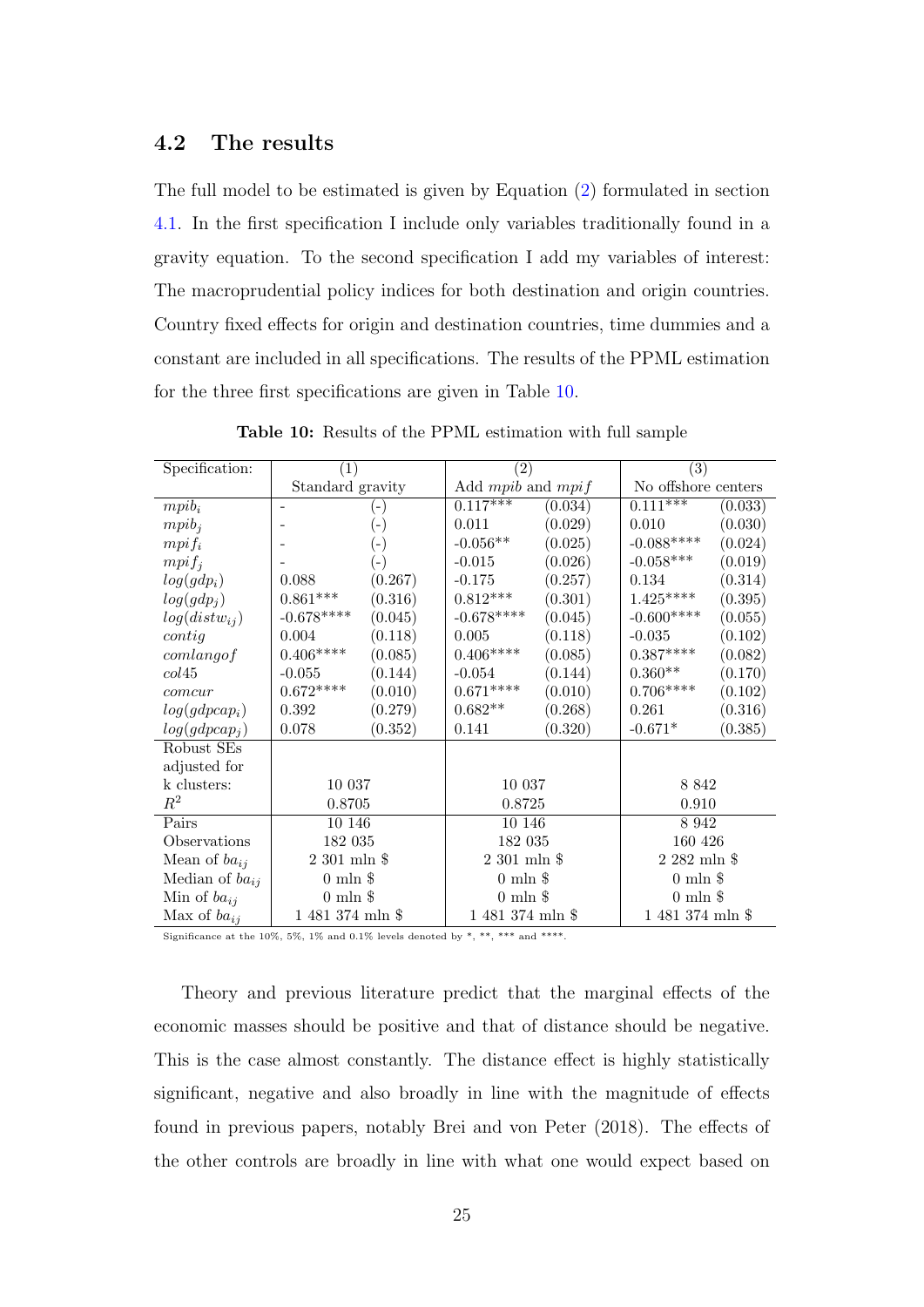previous results.

The measures for implemented MPMs are added in specification (2). Puzzlingly, the marginal effect from more MPMs implemented is statistically significant only when these tools are implemented in the origin country. The effect from MPMs targeting borrowers is positive, i.e. when a new domestic MPM targeting borrowers is implemented, banks tend to increase their crossborder activities. On the other hand, when domestic regulators implement a new MPM targeting financial institutions, banks tend to retreat to the home markets and decrease foreign lending. However, these results indicate no effect on cross-border lending stemming from foreign regulation. When digging deeper into the data, I find that off-shore financial centers may play an outsized role in specifications (1) and (2).

An important trade-off to keep in mind of the BIS Locational Banking Statistics data is that while it is ideal for studying the geography of banking as it follows the residence principle similar to balance of payments, it is indeed locational, not consolidated over banking concerns. This means that intragroup transactions are not netted out and the role of the largely intermediary offshore financial centers may skew the results<sup>[36](#page-28-0)</sup>. Offshore financial centers are an important player in international banking and thus pairs, where a offshore financial center is at either end make up a non-negligible share of the pairs in the sample. However, the offshore financial centers are in essence only intermediaries of banking assets: The capital flows passing through these countries is not driven by supply and demand of credit stemming from the economy itself. It might thus be that if MPMs are implemented in these countries, they have a very different channel of effect from other countries. To address at least the concern that offshore financial centers are driving the results, I drop the countries classified by BIS as offshore financial centers<sup>[37](#page-28-1)</sup> from specification  $(3)$ . The marginal effects from MPMs targeting borrowers increase modestly, but

<span id="page-28-0"></span><sup>36</sup>For a thorough discussion and a case for using the BIS Lcational Banking Statistics, see Brei and von Peter, 2018. On the other hand, for arguments on why one should use the BIS Consolidated Banking Statistics, see Cerutti and Zhou, 2018b, and Cerutti and Zhou, 2017.

<span id="page-28-1"></span><sup>37</sup>Bahamas, Bahrain, Curacao, Hong Kong and Singapore.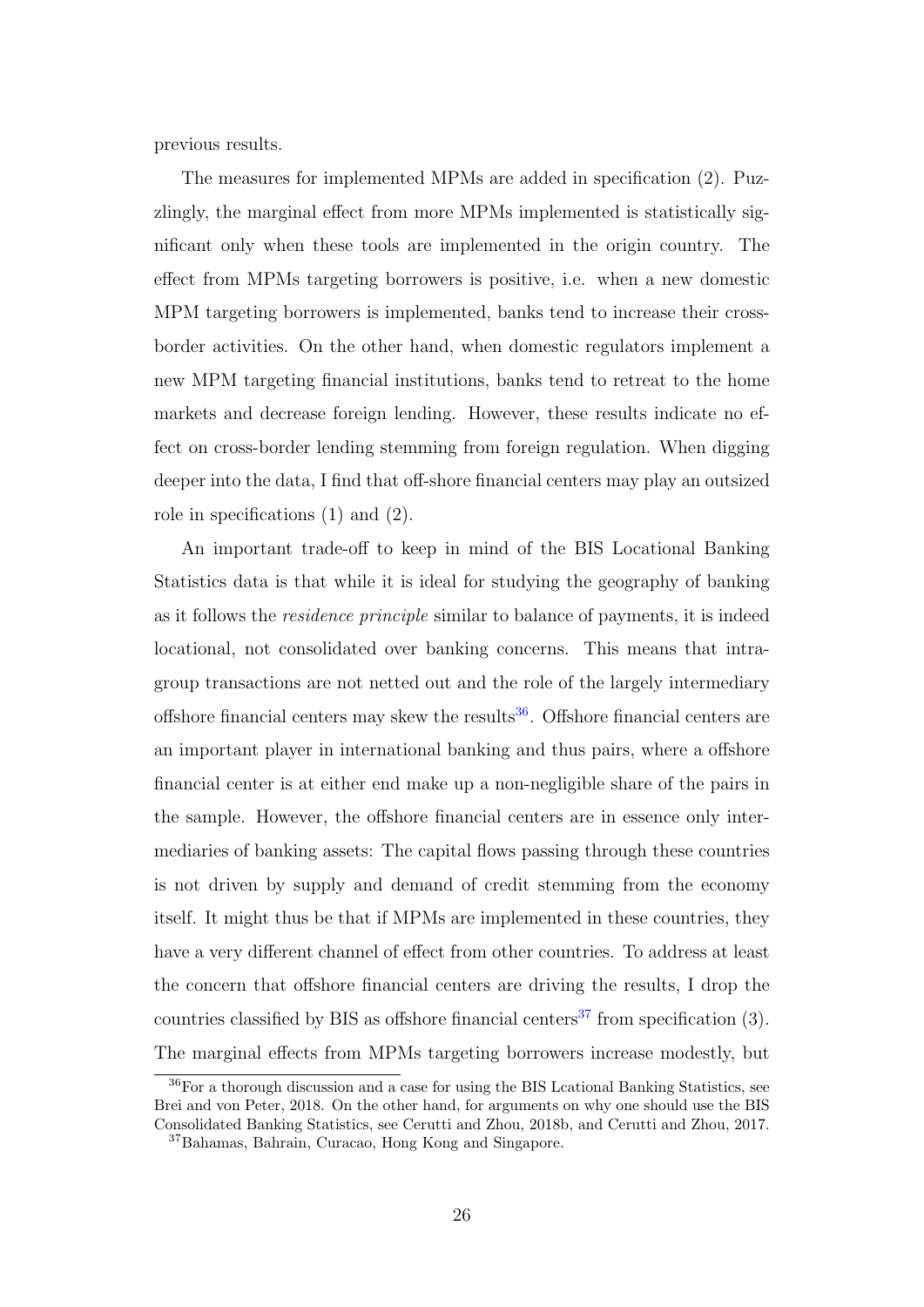remain broadly the same. Interestingly, the marginal effects from more MPMs targeting financial institutions do change quite a lot. Most importantly, now the negative effects from MPMs targeting financial institutions implemented in either the origin or the destination country become clearly significant and much larger in absolute value.

How should one interpret these marginal effects? The first thing to note is that interestingly, the marginal effects from either type of regulation are qualitatively the same regardless of whether it is implemented in the destination or the origin country. It seems that more MPMs targeting borrowers implemented is always associated with more cross-border lending, whereas more MPMs targeting financial institutions is always associated with less cross-border lending. These results are somewhat puzzling, because they on the one hand seem to confirm the usual hypotheses on regulatory arbitrage<sup>[38](#page-29-0)</sup>, and on the other hand reject them. In what follows, I will discuss the interpretation of first the results related to MPMs targeting borrowers and second the results related to MPMs targeting financial institutions.

The positive marginal effect from MPMs targeting borrowers implemented in the origin country (i.e.  $mpib<sub>i</sub>$ ) means that as more tools restricting the amount of credit domestic households can take  $\text{on}^{39}$  $\text{on}^{39}$  $\text{on}^{39}$  are implemented, domestic banks tend to extend more credit abroad. One could argue that this is an indication of regulatory arbitrage: If, ceteris paribus, regulation restricts lending to domestic clients, an internationally active bank can extend credit to countries where this is not the case. The marginal effect from MPMs targeting borrowers in the destination country (i.e.  $mpib<sub>i</sub>$ ) is also positive, though not statistically significant. A significant positive effect would indicate that the scope of regulation in the destination country might not cover foreign banks, thus creating a funding advantage for these banks.

On the other hand, the negative marginal effects from MPMs targeting financial institutions implemented in either the origin or the destination

<span id="page-29-1"></span><span id="page-29-0"></span><sup>38</sup>See e.g. Reinhardt and Sowerbutts, 2015.

<sup>39</sup>Recall that MPMs targeting borrowers included caps to debt-to-income and loan-tovalue ratios.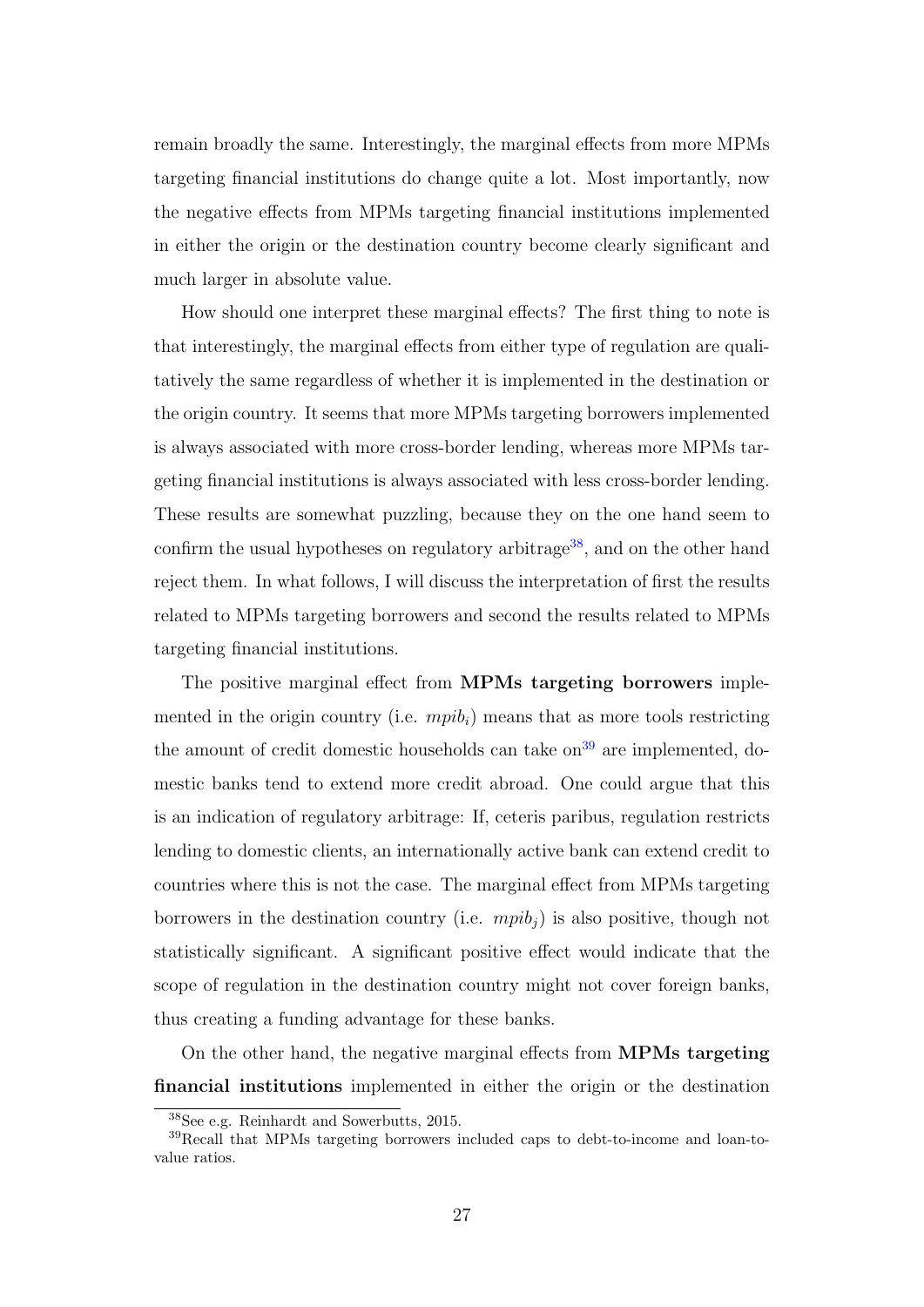country are negative and clearly significant. The negative effect from MPMs targeting financial institutions implemented in the destination country (i.e.  $mpif<sub>j</sub>$  seems intuitive: Internationally active banks retreat from more heavily regulated markets, fully in line with the idea that banks wish to "optimize" their regulatory landscape, but not confirming the existence of a "funding advantage" for foreign banks due to gaps in regulatory oversight, as found by Reinhardt and Sowerbutts (2015) for UK banks. But my results also show that in the face of more MPMs targeting financial institutions implemented in the origin market (i.e.  $mpi_j$ ), banks also tend to decrease foreign lending and retreat from foreign markets. This result is somewhat puzzling when compared to a common notion of regulatory arbitrage, i.e. banks always moving away from more heavily regulated markets. The result could be understood so that when the domestic macroprudential stance is tightened, banks retreat from the more risky foreign markets in order to be better positioned to comply with the more stringent regulatory rules at home. Perhaps foreign markets are inherently more risky to banks, due to say information disadvantages, and thus retreating from foreign markets reduces risks to banks' balance sheets.

It should be noted that these results appear somewhat contradictory to results found in other papers. Most of the previous work find a positive relationship between domestically implemented macroprudential policy and foreign lending extended by domestic banks. For example Cerutti et al. (2017a) find a positive relationship between the use of macroprudential tools and cross-border lending. Also Avdjiev et al. (2017) find that tightening of macroprudential regulation has an expansionary effect on cross-border lending. Contrary to this, I find that banks only increase foreign lending in the face of more domestic MPMs targeting borrowers. As a response to more MPMs targeting financial institutions, banks do not simply retreat from a more heavily regulated foreign market, but they also retreat from foreign markets when regulation becomes more stringent in the domestic market. My results also do not support the existence of funding advantage or opportunity for regulatory arbitrage for banks operating in a country where they are not under the national supervi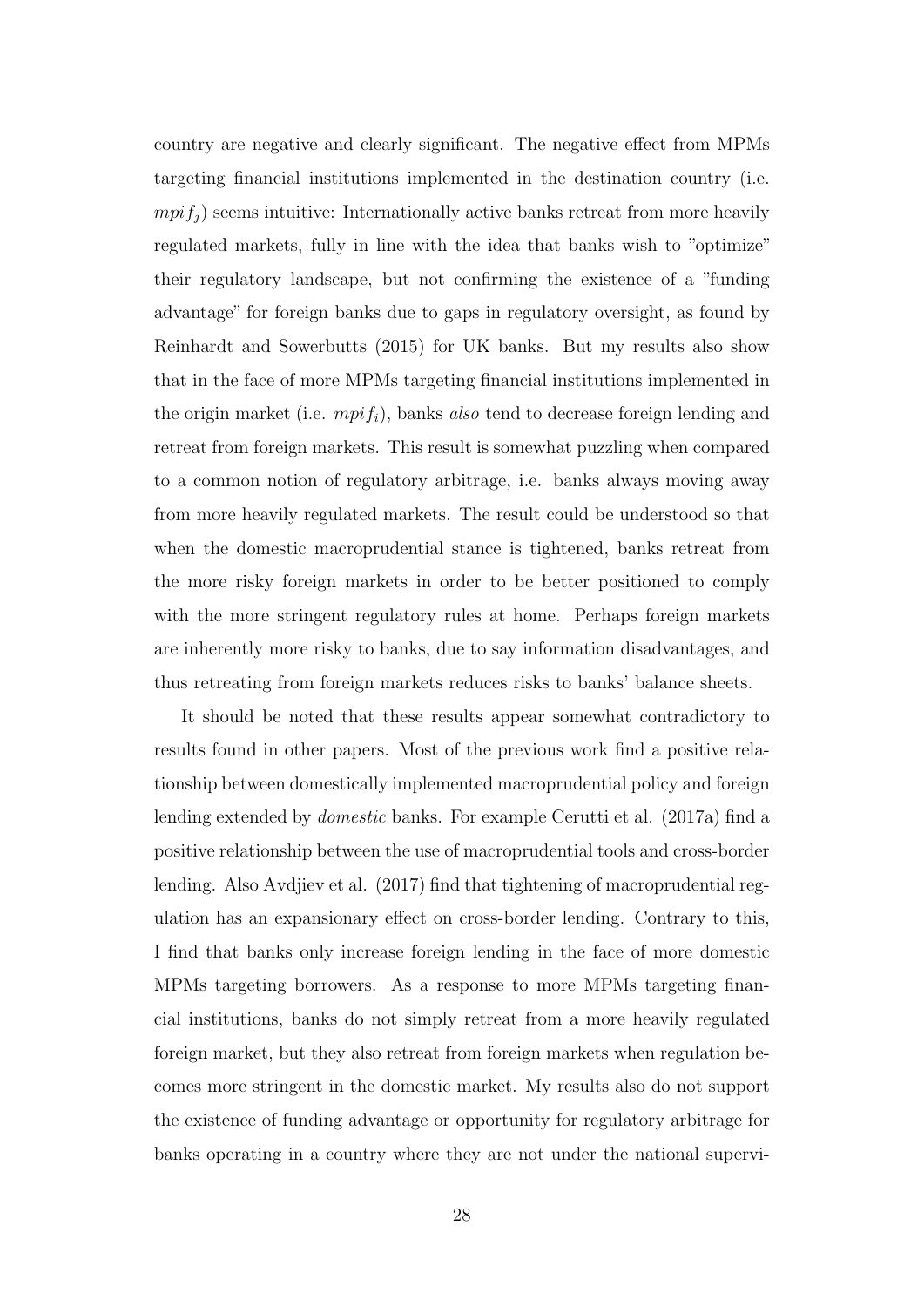sion, as argued for by Reinhardt and Sowerbutts (2015): This would warrant a positive effect from macroprudential regulation in the destination country. The differences in data sources and estimation methods certainly might play a role in producing the differing results. For start, I separate between different categories of MPMs, whereas many papers consider the effect of an aggregate index or of a single measure. It could also be that the apparent disharmony between these results simply reflects the fact that the gravity approach allows for a more nuanced picture as it allows for considering both directions of a bilateral relationship separately instead of netting them together. In fact, the picture becomes even more nuanced still, when the large sample comprising very different countries is divided into smaller sub-samples.

A reasonable question when working with a data set including countries as different as the US and Afghanistan would be that what could the average marginal effects possibly tell us about the true effect for these profoundly different countries. We are well aware of how different economic realities, financial market characteristics and enforcement of regulation can be in different countries. However, given the very broad coverage of the data, it is possible to consider country groups differentiated by income<sup>[40](#page-31-0)</sup> separately. This, albeit simple, division of the sample seems sensible when one keeps in mind the apparent differences in the use of MPMs that arose from the simple GMPI-data (recall figure [1\)](#page-18-0). This is just what I have done in the specifications  $(4)-(9)$ , results for which are presented in Tables [11,](#page-32-0) [12](#page-34-0) and [13.](#page-36-0) In specifications (4) and (5), I compare sub-samples where origin country is an advanced economy and where the origin country is an emerging country<sup>[41](#page-31-1)</sup>. Further, in specifications (6) and (7), sub-samples of only advanced economies and emerging economies respectively are considered. In specification (8) and (9), the subsamples are further restricted. In specification (8) only advanced economies that are also BIS reporting countries are included: These are the countries

<span id="page-31-0"></span><sup>40</sup>Of course, one could divide the sample in to different sub-samples also following other lines, such as the relative size of the banking sector, financial market characteristics or details of the regulatory environment. However, an indicator for income group is easily available for all countries in the sample.

<span id="page-31-1"></span><sup>&</sup>lt;sup>41</sup>The classification of countries is taken from World Economic Outlook by the IMF.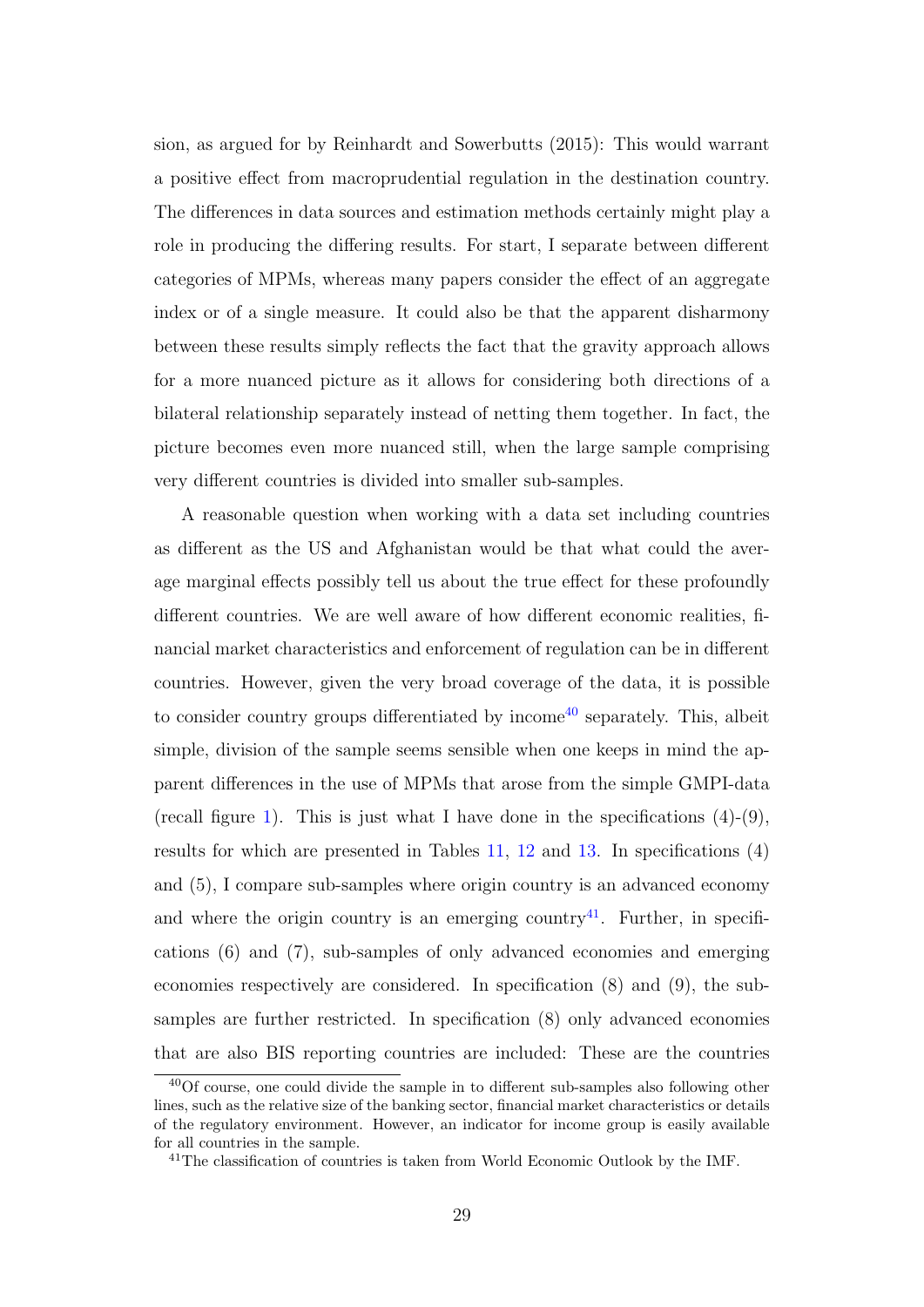with highly developed banking sectors. In specification (9) only major emerg-ing markets<sup>[42](#page-32-1)</sup> are considered: According to the GMPI-data, these countries have implemented substantially more macroprudential instruments than other countries have. To hold the results comparable to specification (3), offshore financial centers are excluded from specifications (4)-(9).

<span id="page-32-0"></span>

| Specification:            | (4)                    | (5)                          |  |  |
|---------------------------|------------------------|------------------------------|--|--|
|                           | AEs as origin country  | EMDEs as origin country      |  |  |
| $mpi_i$                   | $0.110***$<br>(0.035)  | $0.152***$<br>(0.049)        |  |  |
| $mpi_i$                   | (0.031)<br>$-0.009$    | (0.048)<br>$0.134***$        |  |  |
| $mpi f_i$                 | $-0.131***$<br>(0.025) | (0.020)<br>$0.111***$        |  |  |
| $mpi f_i$                 | $-0.057***$<br>(0.020) | $-0.100***$<br>(0.028)       |  |  |
| $log(gdp_i)$              | (0.761)<br>$-0.382$    | $0.867***$<br>(0.234)        |  |  |
| $log(gdp_i)$              | $1.345***$<br>(0.390)  | $2.290***$<br>(0.860)        |  |  |
| $log(distw_{ij})$         | $-0.630***$<br>(0.058) | $-1.433***$<br>(0.120)       |  |  |
| $\text{contig}$           | (0.104)<br>$-0.063$    | (0.271)<br>$-0.251$          |  |  |
| comlang of                | $0.398***$<br>(0.092)  | $0.516^{***\ast}$<br>(0.143) |  |  |
| col45                     | (0.247)<br>0.128       | $0.591***$<br>(0.179)        |  |  |
| comcur                    | $0.738***$<br>(0.109)  | $-2.444***$<br>(0.493)       |  |  |
| $log(gdpcap_i)$           | (0.772)<br>0.752       | (0.190)<br>$-0.329*$         |  |  |
| log(gdpcap <sub>i</sub> ) | (0.378)<br>$-0.620$    | (0.916)<br>$-1.467$          |  |  |
| Robust SEs                |                        |                              |  |  |
| adjusted for              |                        |                              |  |  |
| k clusters:               | 10 037                 | 4 8 5 5                      |  |  |
| $R^2$                     | 0.9155                 | 0.7201                       |  |  |
| Pairs                     | 3778                   | 4 9 2 6                      |  |  |
| Observations              | 67 720                 | 88 424                       |  |  |
| Mean of $ba_{ij}$         | $5042$ mln \$          | $267 \text{ mln }$ \$        |  |  |
| Median of $ba_{ij}$       | $6 \text{ mln } $$     | $0 \text{ min }$ \$          |  |  |
| Min of $ba_{ij}$          | $0 \text{ min }$ \$    | $\min$ \$                    |  |  |
| Max of $ba_{ij}$          | 1 481 374 mln \$       | 113 972 mln \$               |  |  |

Table 11: Results for different origin countries

Significance at the 10%, 5%, 1% and 0.1% levels denoted by \*, \*\*\*, \*\*\* and \*\*\*\*.

Table [11](#page-32-0) documents the estimation results for when the country of origin is an advanced economy and for when the country of origin is an emerging economy. Notice that the destination countries are not restricted. Interesting differences in the effects of macroprudential regulation emerge, but they are not entirely clear-cut. The effects from MPMs targeting borrowers in either the origin or the destination country remain broadly the same when origin countries are restricted to AEs. A positive marginal effect from  $mpl_i$ 

<span id="page-32-1"></span><sup>42</sup>Argentina, Brazil, Bulgaria, Chile, China, Colombia, Hungary, India, Indonesia, Malaysia, Mexico, Peru, Philippines, Poland, Romania, Russia, South Africa, Thailand and Turkey.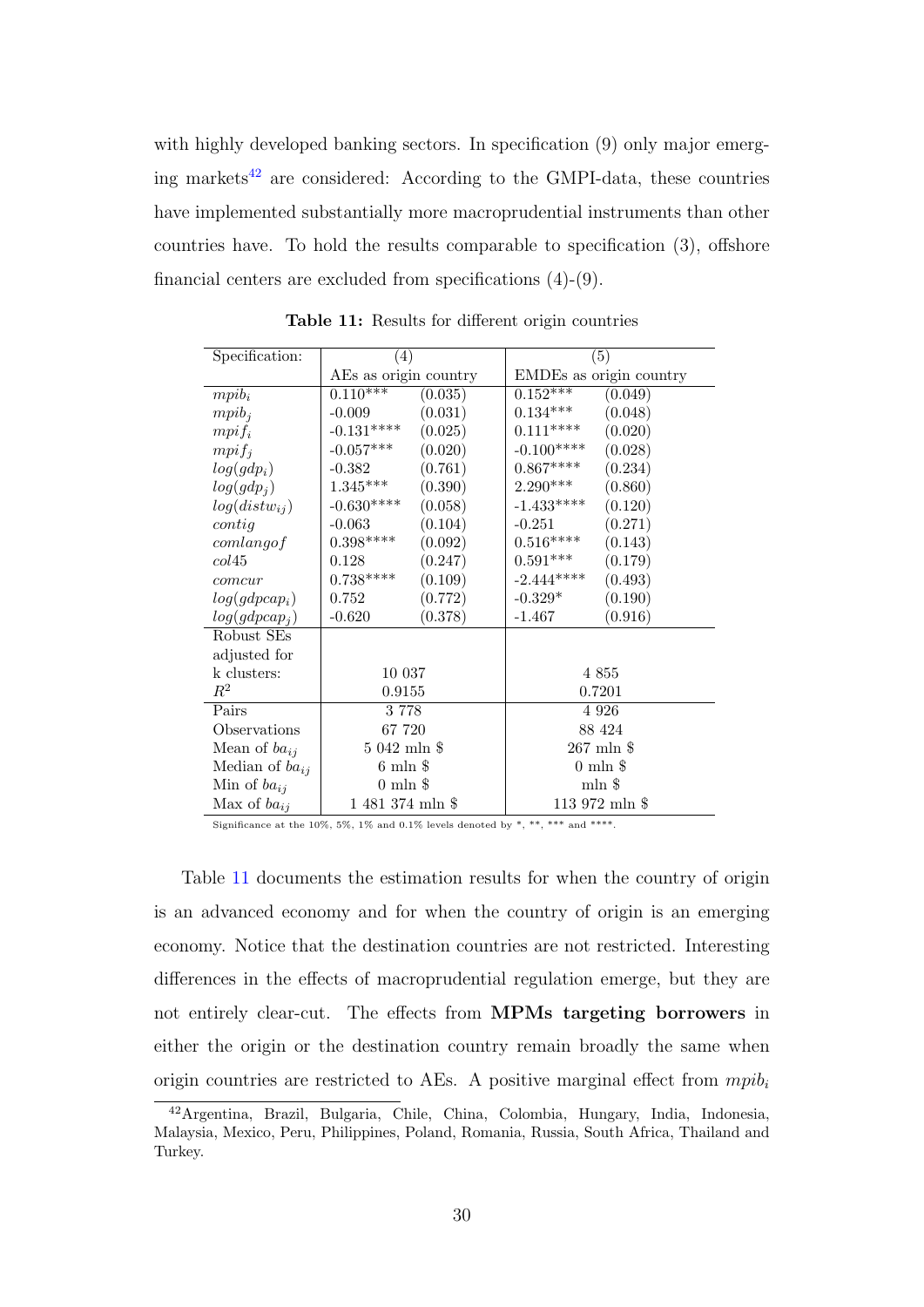means that banks appear to respond to new MPMs in the origin country by moving lending abroad. When the origin countries are restricted to be EMDEs, the positive marginal effect becomes larger and highly statistically significant regardless of whether the new MPMs are implemented in the origin or the destination country. Thus, banks resident in EMDEs appear to increase cross-border lending also in destination countries as a response to a new MPM implemented there.

Again, the marginal effects from MPMs targeting financial institutions hardly change from the un-restricted sample to the sample where origin countries are restricted to AEs. This could imply that the banks resident in AEs drive the results for the whole sample, which seems plausible. For EMDEs, the qualitative difference in the results emerges for MPMs implemented in the origin country: The marginal effect turns positive. That is, more MPMs targeting financial institutions in EMDEs is associated with more cross-border lending. This is consistent with the hypothesis of regulatory arbitrage, i.e. banks moving lending away from more regulation. On the other hand, more MPMs implemented in the destination countries, advanced or emerging, is associated with less cross-border lending. Thus the funding advantage consistent with an opportunity for regulatory arbitrage is not confirmed for this part of the puzzle. The results point to the direction of a difference of some sorts between the income groups, warranting a deeper dive into the sample.

In Table [12](#page-34-0) similar results are given for more restricted sub-samples. In specification (6) the country pairs are restricted so that only advanced economy countries enter the sub-sample. In specification (7) only emerging and developing economy countries do. For AEs, the marginal effects remain broadly as before, perhaps indicating that for banks resident in AEs, the main markets are other AEs. For EMDEs, the change in effects is quite substantial. Especially, now the difference between the effects from MPMs targeting financial institutions become very pronounced between the two country groups.

The marginal effects from **MPMs targeting borrowers** remain statistically significant only in the case of banks operating in AEs and MPMs imple-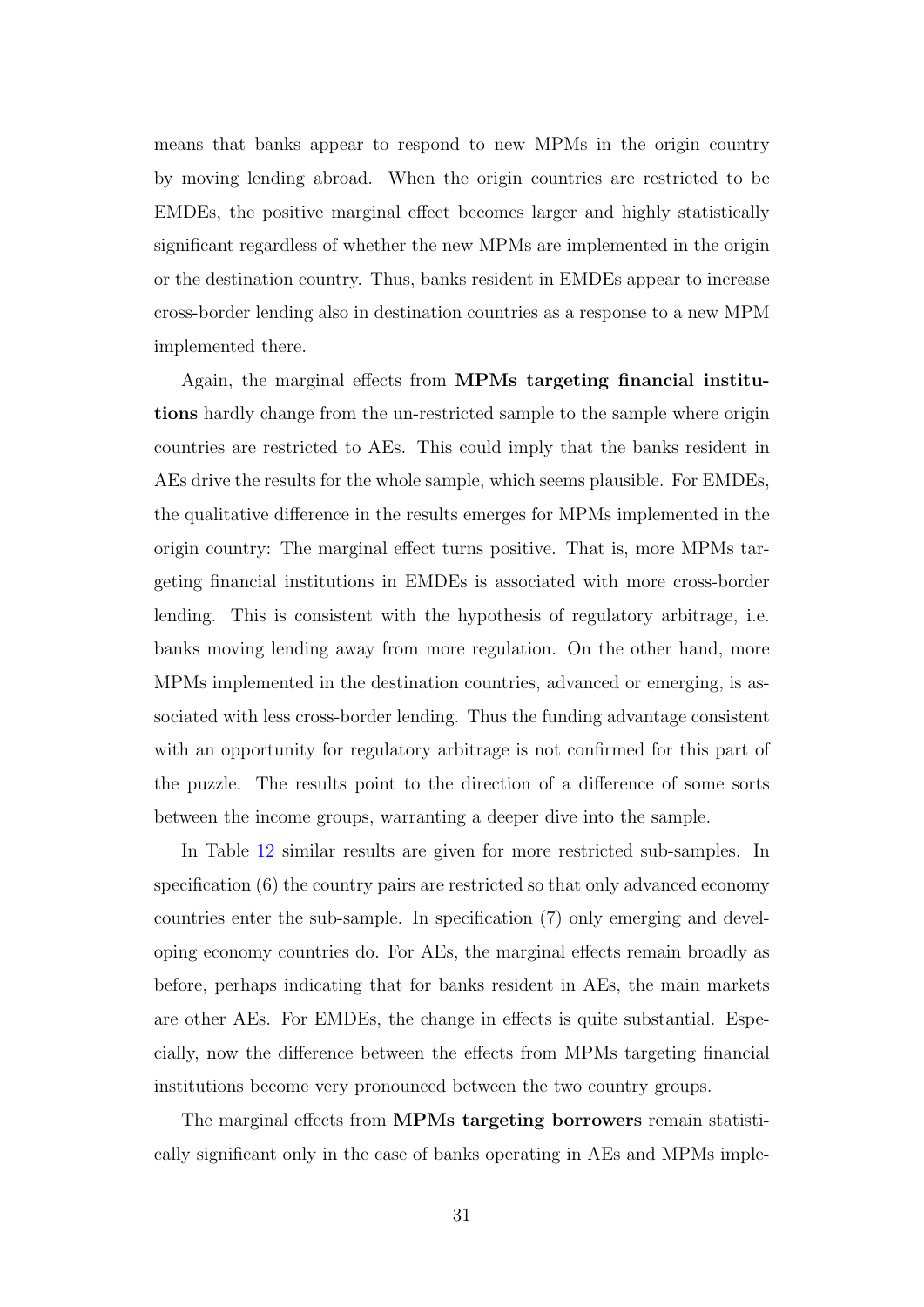<span id="page-34-0"></span>

| Specification:         | (6)                   |         | (7)                  |         |  |
|------------------------|-----------------------|---------|----------------------|---------|--|
|                        | Only AEs              |         | Only EMDEs           |         |  |
| $mpi_i$                | $0.111***$            | (0.037) | 0.031                | (0.189) |  |
| $mpi_i$                | $-0.003$              | (0.037) | $-0.008$             | (0.118) |  |
| $mpi f_i$              | $-0.137***$           | (0.027) | $0.313***$           | (0.070) |  |
| $mpi f_i$              | $-0.090***$           | (0.023) | $0.287***$           | (0.065) |  |
| $log(gdp_i)$           | $-0.508$              | (0.780) | $-0.512$             | (0.503) |  |
| log(gdp <sub>j</sub> ) | 1.051                 | (0.792) | -1.487               | (1.020) |  |
| $log(distw_{ij})$      | $-0.668***$           | (0.067) | $-2.063***$          | (0.127) |  |
| $\text{contig}$        | $-0.065$              | (0.111) | $-0.450$             | (0.421) |  |
| comlang of             | $0.348***$            | (0.092) | $0.473*$             | (0.257) |  |
| col45                  | $-0.455$              | (0.395) | $-1.197$             | (0.782) |  |
| comcur                 | $0.909***$            | (0.112) | $1.833**$            | (0.746) |  |
| $log(gdpcap_i)$        | 0.824                 | (0.794) | 0.310                | (0.446) |  |
| $log(gdpcap_i)$        | $-0.432$              | (0.799) | 0.497                | (0.766) |  |
| Robust SEs             |                       |         |                      |         |  |
| adjusted for           |                       |         |                      |         |  |
| k clusters:            | 1 003                 |         | 2 1 6 2              |         |  |
| $R^2$                  | 0.9221                |         | 0.6118               |         |  |
| Pairs                  | $1\;012$              |         | 2 2 4 4              |         |  |
| Observations           | 18 031                |         | 40 301               |         |  |
| Mean of $ba_{ij}$      | $17539$ mln \$        |         | $48 \text{ mln }$ \$ |         |  |
| Median of $ba_{ij}$    | $418$ mln $\text{\$}$ |         | $0 \text{ min }$ \$  |         |  |
| Min of $ba_{ij}$       | $0 \text{ min }$ \$   |         | $0 \text{ min }$ \$  |         |  |
| Max of $ba_{ij}$       | 1 481 374 mln \$      |         | 39 695 mln \$        |         |  |

Table 12: Results for different country groups

Significance at the 10%, 5%, 1% and 0.1% levels denoted by \*, \*\*, \*\*\* and \*\*\*\*.

mented in the origin country. For banks operating in EMDEs, MPMs targeting borrowers appear to play no role in determining the level of cross-border lending. This doesn't seem that surprising when one recalls that there are only two MPMs targeting borrowers included in the index and they are both related to mortgage lending[43](#page-34-1), which may not be a core business for many internationally active banks.

The effects from MPMs targeting financial institutions are highly statistically significant across the board, but interestingly, the effect is qualitatively opposite for banks operating in AEs and for banks operating in EMDEs. For banks operating in AEs the marginal effect on cross-border lendign from more MPMs targeting financial institutions is always negative. On the other hand, for banks operating in EMDEs the effect is always positive.

That is, for banks resident in AEs and extending credit to other AEs, the implementation of MPMs is always associated with less cross-border lending.

<span id="page-34-1"></span><sup>43</sup>A cap on loan-to-value and debt-to-income ratios.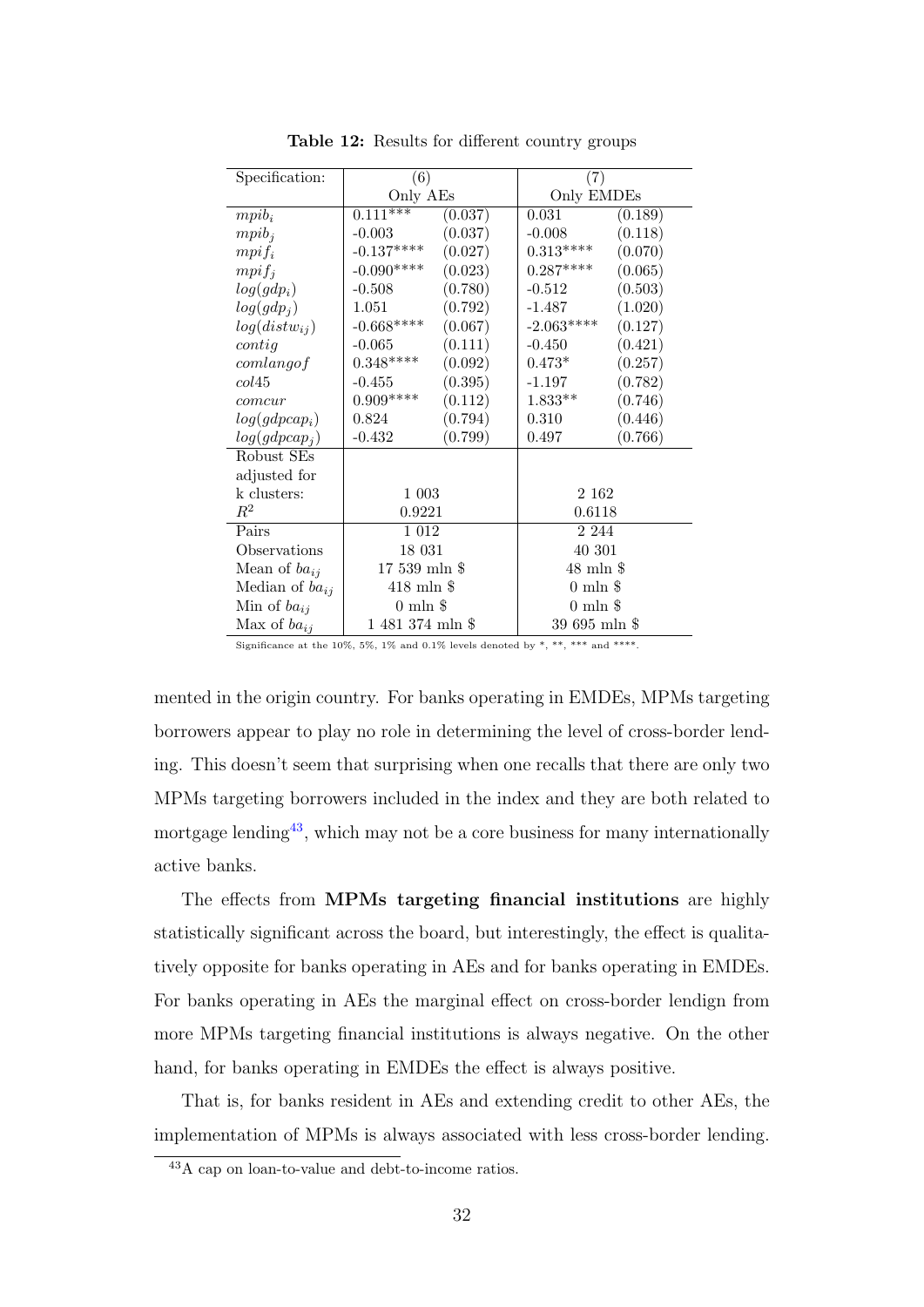The negative marginal effect from  $mpi_j$  indicates that these banks seem to move away from more heavily regulated other AEs. This means that there is no indication of a funding advantage in AE countries due to the possibility of circumvention of macroprudential regulation. But, more surprisingly, these banks also seem to retreat from foreign markets when domestic regulation is tightened. This could be in order to reduce risks and comply more easily with the increased regulation: It could be that banks view foreign lending as inherently more risky due to an informational disadvantage.

On the other hand, banks resident in EMDEs appear to increase crossborder activity in other EMDEs when more MPMs targeting financial institutions are implemented regardless of whether they are implemented domestically or in the destination country. That is, banks resident in EMDEs increase their lending in other EMDEs when domestic regulatory stance tightens: Perhaps because they have the possibility to escape more stringent domestic macroprudential regulation by shifting lending abroad. But they also extend more credit to other EMDEs when the destination country implements more MPMs targeting financial institutions. This indeed is in accordance with the hypothesis on the existence of a funding advantage for foreign banks in EMDEs due to gaps in the coverage of regulation.

If the sample is restricted further, the differences become even more pronounced. In specifications  $(8)$  and  $(9)$  the sample is restricted to AEs reporting to BIS (i.e. the AEs with significant banking sectors) and the major EME countries respectively. The results are given in Table [13.](#page-36-0) Qualitatively the marginal effects from MPMs targeting financial institutions remain the same, but their absolute values become larger.

What could explain this stark qualitative difference between the effects from macroprudential regulation to banks operating in countries belonging to the different income groups? One explanation could hinge on differences in how thoroughly macroprudential regulation can be enforced in the different country groups. If the opportunities for regulatory arbitrage are different for banks operating in the different country groups, this puzzle would be internally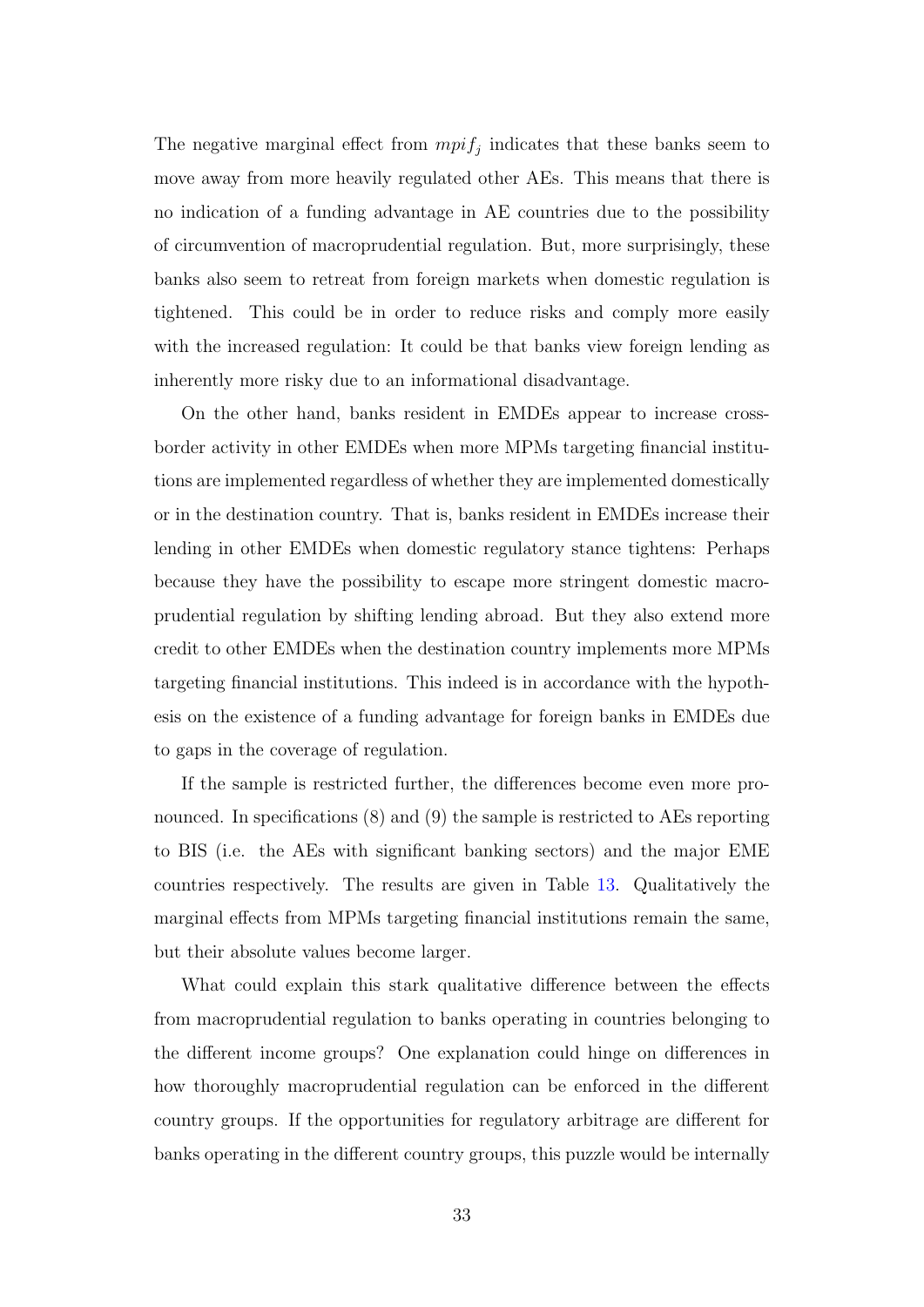<span id="page-36-0"></span>

| Specification:         |                           | $\overline{(8)}$    | (9)                 |              |  |
|------------------------|---------------------------|---------------------|---------------------|--------------|--|
|                        | Only AEs reporting to BIS |                     | Only the major EMEs |              |  |
| $mpi_i$                | $0.117***$                | (0.038)             | $-0.573*$           | (0.302)      |  |
| $mpi_i$                | $-0.001$                  | (0.038)             | 0.181               | (0.224)      |  |
| $mpi f_i$              | $-0.140***$               | (0.027)             | $0.329***$          | (0.082)      |  |
| $mpi f_i$              | $-0.092***$               | (0.023)             | $0.317***$          | (0.072)      |  |
| $log(gdp_i)$           | $-0.458$                  | (0.802)             | $-0.926$            | (4.664)      |  |
| log(gdp <sub>j</sub> ) | 1.145                     | (0.825)             | $-3.600$            | (4.732)      |  |
| $log(distw_{ij})$      | $-0.649***$               | (0.069)             | $-1.495***$         | (0.206)      |  |
| $\text{contig}$        | $-0.063$                  | (0.113)             | 0.088               | (0.261)      |  |
| comlang of             | $0.354***$                | (0.093)             | 0.475               | (0.317)      |  |
| col45                  | $-0.498$                  | (0.499)             |                     | $(\text{-})$ |  |
| comcur                 | $0.919***$                | (0.113)             |                     | $(\text{-})$ |  |
| $log(gdpcap_i)$        | 0.768                     | (0.817)             | 1.783               | (4.510)      |  |
| $log(gdpcap_i)$        | $-0.548$                  | (0.839)             | 1.785               | (4.543)      |  |
| Robust SEs             |                           |                     |                     |              |  |
| adjusted for           |                           |                     |                     |              |  |
| k clusters:            | 503                       |                     | 269                 |              |  |
| $R^2$                  | 0.9174                    |                     | 0.798               |              |  |
| Pairs                  | 506                       |                     | 270                 |              |  |
| Observations           | 9 107                     |                     | 4 8 6 0             |              |  |
| Mean of $ba_{ij}$      | 34 183 mln \$             |                     | $108$ mln $$$       |              |  |
| Median of $ba_{ij}$    | $4621$ mln \$             |                     | $0 \text{ min } $$  |              |  |
| Min of $ba_{ij}$       |                           | $0 \text{ min }$ \$ | $0 \text{ min }$ \$ |              |  |
| Max of $ba_{ij}$       | 1 481 374 mln \$          |                     | 25 409 mln \$       |              |  |

Table 13: Results for different country groups

Significance at the 10%, 5%, 1% and 0.1% levels denoted by \*, \*\*\*, \*\*\* and \*\*\*\*.

logical. Regulatory arbitrage arises when banks can exploit gaps in regulatory oversight. One example would be the case where domestic banks are able to escape domestic regulation by increasing their cross-border activity. In this case, domestic regulators would not be able to enforce the effect of MPMs on foreign lending happening e.g. via foreign branches. Thus, more MPMs implemented in the domestic economy would result in more cross-border lending. A second example would be that foreign banks and their branches are not covered by regulation in a destination country as the banks resident in that country are. Thus foreign banks should be able to make use of a funding advantage. Then a new MPM implemented in a destination country would lead to more cross-border lending extended to customers resident in that country.

If one assumes that the degree with which regulators can enforce prudential regulation is different in AEs and EMDEs, the results are plausible and consistent with one another. In AEs macroprudential regulation may on average have a very good coverage: Regulation is enforced also on the cross-border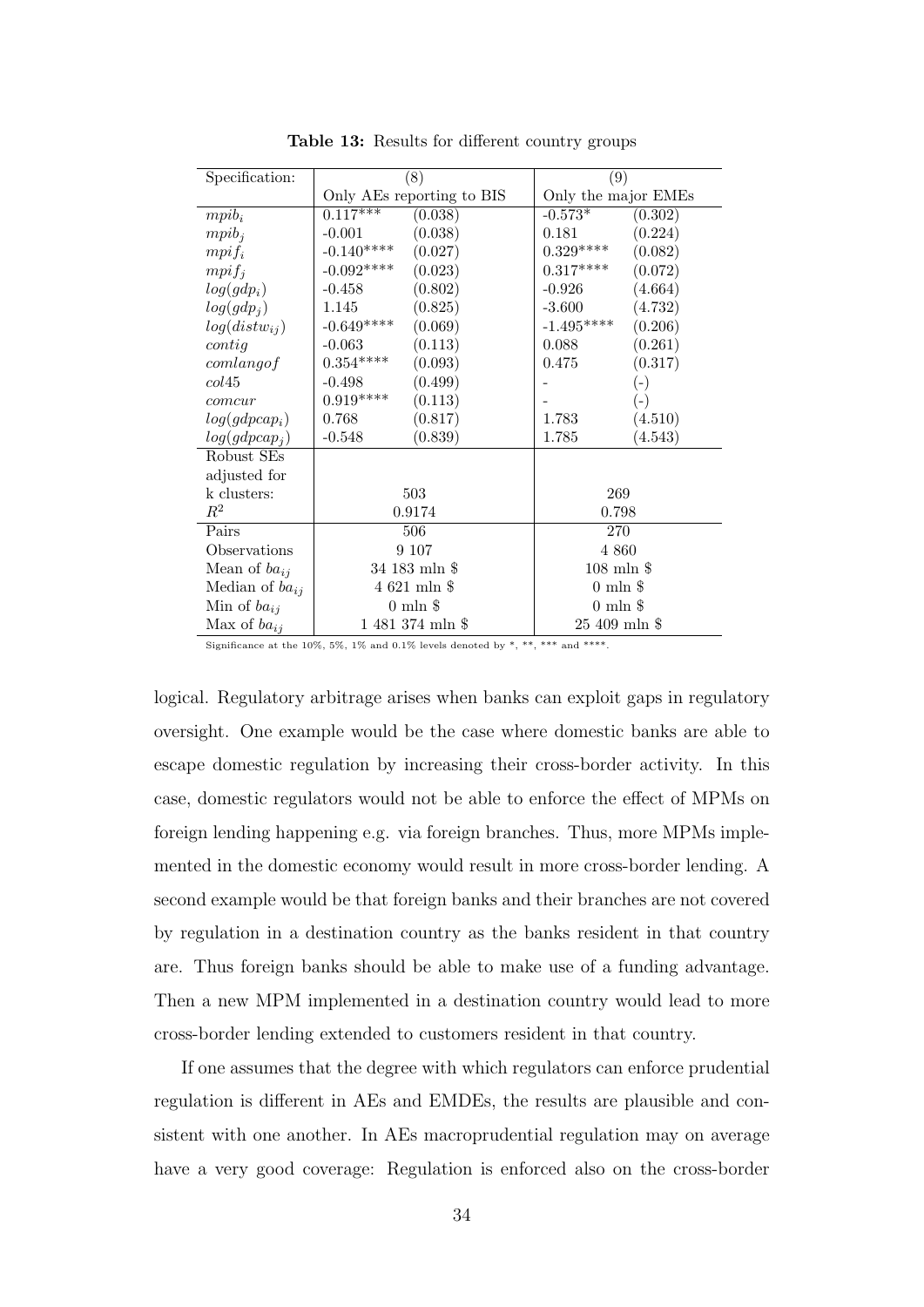activities of domestic banks and also on the operations of branches of foreign banks. This would leave banks little or no opportunities to engage in regulatory arbitrage when operating in AEs. On the other hand, in EMDEs prudential regulation might be less thoroughly enforced or the regulatory system more likely to have gaps in coverage. This would then allow banks to benefit from regulatory arbitrage: They would be willing to increase activities abroad when domestic regulatory stance tightens, and on the other hand be able to make use of a funding advantage in other EMDEs.

From the results and reasoning above, different opportunities for regulatory arbitrage for banks operating in AEs and EMDEs emerges as a candidate for a logical explanation for the somewhat surprising large and qualitatively different results for cross-border spillover effects from MPMs. Given that the banking sectors, the regulatory frameworks and the financial environment are very different in, say, Netherlands and Thailand, this does seem entirely plausible. Further validation of the hypothesis would however require a much deeper dig into the use of MPMs, details of macroprudential regulation and characteristics of regulatory oversight in general in the different countries. The survey responses forming the basis of the GMPI-data do in principle allow this, but this would require quite an amount of data work. A most fertile ground for future research, one might add.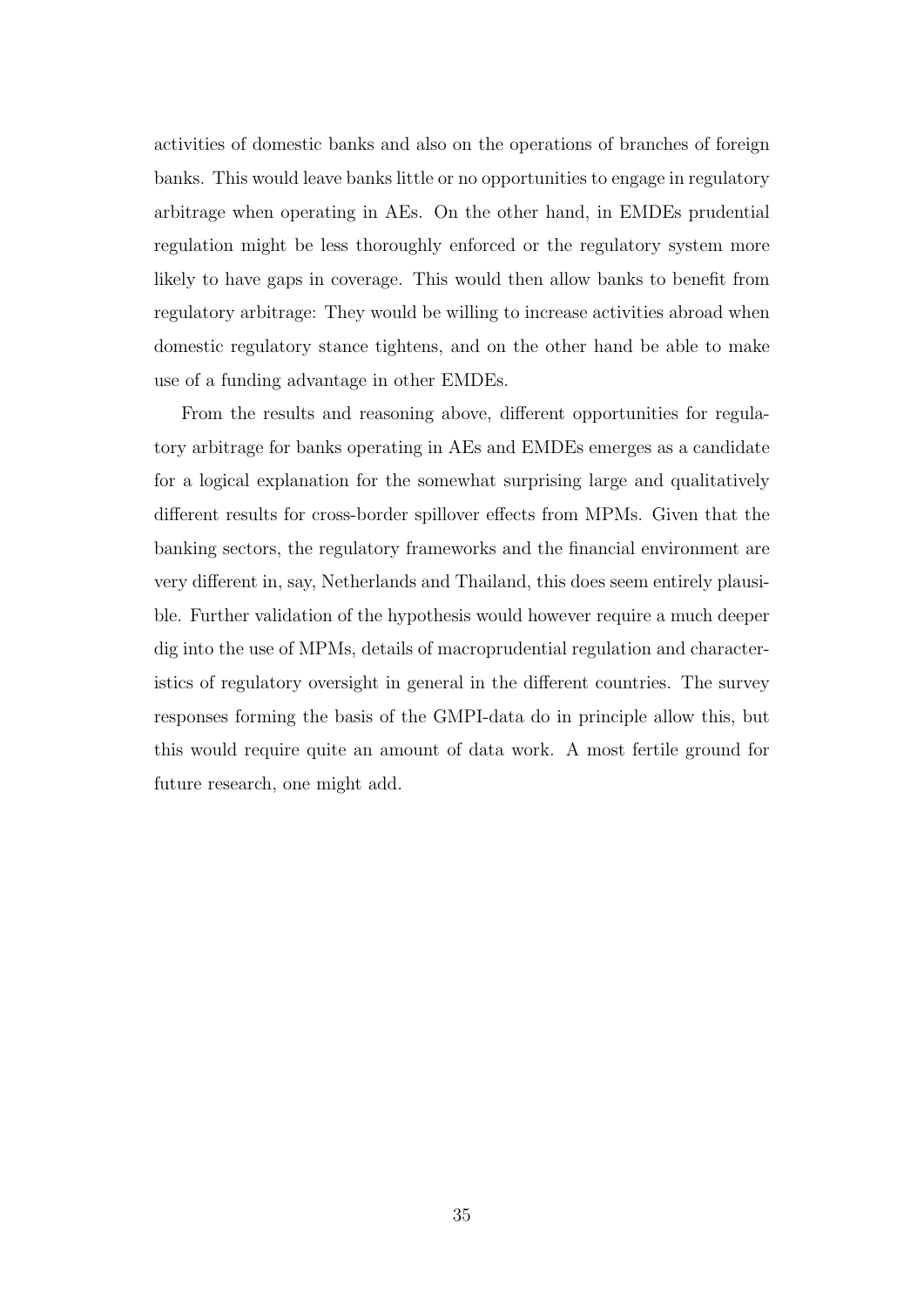### <span id="page-38-0"></span>5 Conclusions

This paper sets out to add to the knowledge on cross-border spillovers from macroprudential policy measures. My results show that the effect of nationally implemented MPMs indeed spill across borders via international bank lending. Interestingly, and warranting future research on reasons why, the spillovers from MPMs are of opposite signs for advanced market economies and for emerging and developing market economies. I argue that this difference could be explained by differences in how thoroughly macroprudential regulation can be implemented and to what extent banks can engage in regulatory arbitrage.

By combining data on the use of macroprudential regulation, locational data on bilateral bank asset holdings and a standard set of gravity controls I build a data set spanning the years 2000-2017 and 10 146 country pairs, resulting in over 180 000 observations. I estimate a gravity model of international financial asset trade applied to international banking where the use of MPMs in the origin and the destination country enter as friction variables in addition to the standard gravity controls. The results from a PPML estimation, able to take into account the large share of zero observations, heteroscedasticity and clustering present in the data, show that the marginal effects of MPMs targeting financial institutions implemented in either the origin or the destination country indeed are statistically significant. Thus, the existence of spillovers from MPMs targeting financial institutions are confirmed also in the gravity set-up. For MPMs targeting borrowers, the results are not as clear-cut, but some spillovers appear to exist.

In addition to confirming the existence of spillovers, I find that the sign of the effect depends on the income group of the countries in which banks operate. For banks operating in AEs, the marginal effect from MPMs targeting financial institutions is negative regardless of whether the new MPMs are implemented in the origin country or the destination country. That is, in addition to these banks appearing to retreat from more heavily regulated foreign markets, they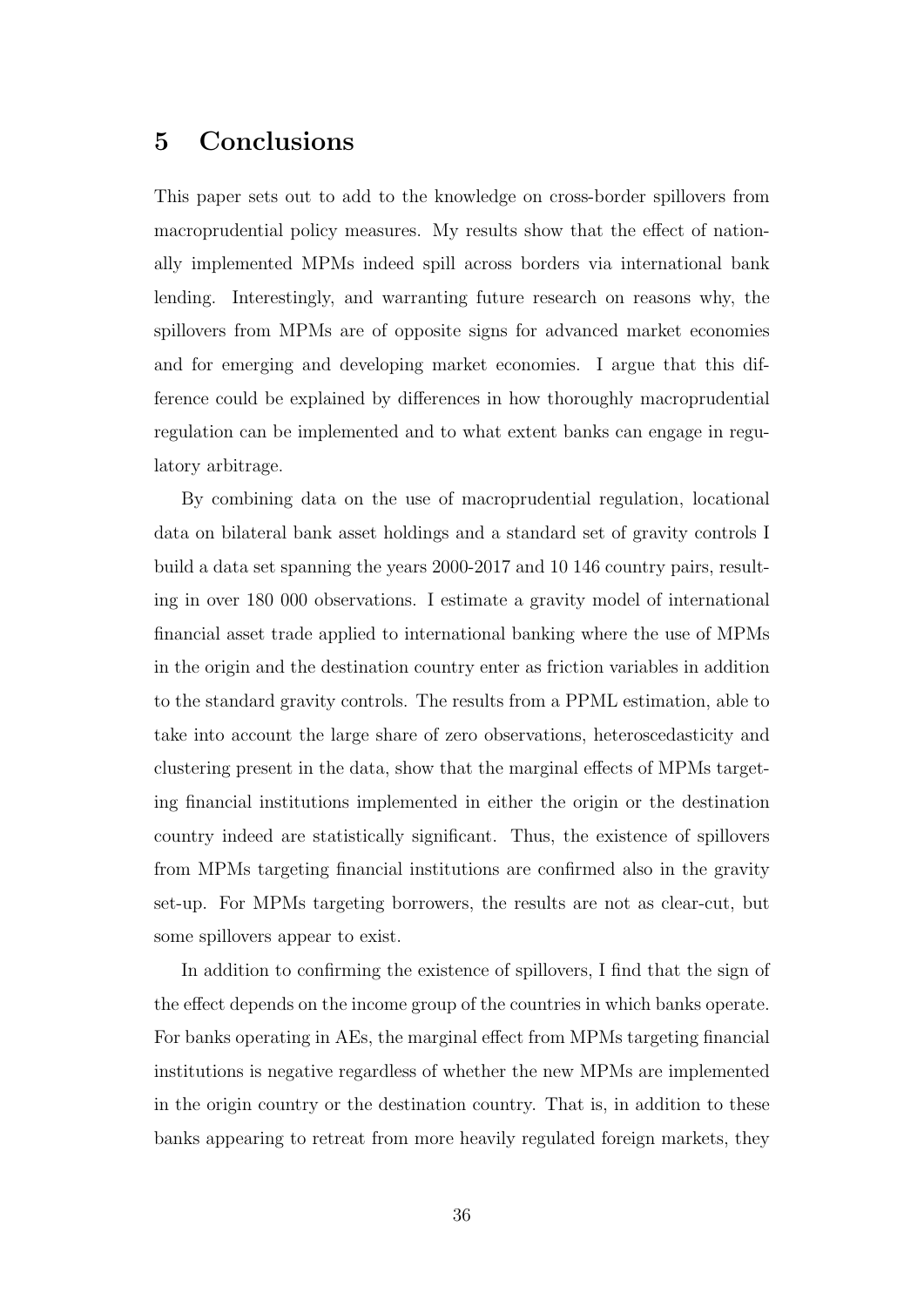also appear to retreat from foreign markets when more MPMs are implemented in the origin country. I argue that this could be an indication of little or no opportunities for regulatory arbitrage for banks in AEs. On the contrary, for banks operating in EMDEs, the effect from new MPMs in the origin or the destination country is positive. Thus these banks seem to shift lending abroad when domestic regulatory stance tightens, but also when this happens in the destination markets. This could imply avenues for regulatory arbitrage: The banks are able to benefit from shifting lending to less regulated foreign markets, but they are also able to make use of a funding advantage due to gaps in regulatory oversight in the destination country. I argue that different opportunities for regulatory arbitrage could provide a logical explanation for the large and qualitative differences in marginal effects for the different country groups. However, further validation of the hypothesis would require a much deeper dig into the characteristics of macroprudential policy in the different country groups.

As such, my results serve to illustrate the differences across policy responses across countries with different banking sectors, regulatory frameworks and financial environments. The obvious policy implication from the results is that there are leakages and spillovers from macroprudential policy that may not be as expected. This should be taken into account by policy makers, even more so as the use of MPMs appears set to become even more prevalent. These results also call for further research, digging deeper into what drives the different spillover effects from MPMs in these different country groups.

From the policy discussion on the international and national fora it is clear that a deeper understanding is needed of the effectiveness of MPMs and of their interaction with other policy measures. This is especially warranted in relation to the EMDEs vulnerable to large and fast-moving capital flows. The role of macroprudential policy in fending off the effects of a next big crisis may be instrumental. Thus, it is of utmost importance to have a fundamental understanding of the capabilities and limitations of the different MPMs as well as an understanding of the implications of the possible cross-border spillovers.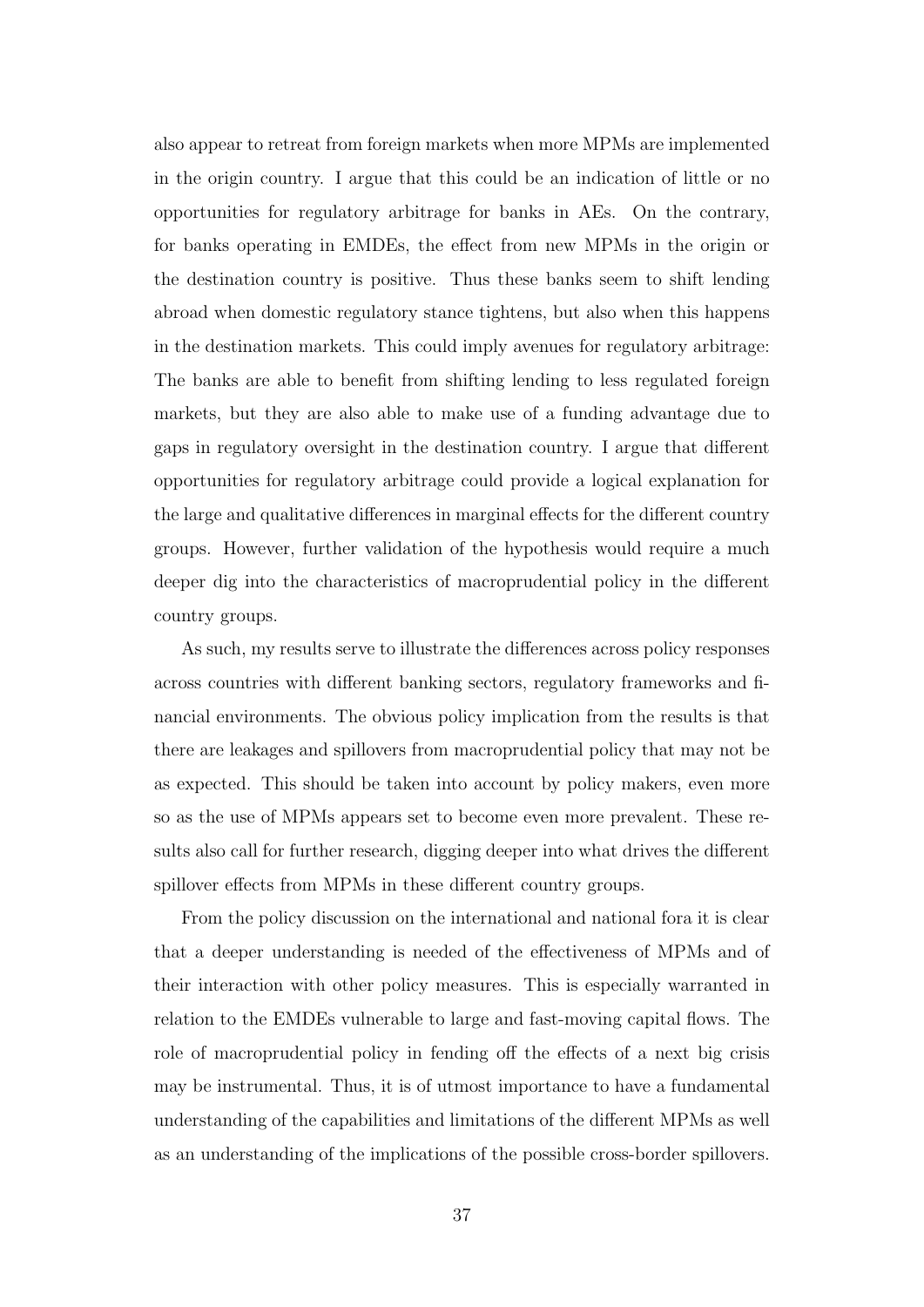## References

Agénor, P., Gambacorta, L., Kharroubi, E., Lombardo, G. and Pereira da Silva, L., 2017. "The international dimensions of macroprudential policies". BIS Working papers, No 643.

Ahlfeldt, G., Redding, S., Sturm, D., Wolf, N., 2012. "The economics of density: evidence from the Berlin Wall." Econometrica, vol. 83(6), pp. 2127–89.

Aiyar, S., Calomiris, C., Hooley, J., Korniyenko, Y., Wieladek, T., 2014a. "The International Transmission of Bank Capital Requirements: Evidence from the UK." Journal of Financial Economics, 113(3), 368–82.

Aiyar, S., Calomiris, C. W., Wieladek, T., 2014b. "Does Macro-Pru Leak? Empirical Evidence from a UK Natural Experiment." Journal of Money, Credit and Banking 46, 181-214.

Anderson, J., 2011. The Gravity Model. The Annual Review of Economics 3  $(1), 133-160.$ 

Anderson, J., 1979. A theoretical foundation for the gravity equation. The American Economic Review 69 (1), 106–116.

Anderson, J., van Wincoop, E., 2003. "Gravity with gravitas: a solution to the border puzzle." American Econonomic Review, 93(1), 170–192.

Avdjiev, S., Koch, C., McGuire, P., von Peter, G., 2017. "International prudential spillovers: a global perspective." International Journal of Central Banking, Vol. 13, No. S1.

Baldwin, R. and Taglioni, D., 2006. "Gravity for dummies and dummies for gravity equations." National Bureau of Economic Research Working Paper 12516, NBER.

Bergstrand, J. H., Egger, P., 2010. "A general equilibrium theory for estimating gravity equations of bilateral FDI, final goods trade, and intermediate trade flows." The gravity model in international trade, 29-70.

Bergstrand, J. H., 1986. "The gravity equation in international trade: some microeconomic foundations and empirical evidence." The Review of Economics and Statistics 67(3): 474–81.

Bergstrand, J. H., 1989. "The generalized gravity equation, monopolistic competition and the factor-proportions theory in international trade." The Review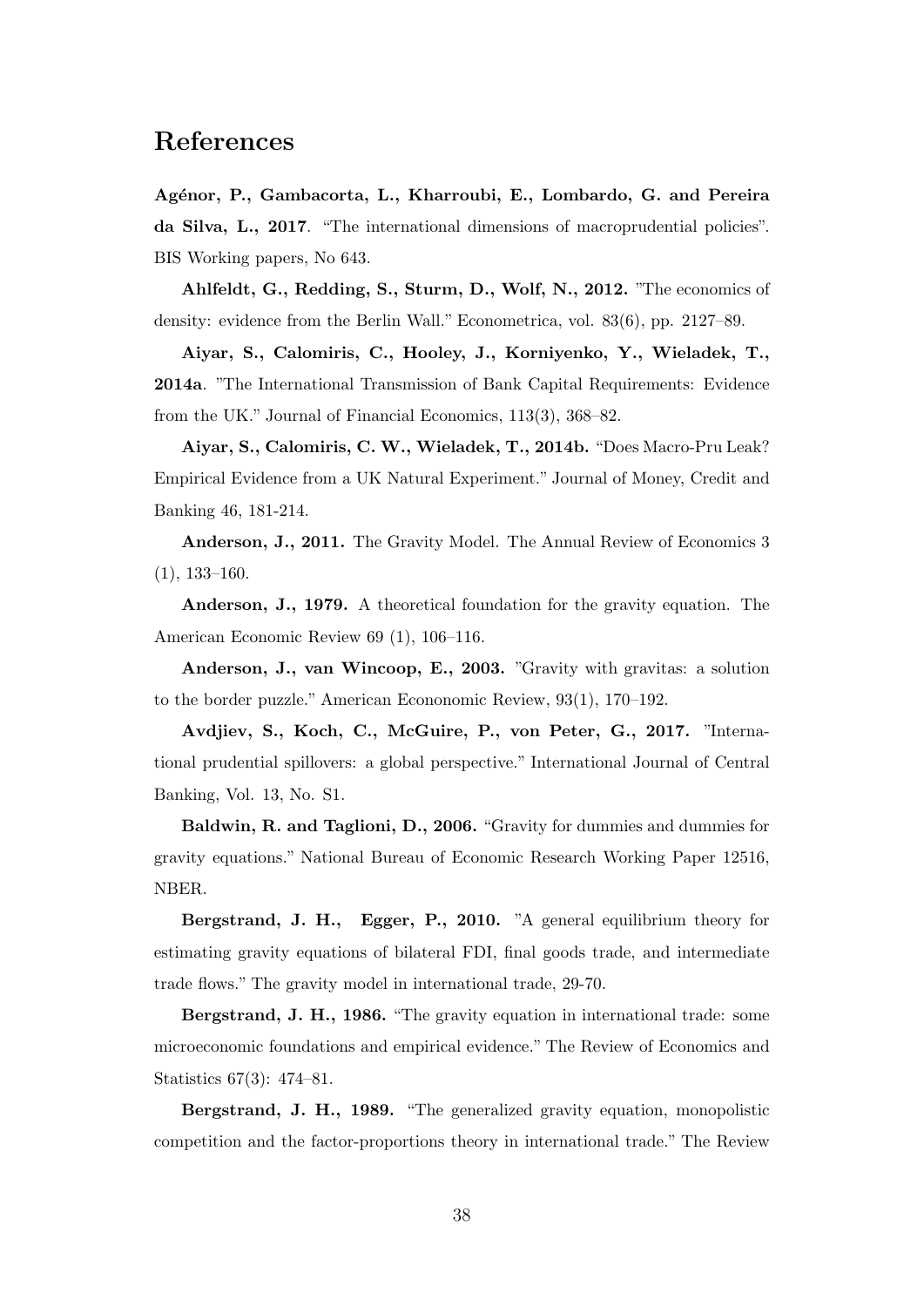of Economics and Statistics 71(1): 143–53.

Blanchard, O., Dell'Ariccia, G., Mauro, P., 2010. "Rethinking macroeconomic policy." IMF Staff Position Note SPN/10/03.

Blank, S., Buch, C., 2007. "The Euro and Cross-Border Banking: Evidence from Bilateral data." Comparative Economic Studies, 49(3), 389-410.

Brei, M., von Peter, G., 2018. "The distance effect in banking and trade." Journal of International Money and Finance, 81, 116-1367.

Brüggemann, B., Kleinert, J., Prieto, E., 2012. "The Ideal Loan and the Patterns of Cross-Border Bank Lending." Graz Economics Papers, 3.

Buch, C., Goldberg, L., 2017. "Cross-border prudential policy spillovers: How much? How important? Evidence from the international banking research network". International Journal of Central Banking 13 (S1).

Buch, C., Neugebager, K., Schröder, C., 2013. "Changing Forces of Gravity: How the Crisis Affected International Banking." Bundesbank Discussion Paper No. 48/2013.

Buch, C., 2005. "Distance and International Banking."Review of International Economics, 13(4), 787–804.

Cerutti, E., Zhou, H., 2018b. "Cross-border banking and the circumvention of macroprudential and capital control measures." IMF Working Paper, WP/18/217.

Cerutti, E., Zhou, H., 2018a. "The Global banking network: What is behind the increasing regionalization trend?" IMF Working Paper, WP/18/46.

Cerutti, E., Zhou, H., 2017. "The Global banking network in the aftermath of the crisis: Is there evidence of de-globalization?" IMF Working Paper, WP/17/232.

Cerutti, e., Claessens, S., Laeven, L., 2017a. "The use and effectiveness of macroprudential policies: new evidence." Journal of Financial Stability 28, 203-224.

Cerutti, E., Correa, R., Fiorentino, E., Segalla, E., 2017b. "Changes in Prudential Policy Instruments—A New Cross-Country Database." International Journal of Central Banking 13 (S1).

Chaney, T., 2008. "Distorted Gravity: The Intensive and Extensive Margins of International Trade." American Economic Review 98 (4), 1707–21.

Chen W., Phelan G., 2017. "Macroprudential policy coordination with international capital flows".

Choi, SR., Tschoegl, A.E., Yu, CM, 1986. Weltwirtschaftliches Archiv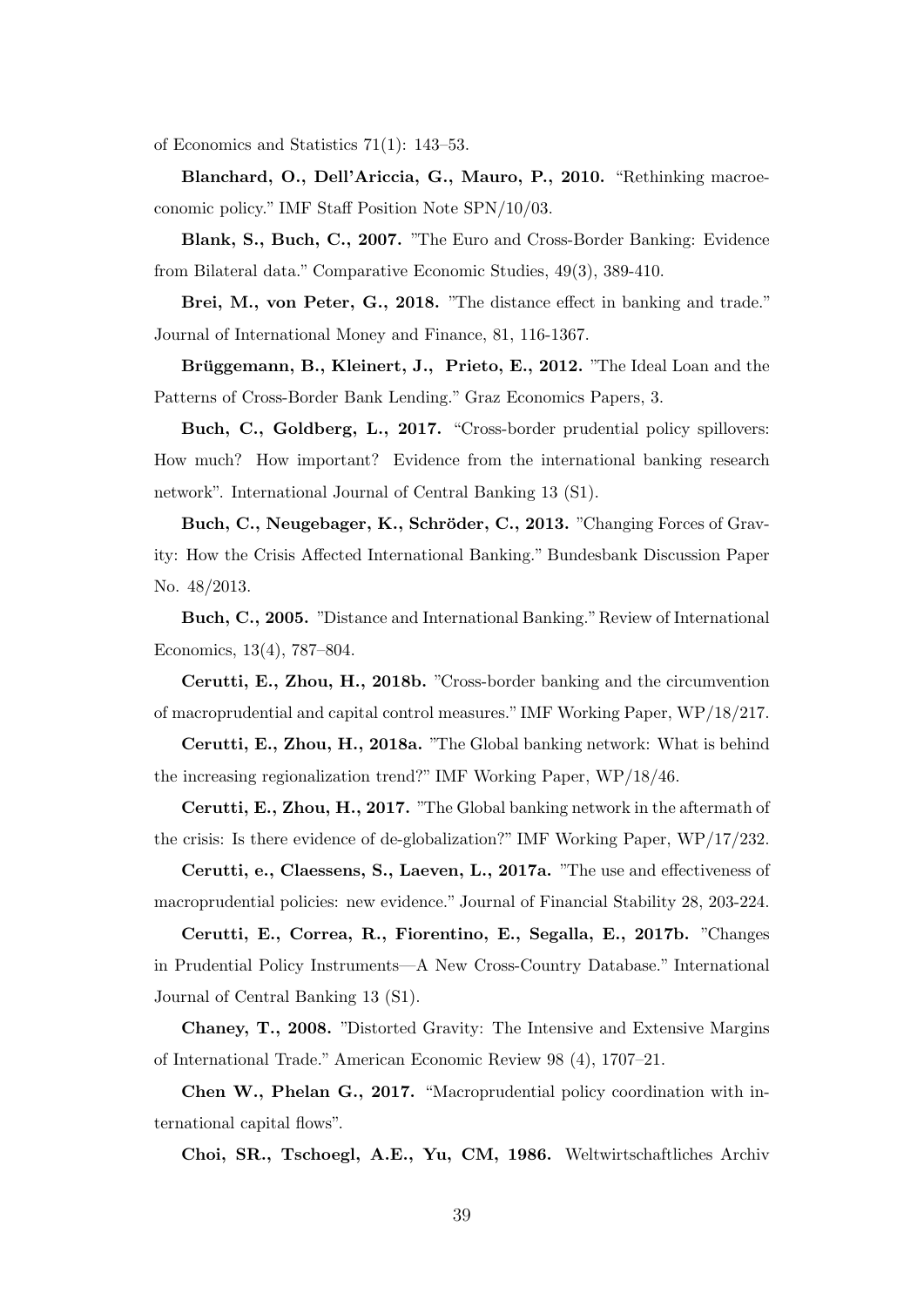(1986) 122: 48. https://doi.org/10.1007/BF02706285.

Claessens, S., Ghosh, S., Mihet, R., 2013. "Macroprudential policies to mitigate financial system vulnerabilities". Journal of International Money and Finance 39, 153–185.

Coeurdacier, N., Martin, P., 2009. "The Geography of Asset Trade and the Euro: Insiders and Outsiders." Journal of the Japanese and International Economics vol. 23, pp. 90-113.

Danisewicz, P., Reinhardt, D., Sowerbutts, R., 2015. "On a Tight Leash: Does Bank Organisational Structure Matter for Macroprudential Spillovers?" Staff Working Paper No. 524, Bank of England.

de Sousa, J., Lochard, J., 2011. "Does the Single Currency Affect Foreign Direct Investment?" The Scandinavian Journal of Economics 113 (3), 553–578.

Deardorff, A. V.. 1998. "Determinants of bilateral trade: does gravity work in a neoclassical world?." Published in 2011 in Comparative Advantage, Growth, And The Gains From Trade And Globalization: A Festschrift in Honor of Alan V Deardorff (pp. 267-293).

Degryse, H., Ongena, S., 2005. "Distance, lending relationships, and competition." Journal of Finance 60(1), 231–266.

Dell'Ariccia, G., Igan, D., Laeven, L., Tong, H., Bakker, B., Vandenbussche, J., 2012. "Policies for macrofinancial stability: how to deal with credit booms". IMF Staff Discussion Note 12/06.

di Giovanni, J., 2005. "What Drives Capital Flows? The Case of Crossborder M&A Activity and Financial Deepening." Journal of International Economics vol. 65, pp. 127-149.

Eaton, J., Kortum, S., 2002. "Technology, Geography, and Trade." Econometrica 70 (5), 1741–1779.

Engel, C. 2009. "Exchange Rate Policies." Federal Reserve Bank of Dallas Staff Papers, no. 8, 2009.

Engel, C., 2016. "Macroprudential policy under high capital mobility: Policy implications from an academic perspective." Journal of the Japanese and International Economies, 42, 162-172.

Feenstra, R. C., 2004. "Advanced International Trade: Theory and Evidence." Princeton University Press, Princeton, New Jersey.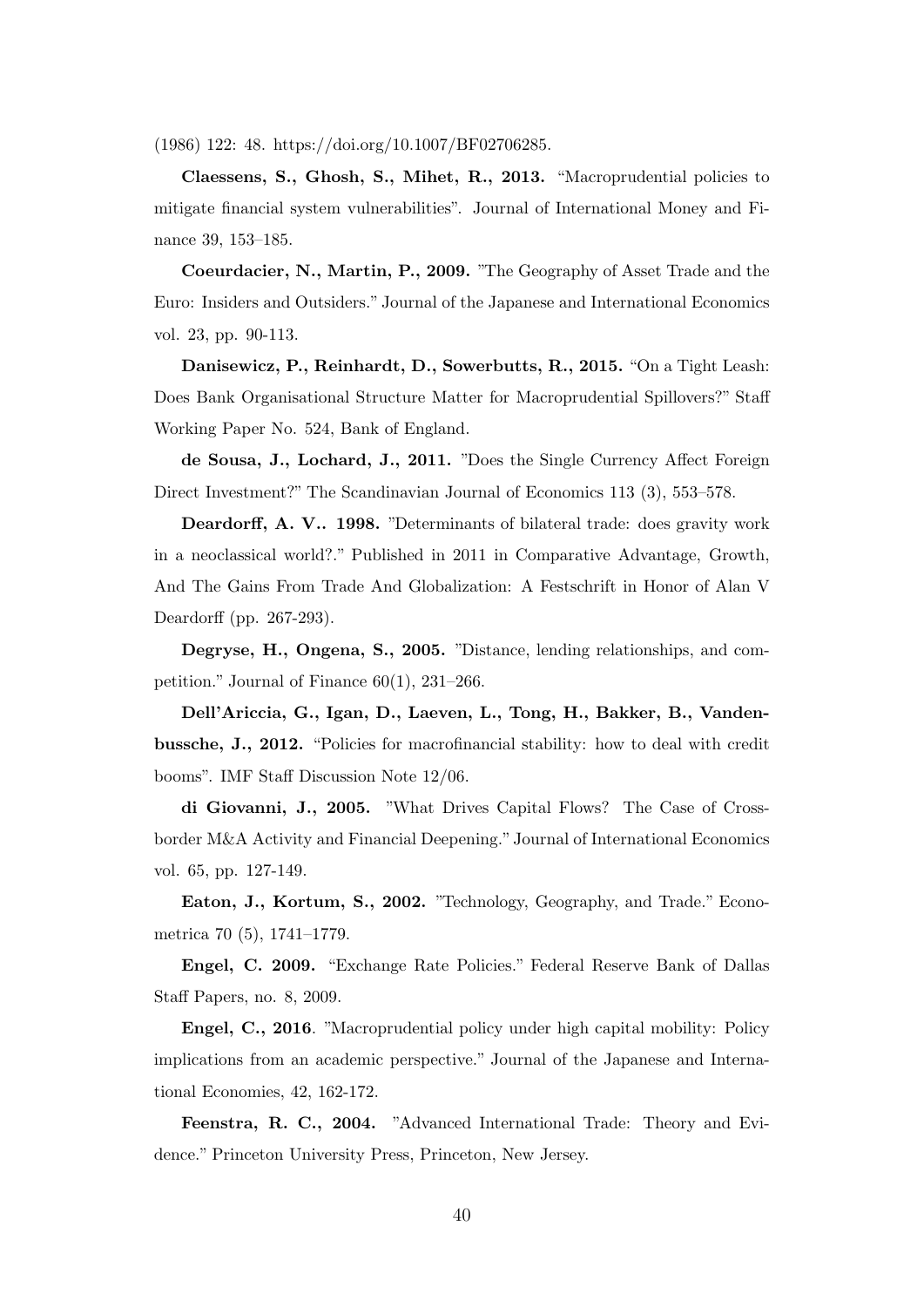Fendoglu, S., 2017. "Credit cycles and capital flows: effectiveness of the macroprudential policy framework in emerging market economies". Journal of Banking and Finance, 79, 110-128.

Fillat, J. L., Garetto, S., Smith, A. V., 2018. "To branch or not to branch? A quantitative evaluation of the consequences of global banks' organization." 2018 Meeting Papers 1079, Society for Economic Dynamics.

Galati, G., Moessner, R., 2013. "Macroprudential policy - a literature review". Journal of economic surveys, Vol. 27, No. 5, pp. 846-78.

Ghosh, S., and Wolf, H., 1998. "The Spatial Properties of Capital Flows: Is Location Destiny?" Paper for CEPR/World Bank conference on Financial Crises, London, 8/9 May.

Head, K., Mayer, T., 2014. "Gravity Equations. Workhorse, Toolkit and Cookbook." In Gopinath, Helpman, Rogoff (Eds.). Handbook of International Economics, vol. 4. Elsevier.

Head, K., Mayer, T., Ries, J., 2009. "How remote is the offshoring threat?" European Economic Review 53 (4), 429–444.

Head, K., Ries, J., 2008. "FDI as an Outcome of the Market for Corporate Control: Theory and Evidence." Journal of International Economics 74 (1), 2–20.

Heckman, James J., 1979. "Sample Selection Bias as a Specification Error." Econometrica, 47, 153–161.

Helpman, E., Melitz, M., Rubistein, Y., 2008. "Estimating Trade Flows: Trading Partners and Trading Volumes."The Quarterly Journal of Economics, 123(2), 441–487.

Houston, J. F., Lin, C., Ma, Y., 2012. "Regulatory Arbitrage and International Bank Flows." Journal of Finance 67 (5): 1845-1895.

Hyun, H., Kim, H., 2010. "The Determinants of Cross-border M&As: The Role of Institutions and Financial Development in the Gravity Model." The World Economy, 33(2), 292-310.

IMF, 2013. "Key Aspects of Macroprudential Policy."

IMF, 2014. "Staff Guidance Note on Macroprudential Policy."

IMF, 2017. "Increasing Resilience to Large and Volatile Capital Flows—The Role of Macroprudential Policies."

International Monetary Fund (IMF), 2011. "Macroprudential policy: an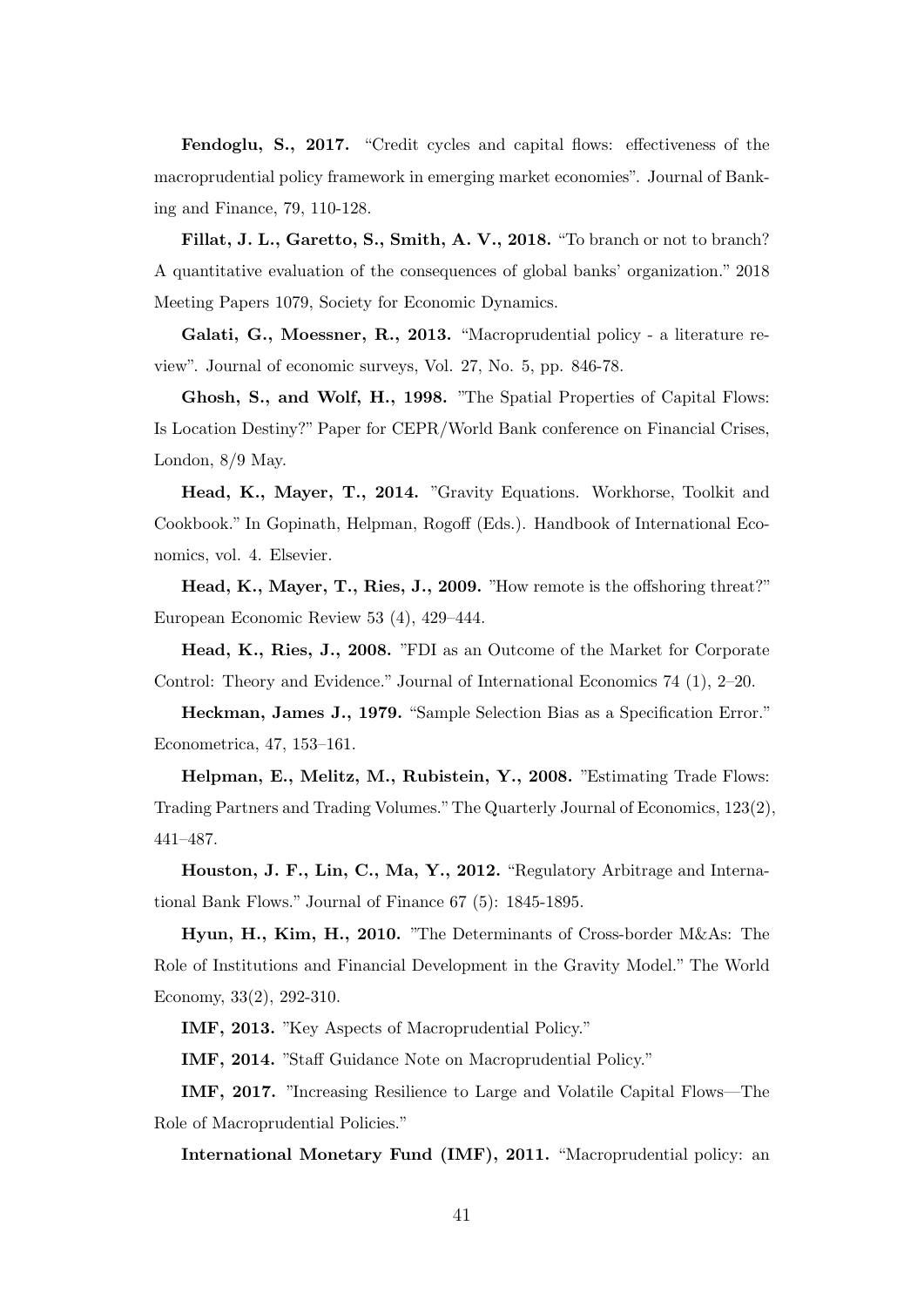organizing framework". Prepared by the Monetary and Capital Markets Department.

Jeanne, O., 2012. "Capital Flow Management." American Economic Review Papers and Proceedings 102, 203-206.

Korinek, A., 2011a. "Hot Money and Serial Financial Crises." IMF Economic Review 59, 306-339.

Korinek, A., 2011b. "The New Economics of Prudential Capital Controls: A Research Agenda." IMF Economic Review 59, 523-561.

Krugman, P., 1980. "Scale economies, product differentiation and the pattern of trade", American Economic Review 70: 950–9.

Martin, P., Rey, H., 2004. "Financial super-markets: size matters for asset trade." Journal of International Economics 64 (2), 335 – 361.

Mian, A., 2006. "Distance constraints: the limits of foreign lending in poor economies." Journal of Finance 61(3), 1465–1505.

Müller, O., Uhde, A., 2013. "Cross-border bank lending: Empirical evidence on new determinants from OECD banking markets." Journal of International Financial Markets, Institutions and Money, 23, 136-162.

Nocciola, L., Zochowski, D., 2016. ˙ "Cross-border spillovers from macroprudential policy in the euro area."

Okawa, Y., van Wincoop, E., 2012. "Gravity in International Finance." Journal of International Economics 87 (2), 205 – 215.

Petersen, M., Rajan, R., 2002. "Does distance still matter? The information revolution in small business lending." Journal of Finance 57, 2533–2570.

Portes, R., Rey, H., 2005. "The determinants of cross-border equity flows". Journal of International Economics vol. 65, pp. 269-296.

Portes, R., Rey, H., Oh, Y., 2001. "Information and capital flows: The determinants of transactions in financial assets." European Economic Review 45  $(4\hat{a}$ <sup>"</sup>6), 783 – 796.

Portes, R., Rey, H., 1998. "The Euro and International Equity Flows". Journal of the Japanese and International Economies vol. 12, pp. 406-423.

Redding, S., Venables, T., 2004. "Economic Geography and International Inequality." Journal of International Economics 62 (1), 53—82.

Reinhardt, D., Sowerbutts, R., 2015. "Regulatory arbitrage in action: